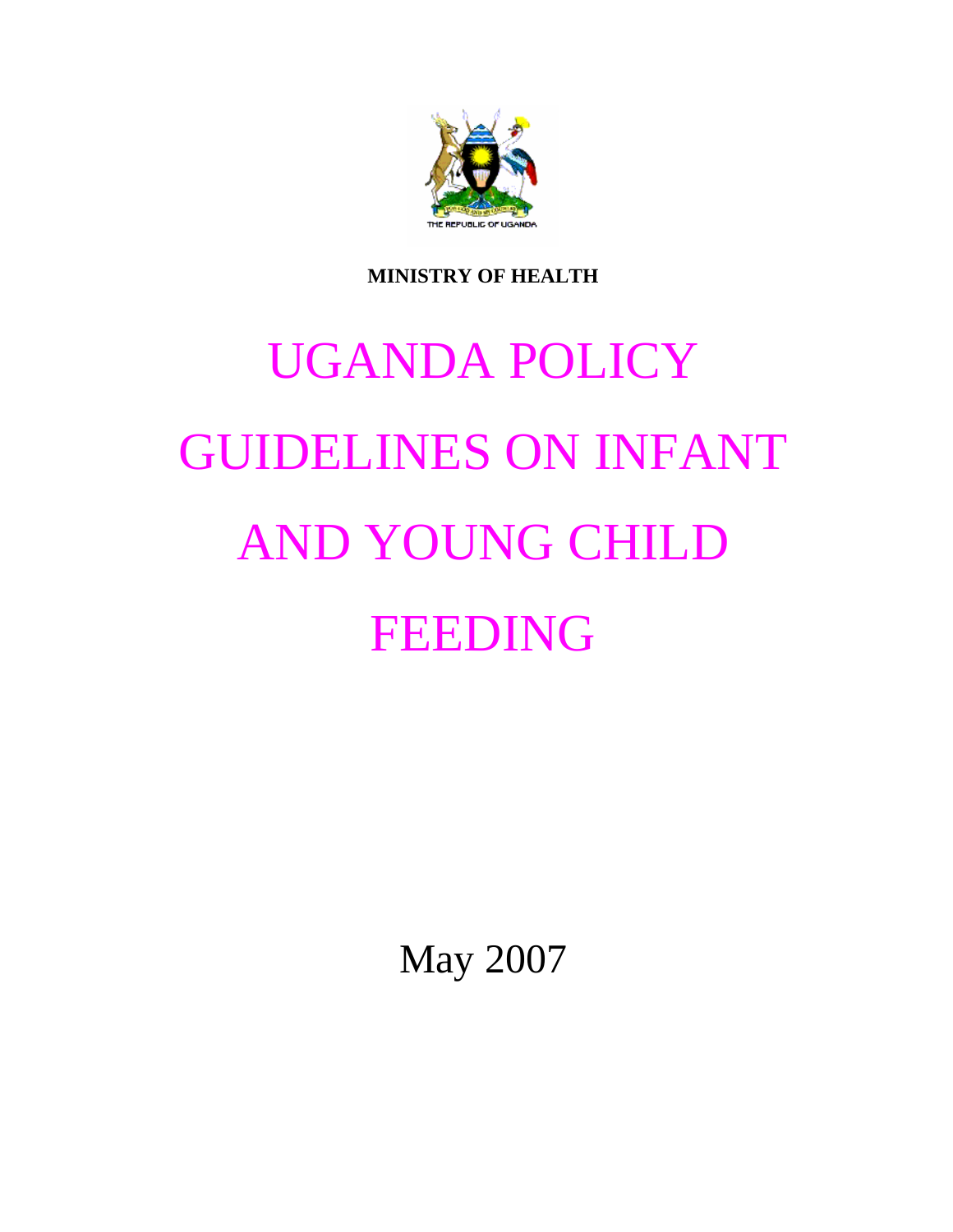| TABLE OF CONTENTS |
|-------------------|
|                   |

| CHAPTER ONE: OVERVIEW OF INFANT AND YOUNG CHILD FEEDING  14                      |  |
|----------------------------------------------------------------------------------|--|
|                                                                                  |  |
|                                                                                  |  |
|                                                                                  |  |
|                                                                                  |  |
|                                                                                  |  |
|                                                                                  |  |
|                                                                                  |  |
|                                                                                  |  |
| 2.1                                                                              |  |
| 2.2                                                                              |  |
| 2.2.1                                                                            |  |
| 2.2.2                                                                            |  |
| 2.2.3                                                                            |  |
| 2.3                                                                              |  |
| 2.3.1                                                                            |  |
| 2.3.2                                                                            |  |
| 2.3.3                                                                            |  |
| Feeding the Child who is in Other Exceptionally Difficult Circumstances32<br>2.4 |  |
| 2.4.1                                                                            |  |
| 2.4.2                                                                            |  |
| 2.4.3                                                                            |  |
| CHAPTER THREE: IMPLEMENTATION, MONITORING AND EVALUATION40                       |  |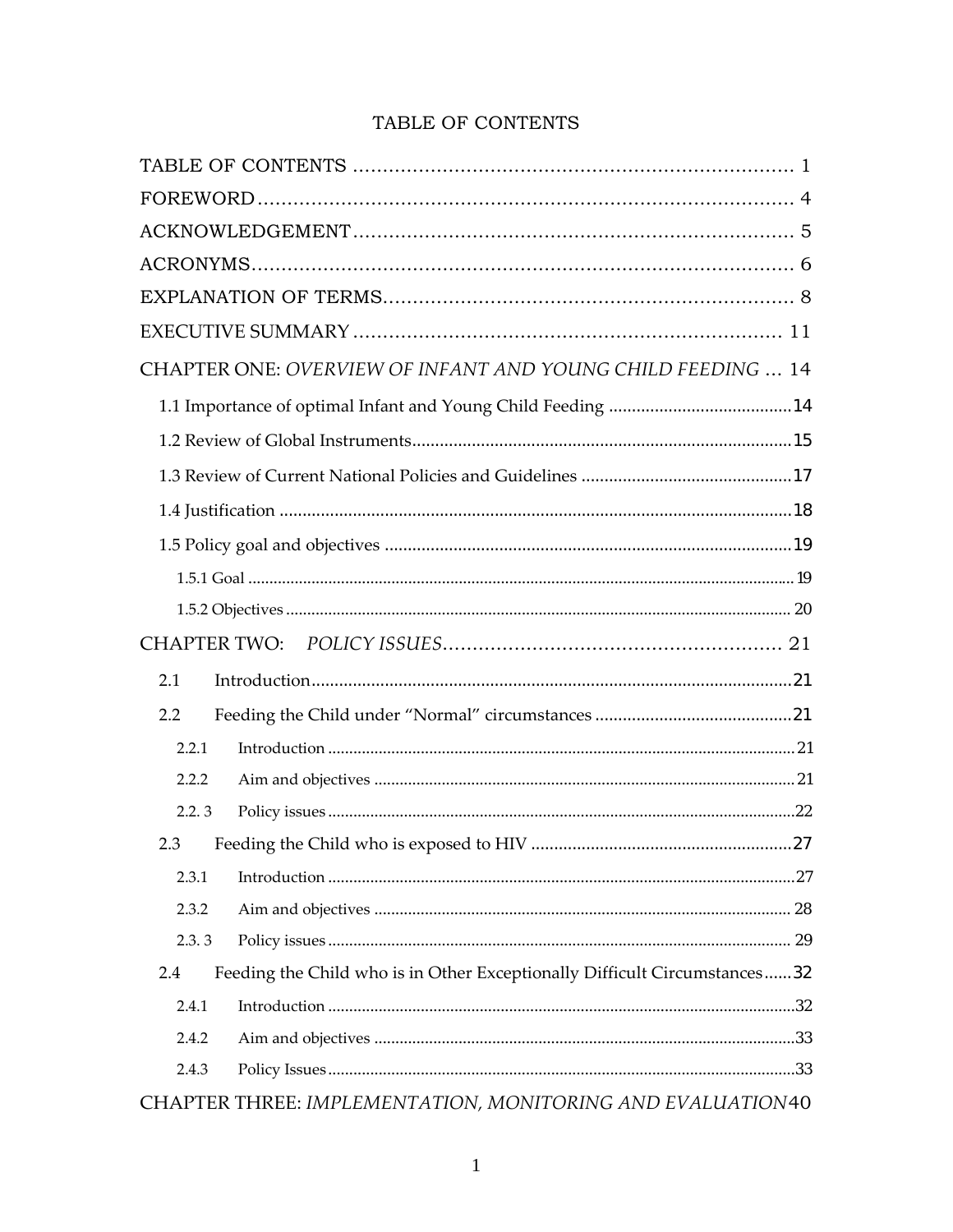| 3.1    |                                                                                  |  |
|--------|----------------------------------------------------------------------------------|--|
| 3.1.1  |                                                                                  |  |
| 3.1.2  |                                                                                  |  |
| 3.1.3  |                                                                                  |  |
| 3.1.4  |                                                                                  |  |
| 3.1.5  |                                                                                  |  |
| 3.1.6  |                                                                                  |  |
| 3.1.7  | Strengthening growth monitoring and promotion including screening and referral.  |  |
|        |                                                                                  |  |
| 3.1.8  |                                                                                  |  |
| 3.2    |                                                                                  |  |
| 3.2.1  |                                                                                  |  |
| 3.2.2  |                                                                                  |  |
| 3.3    |                                                                                  |  |
| 3.3.1  | Government of the Republic of Uganda (Executive, Legislative and Judiciary):  45 |  |
| 3.3.2  |                                                                                  |  |
| 3.3.3  |                                                                                  |  |
| 3.3.4  |                                                                                  |  |
| 3.3.5  |                                                                                  |  |
| 3.3.6  |                                                                                  |  |
| 3.3.7  |                                                                                  |  |
| 3.3.8  |                                                                                  |  |
| 3.3.9  |                                                                                  |  |
| 3.3.10 |                                                                                  |  |
| 3.3.11 |                                                                                  |  |
| 3.3.12 |                                                                                  |  |
| 3.3.13 | Non-Governmental, Community Based and Religious Organizations: 50                |  |
| 3.3.14 |                                                                                  |  |
| 3.3.15 |                                                                                  |  |
| 3.3.16 |                                                                                  |  |
| 3.3.17 |                                                                                  |  |
| 3.3.18 |                                                                                  |  |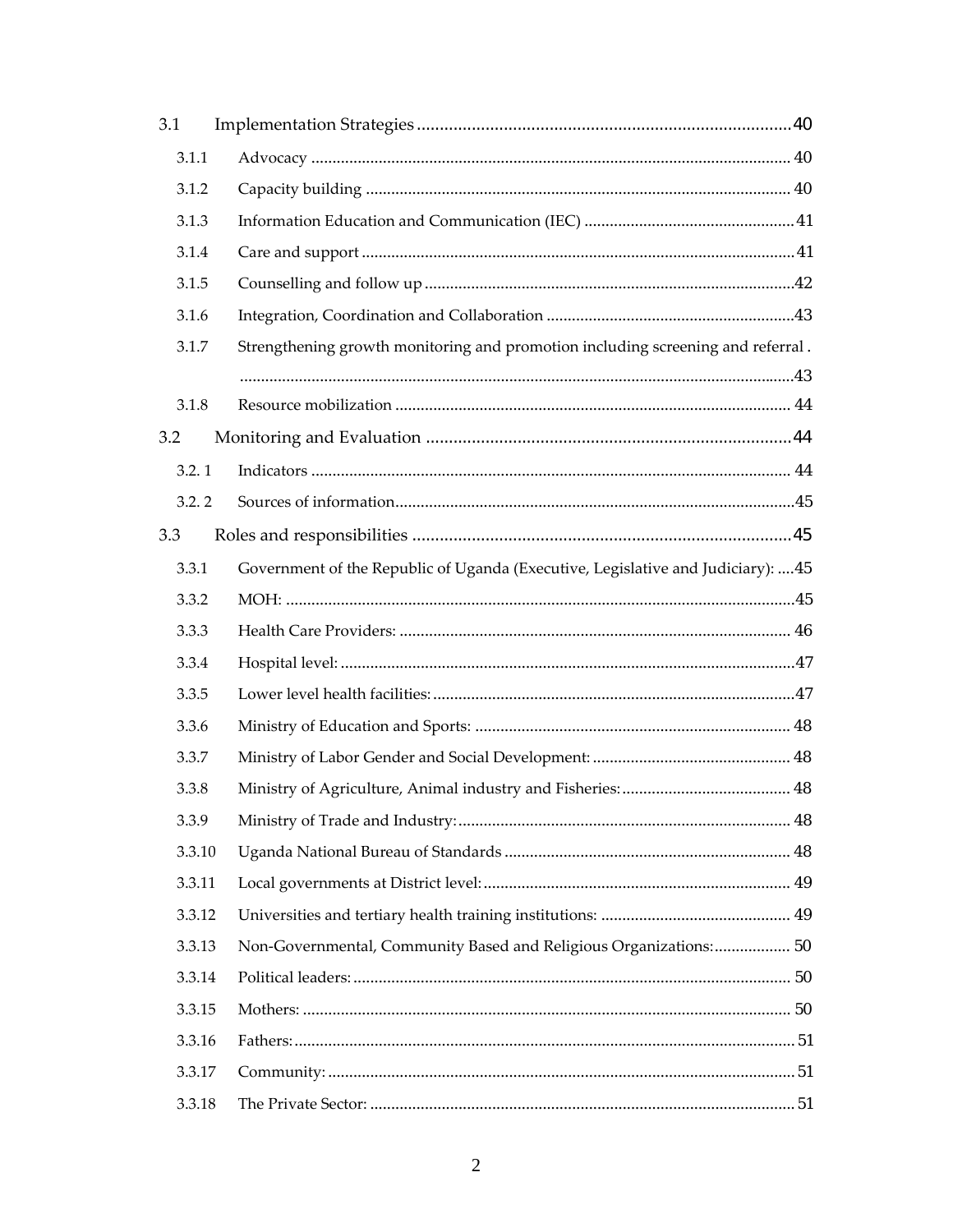| 3.3.19   |                                                                         |  |
|----------|-------------------------------------------------------------------------|--|
| 3.3.20   | The United Nations agencies (UNICEF, WHO, UNFPA, UNDP, FAO, UNAIDS,     |  |
|          |                                                                         |  |
|          |                                                                         |  |
|          |                                                                         |  |
| Annex 1: |                                                                         |  |
| Annex 2: |                                                                         |  |
| Annex 3: |                                                                         |  |
| Annex 4: |                                                                         |  |
| Annex 5: |                                                                         |  |
| Annex 6: | Practical Steps to Ensure Appropriate Infant and Young Child Feeding In |  |
|          |                                                                         |  |
| Annex 7: |                                                                         |  |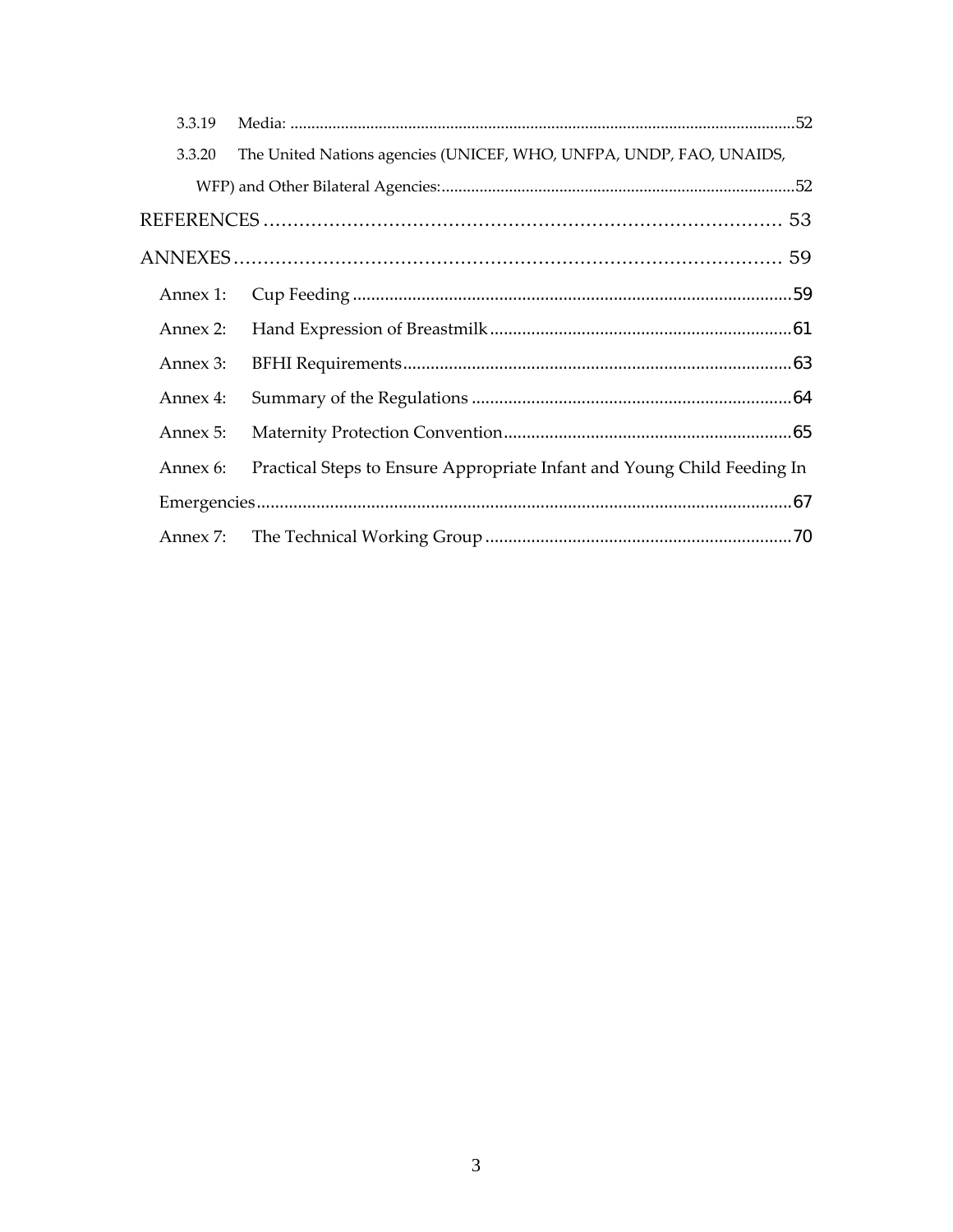# **FOREWORD**

The critical value of optimal infant and young child feeding was recognized a long time ago and during the last two and half decades tremendous effort has been directed towards the promotion, protection and support of such optimal feeding. The indisputable benefits of breastfeeding have been proven time after time and breastfeeding has remained the optimal mode of infant and young child feeding. Challenges do exist, however, especially since the discovery that HIV is transmitted through breastfeeding. While the transmission of HIV from mothers to their babies accounts for about 15% of all the HIV infections in Uganda, it is the main mode of transmission of the virus to children and is responsible for more than 90% of the HIV infections in this age group. Feeding in other exceptionally difficult circumstances poses similar challenges.

The Government of Uganda has put in place several policies and programmes in its attempt to promote optimal infant and young child feeding. Directly related to infant and young child feeding was the "Policy Guidelines on the Feeding of Infants and Young Children in the Context of HIV/AIDS" disseminated in 2001. Since that time, however, additional information has become available on infant and young child feeding. Data from large cohort studies in Cote D'Ivore, South Africa and Zimbabwe suggests that exclusive breastfeeding for up to six months is associated with a three to four fold decreased risk of HIV transmission compared to non-exclusive breastfeeding. In addition, early cessation of breastfeeding (before six months) is associated with an increased risk of infant morbidity (especially diarrhoea) and mortality in HIV-exposed children in completed (Malawi) and ongoing studies (Kenya, Uganda, and Zambia).

In view of this and other recent developments such as The Global Strategy for IYCF, the Framework for Priority Action, "early infant diagnosis" and "access to care and treatment of HIV/AIDS" an urgent need to formulate a comprehensive IYCF policy in Uganda has arisen.

This policy document is intended for use by planners, managers and implementers who are involved in the provision of maternal and child health as well as reproductive health services. It gives guidance on the appropriate IYCF practices in most situations in the country.

I therefore call upon all stakeholders in IYCF to take and utilize these policy guidelines to maximum advantages.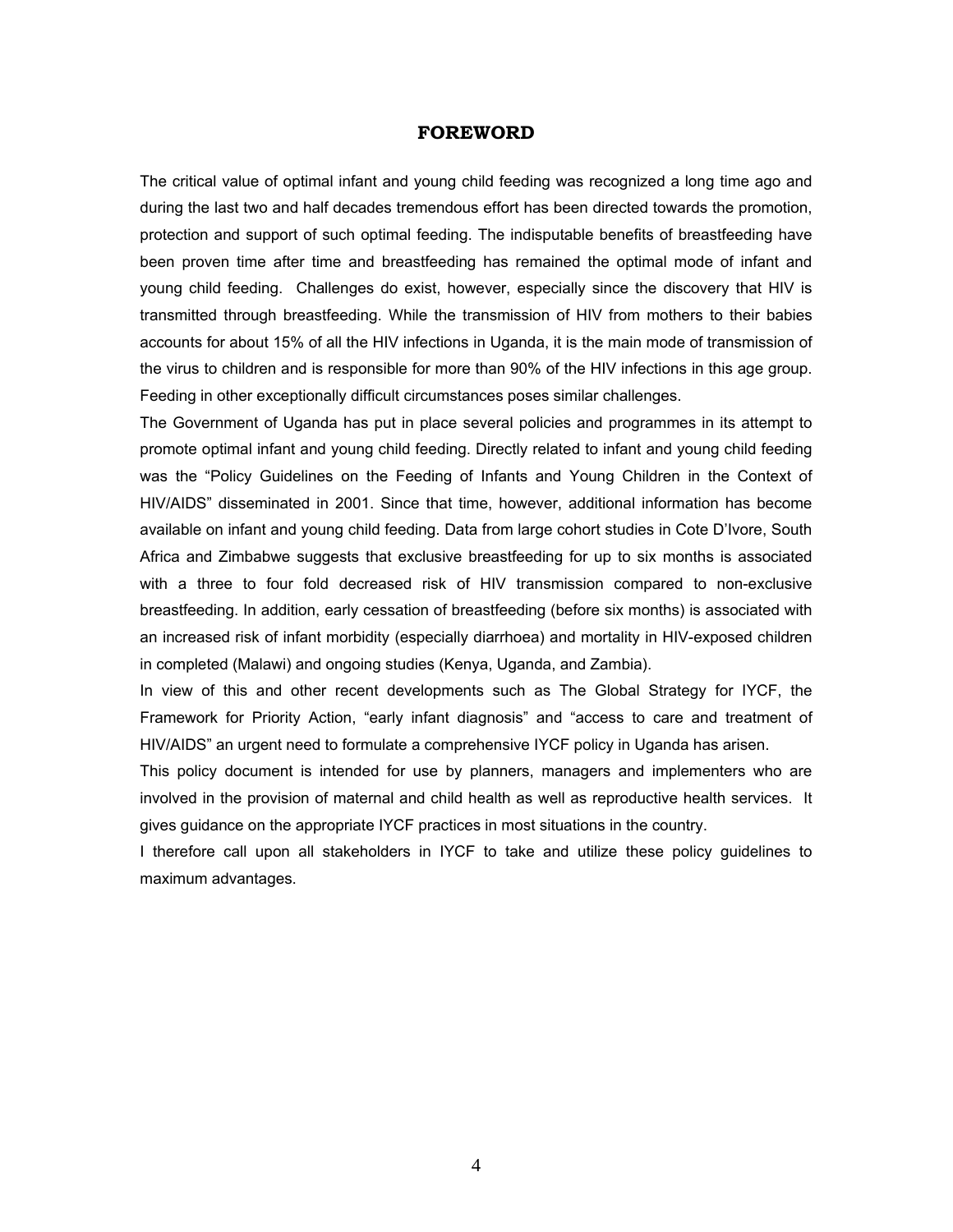# **ACKNOWLEDGEMENT**

The Ministry of Health would like to thank very sincerely UNICEF, WHO and WFP for the financial and technical support which was so essential to fuel the formulation of these comprehensive Policy Guidelines on Infant and Young Child Feeding.

Very special thanks are extended to the Technical Working Group, listed in Annex 7, for their untiring effort over a period of several months when these policy guidelines were drafted, revised repeatedly and finally polished into the present form. Technical Working Group members Brenda Kaijuka and Richard Oketch from UNICEF, Geoffrey Bisoborwa from WHO, Dr. Saul Onyango and Samalie Bananuka from ACP, Ms Ursula Wangwe and Barbara N. Tembo from the Nutrition Unit of Ministry of Health deserve special mention for their commitment and support to the whole process of development of these policy guidelines. The technical input from Dr. Robert Mwadime and Dr. Hanna Neka Tebeb of the Regional Center for Quality Health Care was most welcome. The skilled technical and procedural guidance provided by Dr. Gelasius K. Mukasa and the secretarial support from John Musisi both from IBFAN Uganda is very highly appreciated.

Finally, the Ministry of Health wishes to thank all those groups and individuals, not mentioned by name, who in one way or another contributed to the development and finalization of the Policy Guidelines on Infant and Young Child Feeding.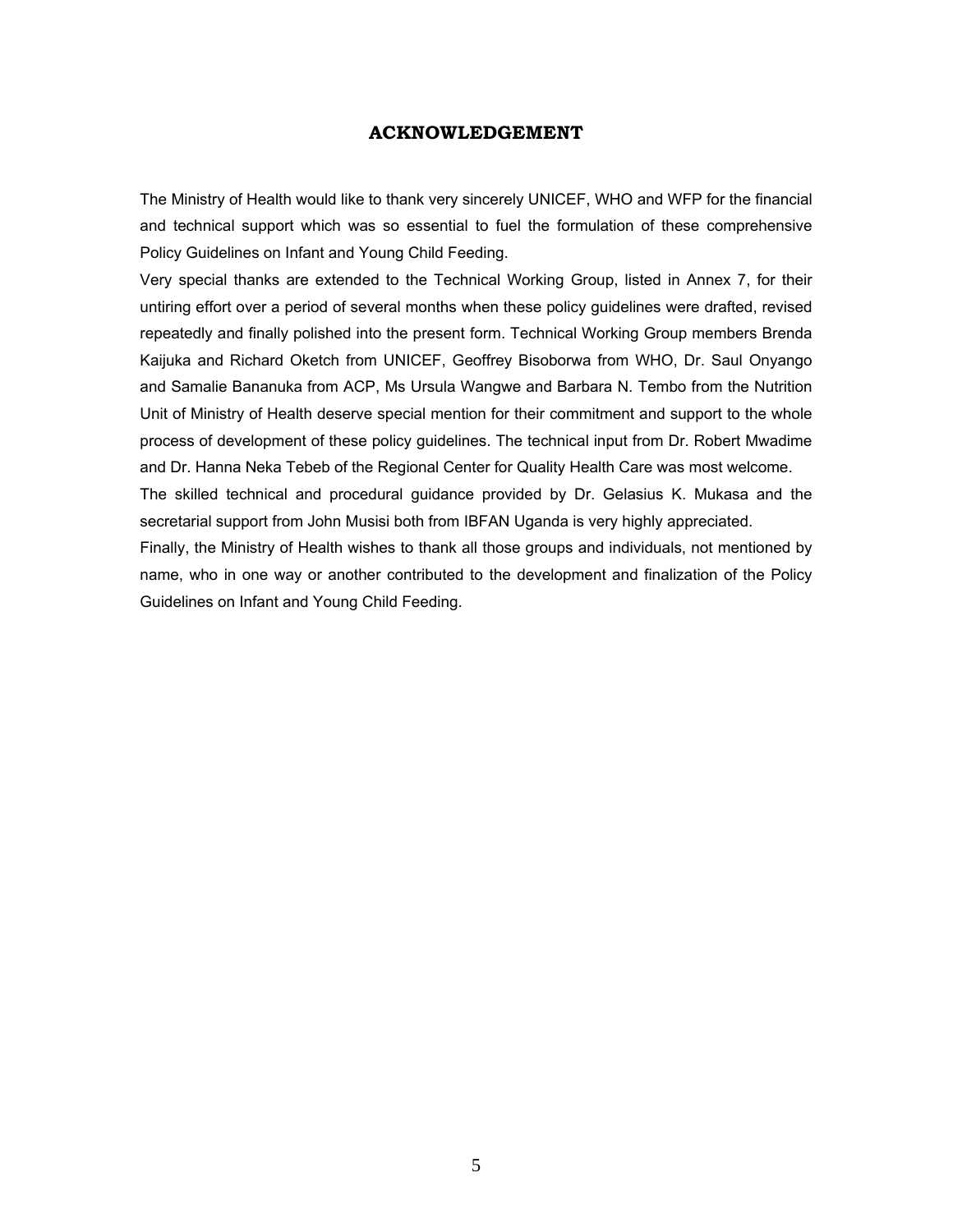# **ACRONYMS**

| <b>AFASS</b> | Acceptable, Feasible, Affordable, Sustainable and Safe |
|--------------|--------------------------------------------------------|
| <b>ANC</b>   | <b>Antenatal Care</b>                                  |
| <b>AIDS</b>  | Acquired Immunodeficiency Syndrome                     |
| <b>ARV</b>   | <b>Antiretroviral Drugs</b>                            |
| <b>BMS</b>   | <b>Breast Milk Substitutes</b>                         |
| <b>BFHI</b>  | Baby Friendly Health Facility Initiative               |
| <b>CRC</b>   | Convention on the Rights of the Child                  |
| EBM          | <b>Expressed Breast milk</b>                           |
| <b>ELISA</b> | Enzyme Linked Immuno-Sorbent Assay                     |
| <b>ENA</b>   | <b>Essential Nutrition Actions</b>                     |
| <b>FAO</b>   | Food and Agricultural Organisation                     |
| HC IV        | <b>Health Center IV</b>                                |
| <b>HIV</b>   | Human Immunodeficiency Virus                           |
| <b>HMIS</b>  | Health Management Information System                   |
| <b>IEC</b>   | Information, Education and Communication               |
| ILO          | International Labour Organization                      |
| <b>IMCI</b>  | Integrated Management of Childhood Illness             |
| <b>IMR</b>   | <b>Infant Mortality Rate</b>                           |
| <b>IBFAN</b> | International Baby Food Action Network                 |
| <b>IYCF</b>  | Infant and Young Child Feeding                         |
| LBW          | Low Birth Weight                                       |
| MAM          | <b>Moderate Acute Malnutrition</b>                     |
| <b>MDGs</b>  | Millennium development goals                           |
| <b>MTCT</b>  | Mother-to-Child Transmission of HIV infection          |
| <b>MUAC</b>  | Mid Upper Arm Circumference                            |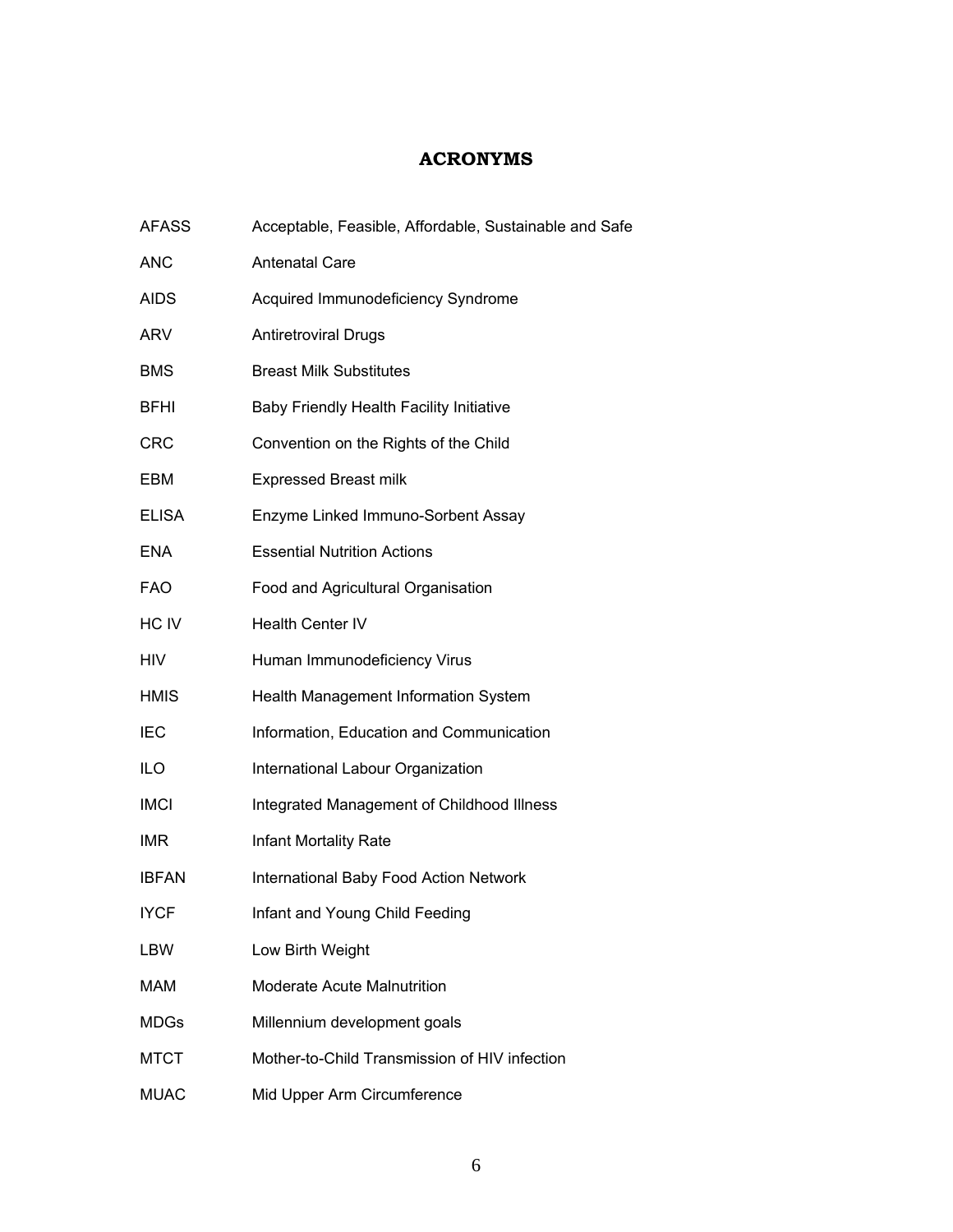| <b>NCHS</b>   | <b>National Centre for Health Statistics</b>                |
|---------------|-------------------------------------------------------------|
| <b>NGO</b>    | Non Governmental Organization                               |
| <b>PCR</b>    | Polymerase Chain Reaction                                   |
| <b>PMTCT</b>  | Prevention of Mother-to-Child Transmission of HIV infection |
| RF            | <b>Replacement Feeding</b>                                  |
| <b>SAM</b>    | Severe Acute Malnutrition                                   |
| <b>UDHS</b>   | Uganda Demographic and Health Survey                        |
| <b>UNDP</b>   | United Nations Development Programme                        |
| <b>UNFPA</b>  | United Nations Fund for Population Activities               |
| <b>UNGASS</b> | United Nations General Assembly Special Session on Children |
| <b>UNAIDS</b> | United Nations AIDS Programme                               |
| <b>UNHCR</b>  | United Nations High Commission for Refugees                 |
| <b>UNICEF</b> | United Nations Children's Fund                              |
| <b>WFP</b>    | World Food Programme                                        |
| <b>WHA</b>    | World Health Assembly                                       |
| <b>WHO</b>    | World Health Organization                                   |
| <b>VCCT</b>   | <b>Voluntary Confidential Counselling and Testing</b>       |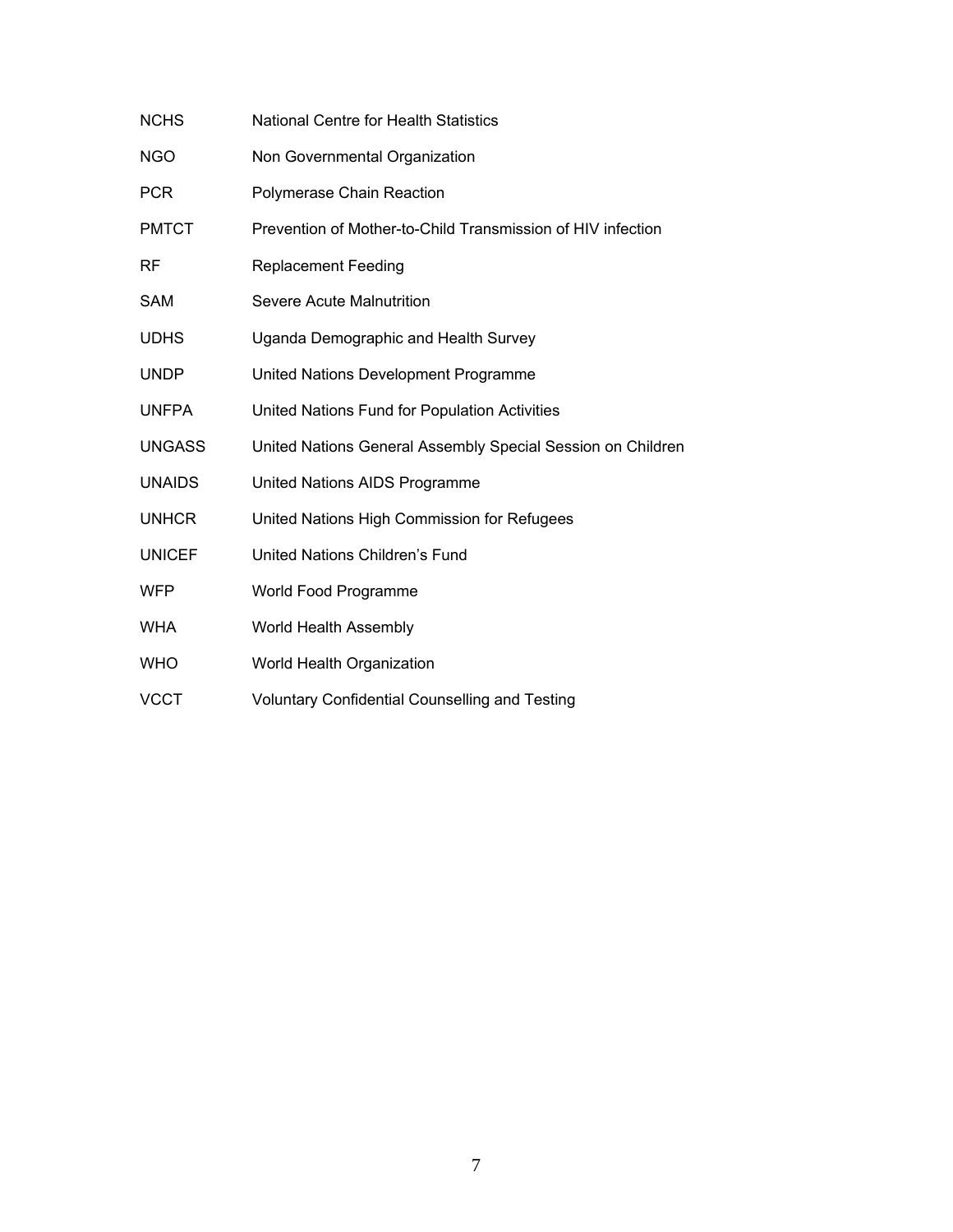# **EXPLANATION OF TERMS**

| AFASS | <b>Acceptable:</b> The mother perceives no significant barrier(s) to |
|-------|----------------------------------------------------------------------|
|       | choosing a feeding option for cultural or social reasons or for fear |
|       | of stigma and discrimination.                                        |
|       | Eassible: The mother (or other family member) has adequate           |

**Feasible:** The mother (or other family member) has adequate time, knowledge, skills, and other resources to prepare feeds and to feed the infant as well as the support to cope with family, community, and social pressures.

**Affordable:** The mother and family, with available community and/or health system support, can pay for the costs of the replacement feeds—including all ingredients, fuel and clean water—without compromising the family's health and nutrition spending.

**Sustainable:** The mother has access to a continuous and uninterrupted supply of all ingredients and products needed to implement the feeding option safely for as long as the infant needs it.

**Safe:** Replacement foods are correctly and hygienically stored, prepared, and fed in nutritionally adequate quantities; infants are fed with clean hands using clean utensils, preferably by cups.

Breast Milk Substitute Any food being marketed or otherwise represented as a partial or total replacement for breast milk, whether or not suitable for that purpose.

Bottle feeding Feeding from a bottle, whatever its contents, whether expressed breastmilk, water, infant formula or another food or liquid.

Cessation of breast feeding Completely stopping breastfeeding, including suckling.

Complementary feeding Giving a child both breast milk or breastmilk substitute and other solid or semi-solid foods. In this document this definition has been used interchangeably with supplementary feeding).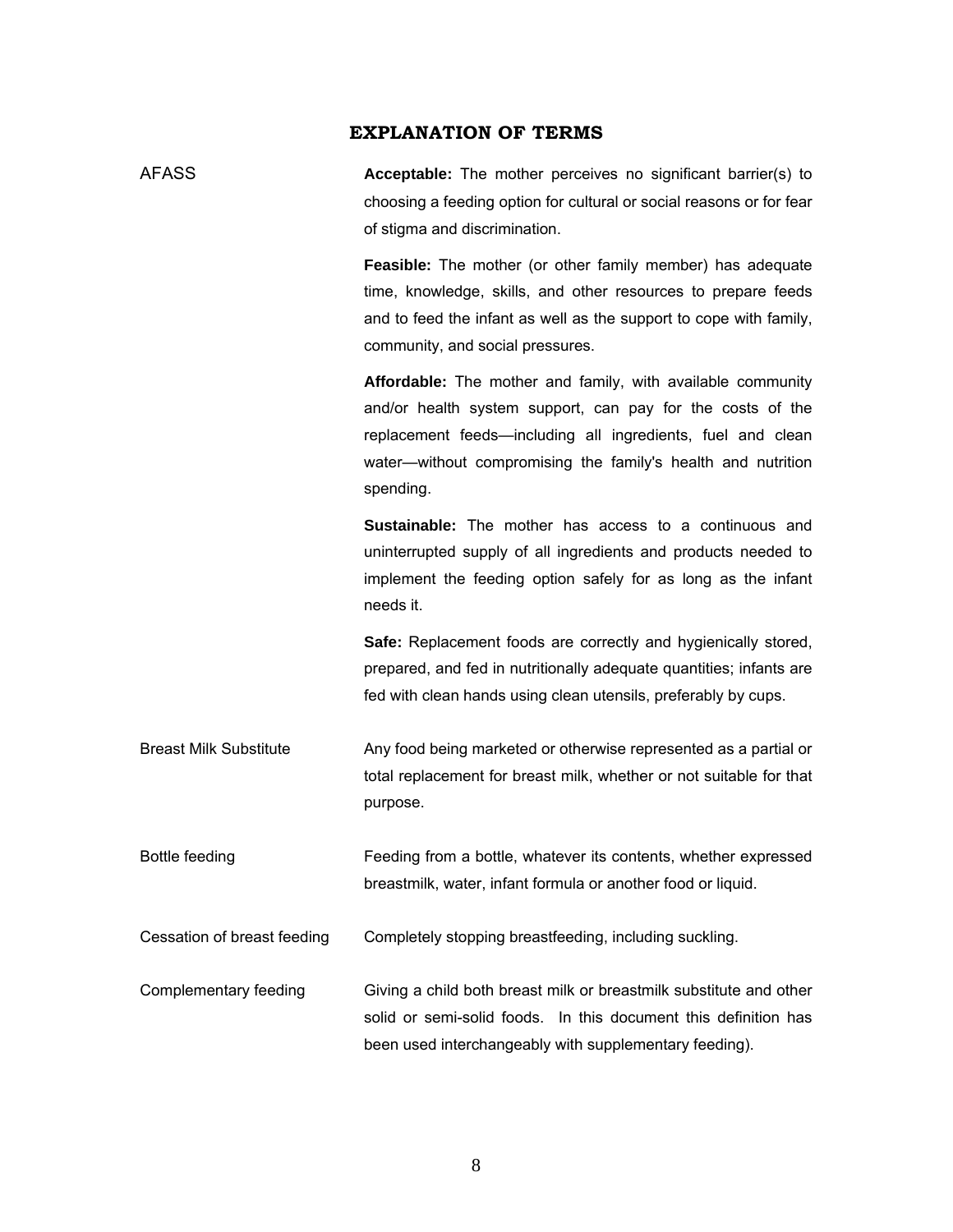| Complementary food                              | Any food, whether manufactured or locally prepared, used as a<br>complement to breast milk or breast milk substitute.                                                                               |
|-------------------------------------------------|-----------------------------------------------------------------------------------------------------------------------------------------------------------------------------------------------------|
| <b>Exceptionally Difficult</b><br>Circumstances | Special and difficult situations where families require extra<br>attention in order to feed their children optimally.                                                                               |
| <b>Exclusive breastfeeding</b>                  | Feeding a child only breastmilk and no other liquids or solids, not<br>even water, with the exception of prescribed drops or syrups<br>consisting of vitamins and mineral supplements or medicines. |
| HIV-negative                                    | Refers to people who have taken an HIV test and who know that<br>they tested negative, or to young children who have tested<br>negative and whose parent(s) or guardians know the result.           |
| HIV-positive                                    | Refers to people who have taken an HIV test and who know that<br>they tested positive, or to young children who have tested<br>positive and whose parent(s) or guardians know the result.           |
| HIV status unknown                              | Refers to people who either have not taken an HIV test or do not<br>know the results of the test they have taken.                                                                                   |
| Infant                                          | A baby from birth to 12 months of age                                                                                                                                                               |
| Infant feeding counselling                      | Counselling on breastfeeding, complementary feeding and, for<br>HIV-positive women, on HIV and infant feeding.                                                                                      |
| Low birth weight                                | A birth weight of less than 2500gm, whether pre-term of small for<br>dates.                                                                                                                         |
| Mixed feeding                                   | Feeding both breast milk and other foods or liquids.                                                                                                                                                |
| Normal circumstances                            | Refers to the majority of children that are not exposed to HIV or<br>other exceptionally difficult circumstances                                                                                    |
| Physical support                                | Presence, companionship and sharing responsibilities in a given<br>setting                                                                                                                          |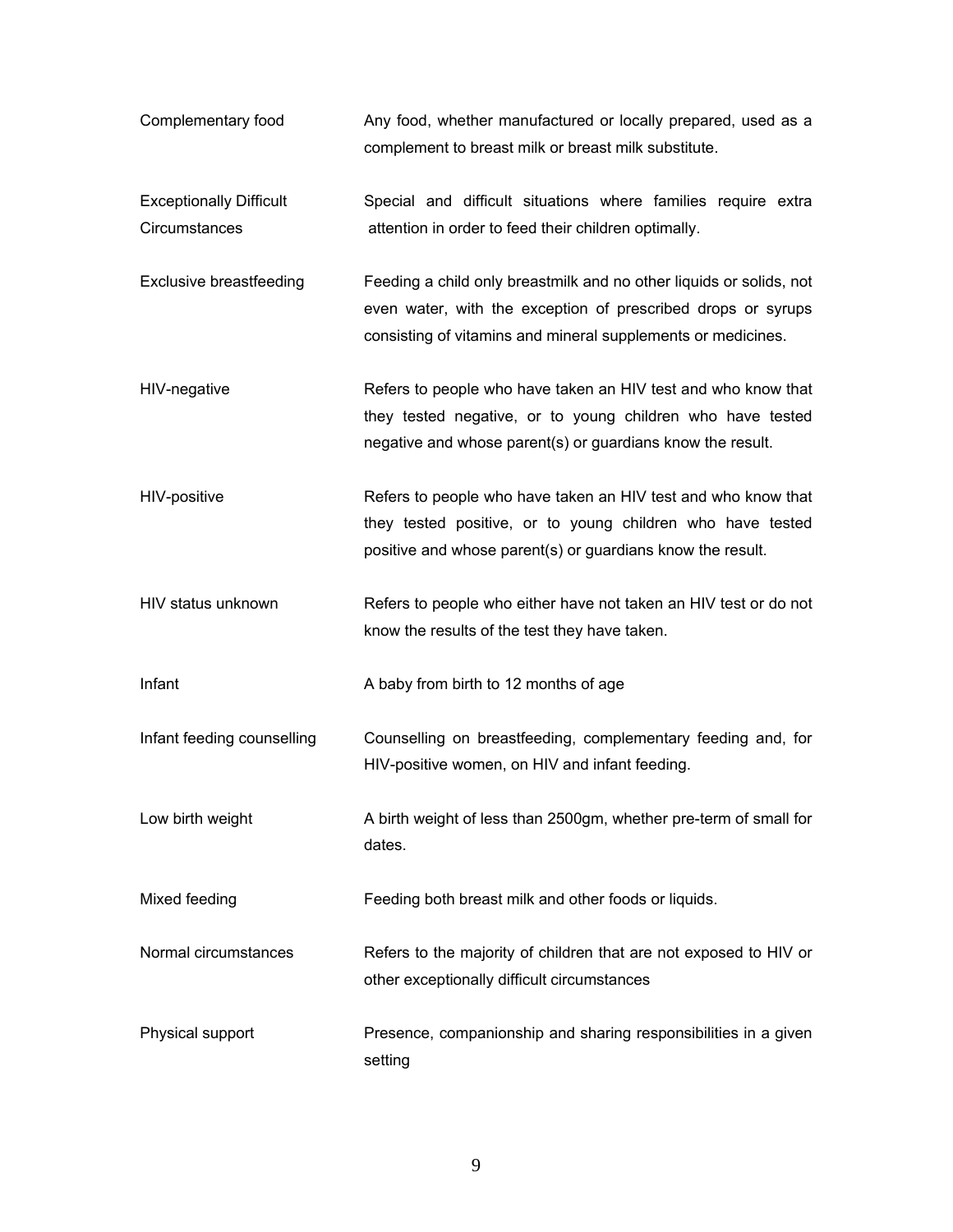| Relactation                | Re-establishing breastfeeding after a mother had stopped,                                                                                                                                                                                                              |
|----------------------------|------------------------------------------------------------------------------------------------------------------------------------------------------------------------------------------------------------------------------------------------------------------------|
|                            | whether in the recent or distant past.                                                                                                                                                                                                                                 |
| <b>Replacement Feeding</b> | The process of feeding a child who is not receiving any breast<br>milk with a diet that provides all the nutrients the child needs,<br>until the child is fully fed on family foods. Replacement feeds do<br>not include black coffee/tea, fruit juices, diluted milk. |
| Rooming in/Bedding in      | When the mother and her baby stay in the same room/bed.                                                                                                                                                                                                                |
| Young child                | A person from the age more than twelve months up to the age of                                                                                                                                                                                                         |
|                            | 5 years (sixty months).                                                                                                                                                                                                                                                |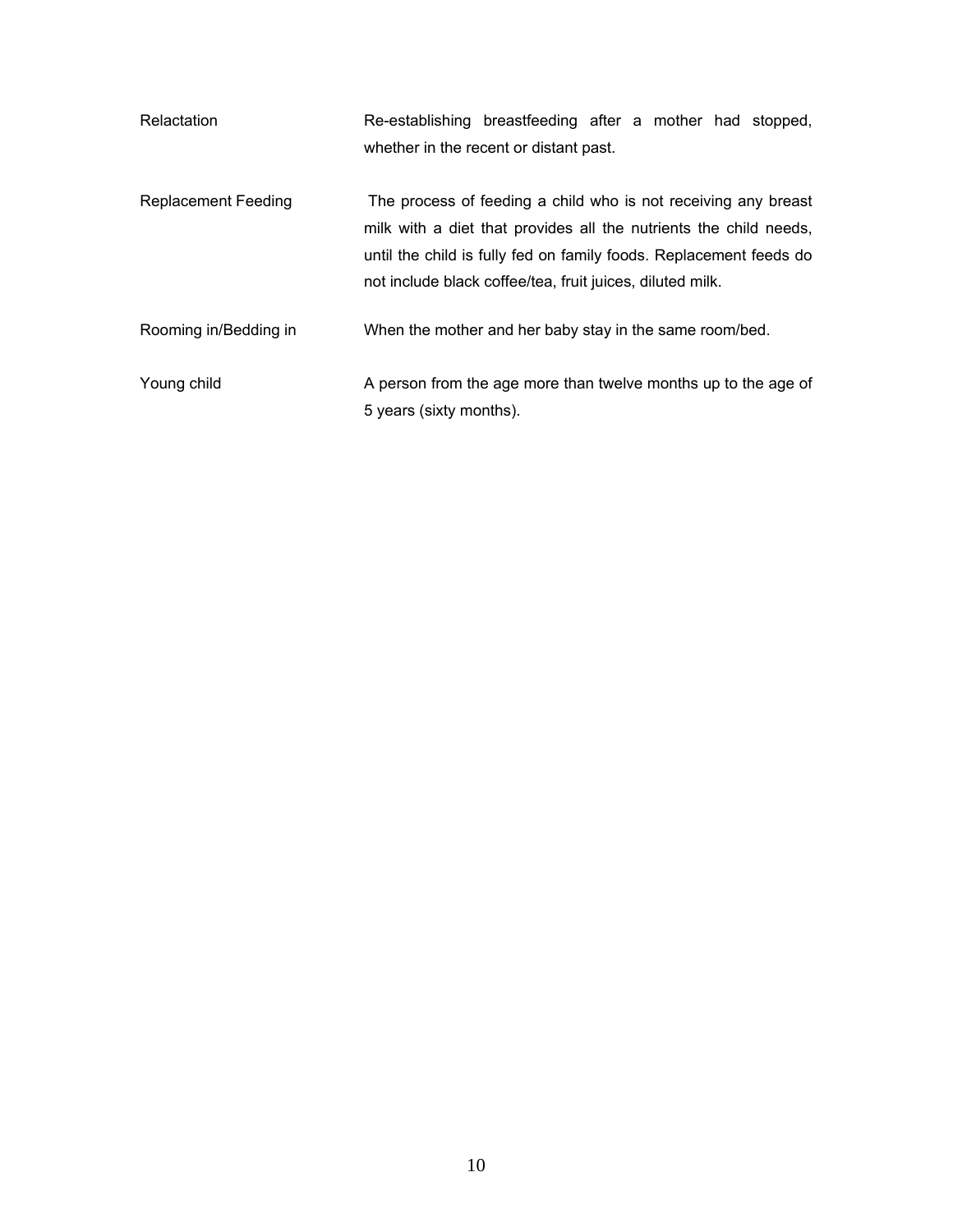# **EXECUTIVE SUMMARY**

The feeding of infants and young children is a crucial factor in determining the health, nutrition, survival, growth and development of the individual. Children, have the right to health and nutrition as stipulated in the Convention on the Rights of the Child (CRC). Furthermore, caretakers have the right to full information to decide on how to feed their children and to ensure suitable conditions that support their decisions. Over the past 25 years, infant and young child feeding (IYCF) has received increasing attention and several global instruments have guided formulation and implementation of policies and programmes in this area. At national level, a lot of effort has been put into the promotion, protection and support of optimal IYCF spearheaded by the Ministry of Health in collaboration with other partners and stakeholders. Several national policies and guidelines provide information and guidance on IYCF and counselling and support is available in many health facilities. Despite these impressive efforts in promoting protecting and supporting optimal IYCF and the progress that has been made in HIV prevention in Uganda:

- $\triangleright$  IYCF practices are not optimal as evidenced by a timely breastfeeding initiation rate of 32%, an exclusive breastfeeding rate of 60% and a timely complementary feeding rate of 75%.
- $\blacktriangleright$  Malnutrition is prevalent with stunting at 32%, wasting at 5% and underweight at 20%.
- $\triangleright$  The infant mortality rate stands high at 88 per 1000 live births.
- Challenges exist with feeding of HIV‐exposed, malnourished, low birth weight, orphaned children, and children in other exceptionally difficult circumstances.
- $\triangleright$  None of the current policies addresses the issue of IYCF in its totality. Those that touch on the issue give inadequate information and recommendations.

It is against this background and in line with the Global Strategy for IYCF that the Ministry of Health and its partners developed this policy guidelines on IYCF in order to provide the framework for enhancing the nutrition, health, growth and development of infants and young children, as well as strengthening care and support for their parents/caretakers to achieve optimal IYCF. This document provides guidance on the feeding of infants and young children as follows:

- a) Feeding the Child under " Normal" circumstances
- b) Feeding the Child Who is Exposed to HIV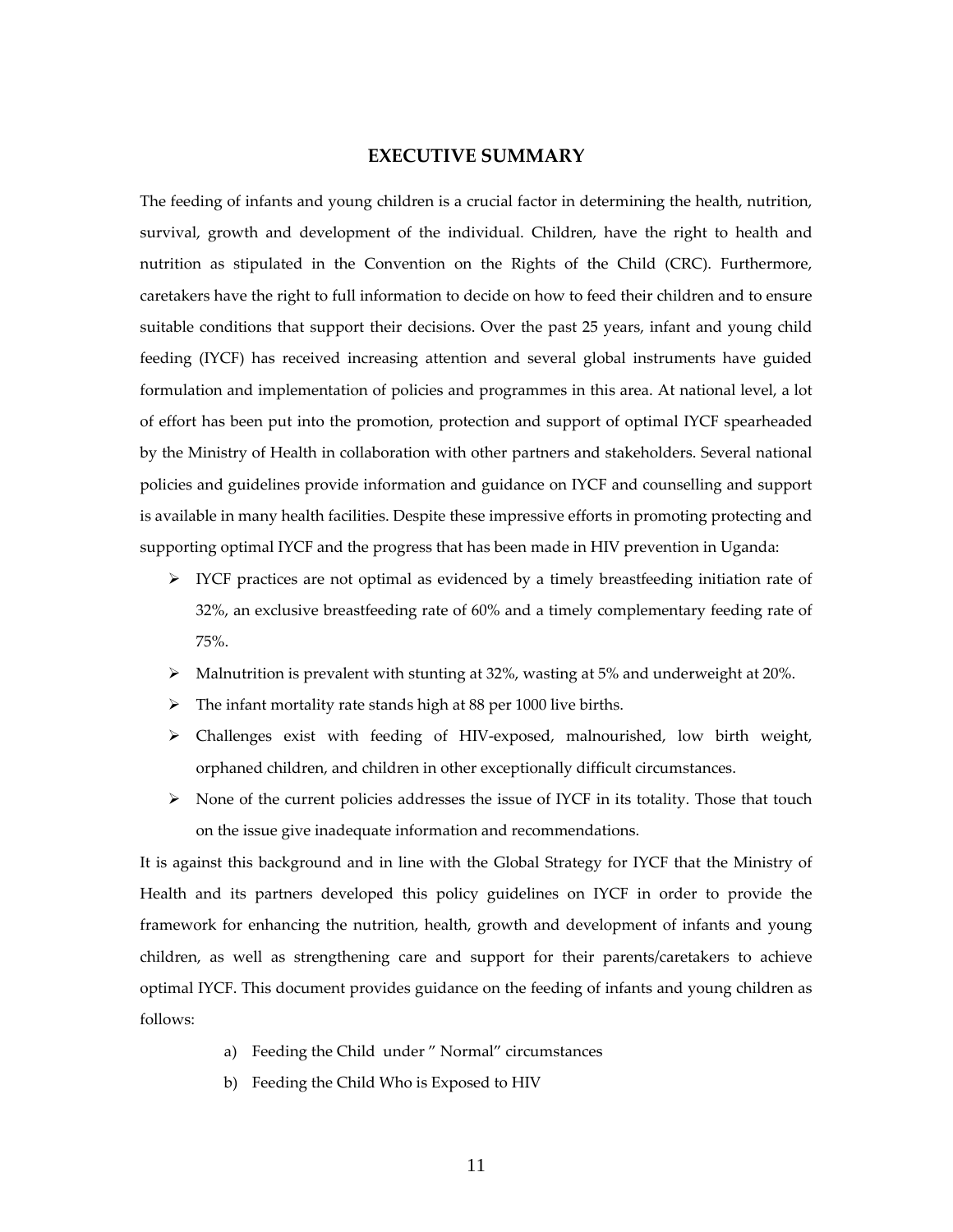c) Feeding the Child in Other Exceptionally Difficult Circumstances

# *Policy Statements*

#### *Policy statement 1*

All HIV negative mothers and those of unknown HIV status shall be counselled and supported to exclusively breastfeed their infants for the first six months of the child's life.

#### *Policy statement 2*

Parents shall be counselled and supported to introduce adequate, safe and appropriately fed complementary foods at six months of the child's age while they continue breastfeeding for up to 2 years or beyond.

# *Policy statement 3*

Pregnant women and lactating mothers shall be appropriately cared for and encouraged to consume nutritious foods.

# *Policy statement 4*

4a) Service providers shall establish the HIV status of all pregnant women and lactating mothers. 4b) All pregnant women and lactating mothers shall be encouraged to confidentially share their HIV status with service providers and key family members in order to get appropriate IYCF services.

#### *Policy statement 5*

Exclusive breastfeeding shall be recommended for HIV infected women for the first six months of the child's life unless replacement feeding is acceptable, feasible, affordable, sustainable and safe for them and their infants before that time.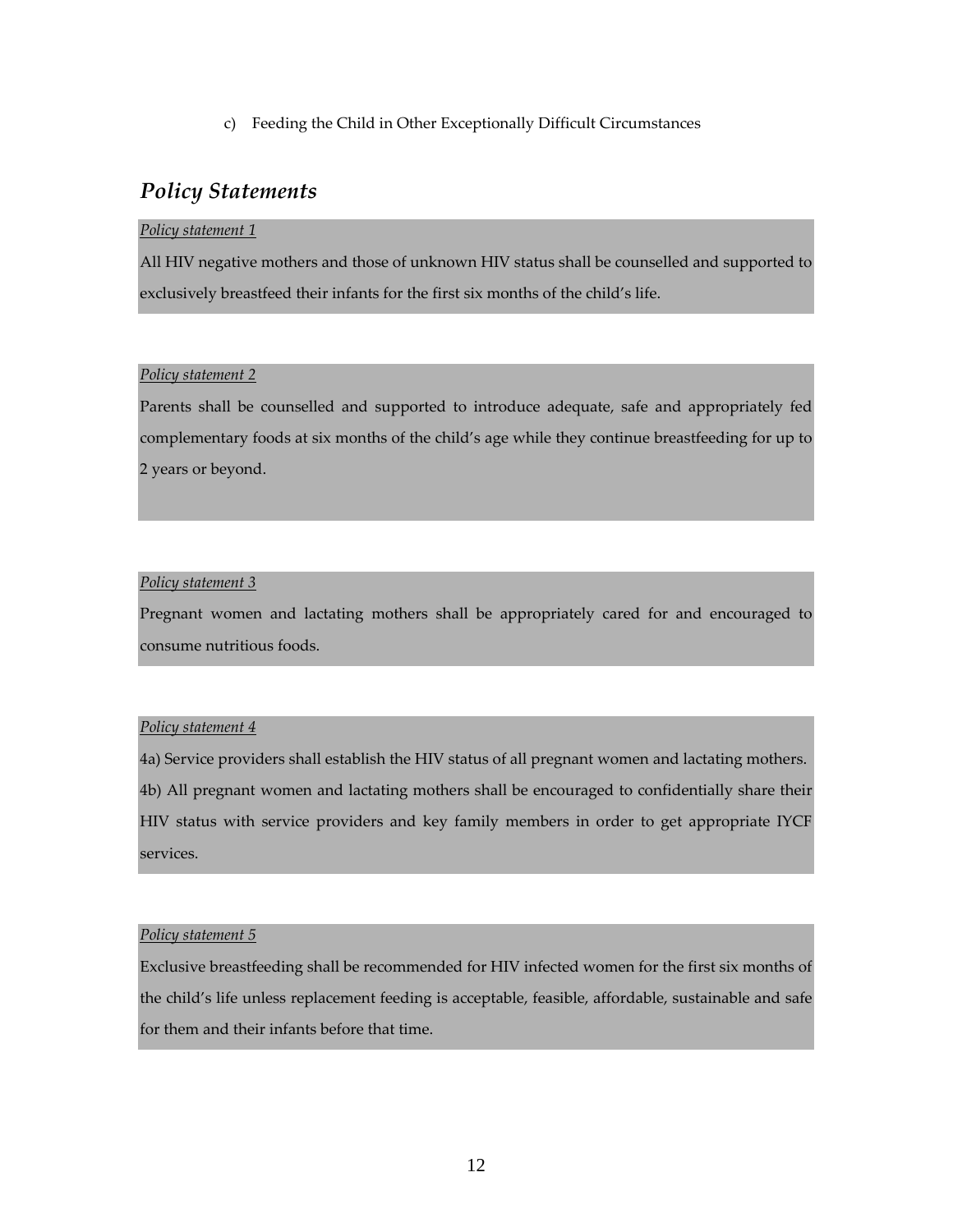#### *Policy statement 6*

Children born to mothers living with HIV shall be tested for HIV infection at 10 weeks of age.

#### *Policy Statement 7*

Malnourished children shall be provided with appropriate nutrition supplements, rehabilitation support and follow up.

#### *Policy Statement 8*

Mothers of children who are born with low birth weight but can suckle shall be encouraged to breastfeed, unless there is a medical contra‐indication. Mothers of low birth weight children who cannot suckle well shall be encouraged and assisted to express breastmilk and give it by cup.

#### *Policy Statement 9*

Mothers, caretakers, and families, shall be counselled and supported to practice optimal IYCF in emergencies and other exceptionally difficult/special circumstances.

Implementation of these policy guidelines will be in line with the Global Strategy for IYCF and relevant national policies and guidelines. Several strategies will be employed, including, but not limited to: advocacy, capacity building, Information, Education and Communication, care and support, counselling, integration, coordination and collaboration, growth monitoring and promotion as well as resource mobilisation. Monitoring and evaluation at all levels will be done to ensure that implementation of the policy and guidelines are proceeding well and that the desired results are being achieved.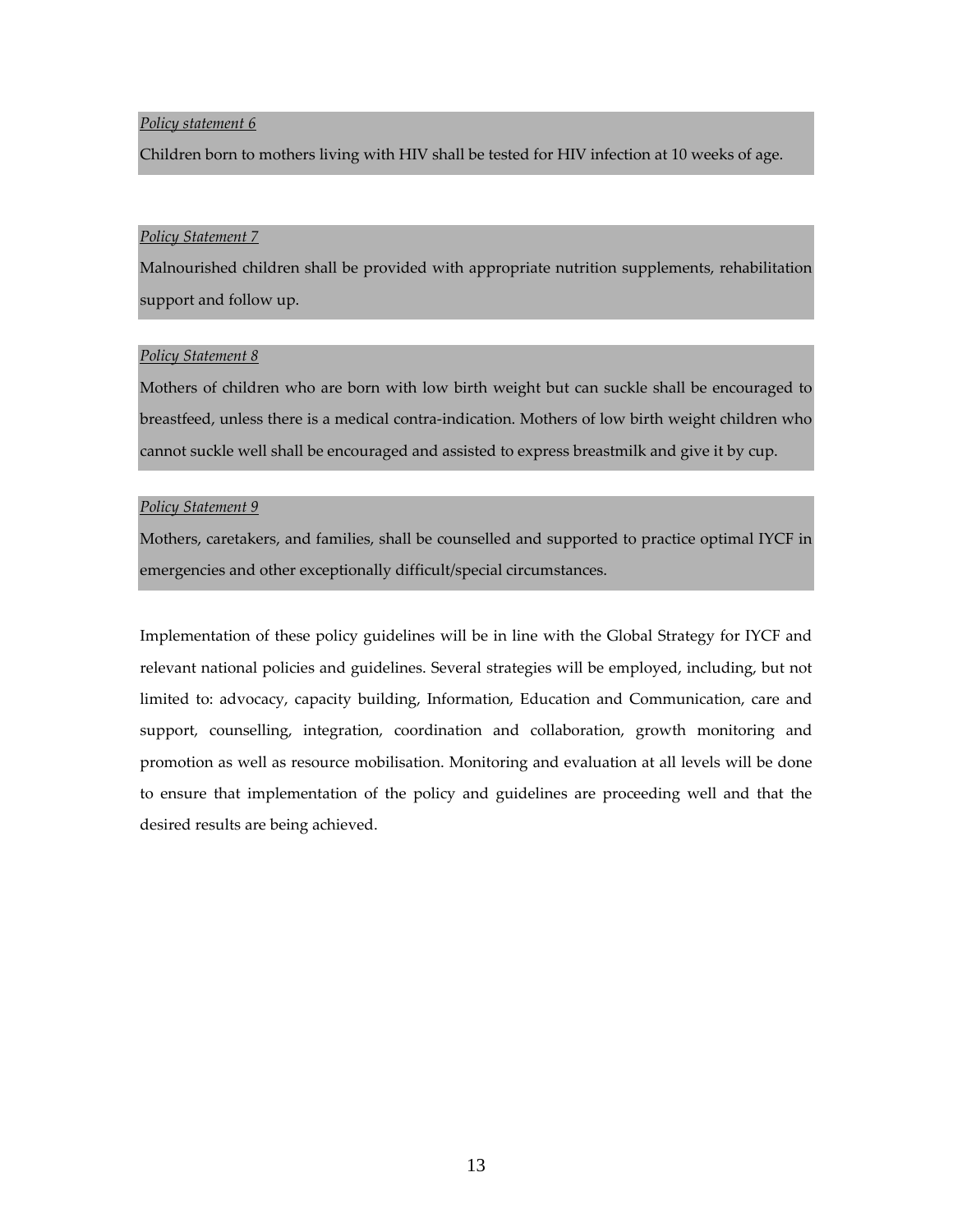#### **CHAPTER ONE:** *OVERVIEW OF INFANT AND YOUNG CHILD FEEDING*

#### **1.1 Importance of optimal Infant and Young Child Feeding**

The feeding of infants and young children is crucial in determining the health, nutrition, survival, growth and development of the individual. Nutrition is a key element of the child's right to health as stipulated in the Convention on the Rights of the Child (CRC). Children have a right to adequate nutrition and access to safe and nutritious food. In addition, women have the right to full information to decide the feeding choice of their children and to appropriate conditions that support their decisions. In spite of this recognition, the World Health Organization (WHO) and United Nations Children's Fund (UNICEF) estimate that of the 10.9 million annual deaths among children below five years of age,  $60\%$  are related directly or indirectly to malnutrition<sup>79</sup>.

Data from the Uganda Demographic and Health Surveys (UDHS) leaves us in no doubt that malnutrition is prevalent in Uganda. According to the 2000/2001 UDHS, stunting was at 39%, wasting at 4% and underweight at 23% among the under-five year olds<sup>51</sup>. The more recent UDHS 2006 offers no consolation: stunting was at 32% wasting was at 5% and underweight at 20% among children in the same age bracket<sup>52</sup>. This rate of malnutrition contributes to over half of the high infant mortality rate of 88 per 1000 live births<sup>51</sup>.

The risk of HIV transmission through breastfeeding poses a dilemma on infant feeding particularly in a developing country like Uganda where HIV prevalence remains a public health concern and where breastfeeding is the norm and critical for child survival. Previously it was also not possible to provide wide spread early diagnosis of HIV in children so as to make specific recommendations on infant feeding. Recent advances in provision of services for early diagnosis of HIV in children and increased availability of antiretroviral therapy have made it possible to determine HIV status of children and provide them with early appropriate care including counselling on IYCF.

HIV exposed children are at high risk of morbidity and mortality due to recurrent and chronic illness. Studies suggest that about 66% of infected children die before their 3rd birthday if there is no intervention. With early HIV diagnosis, these children will be able to access appropriate care and treatment. HIV exposed children are faced with nutritional challenges particularly in the first six months of life when breast milk is critical for optimal growth and development. Safe infant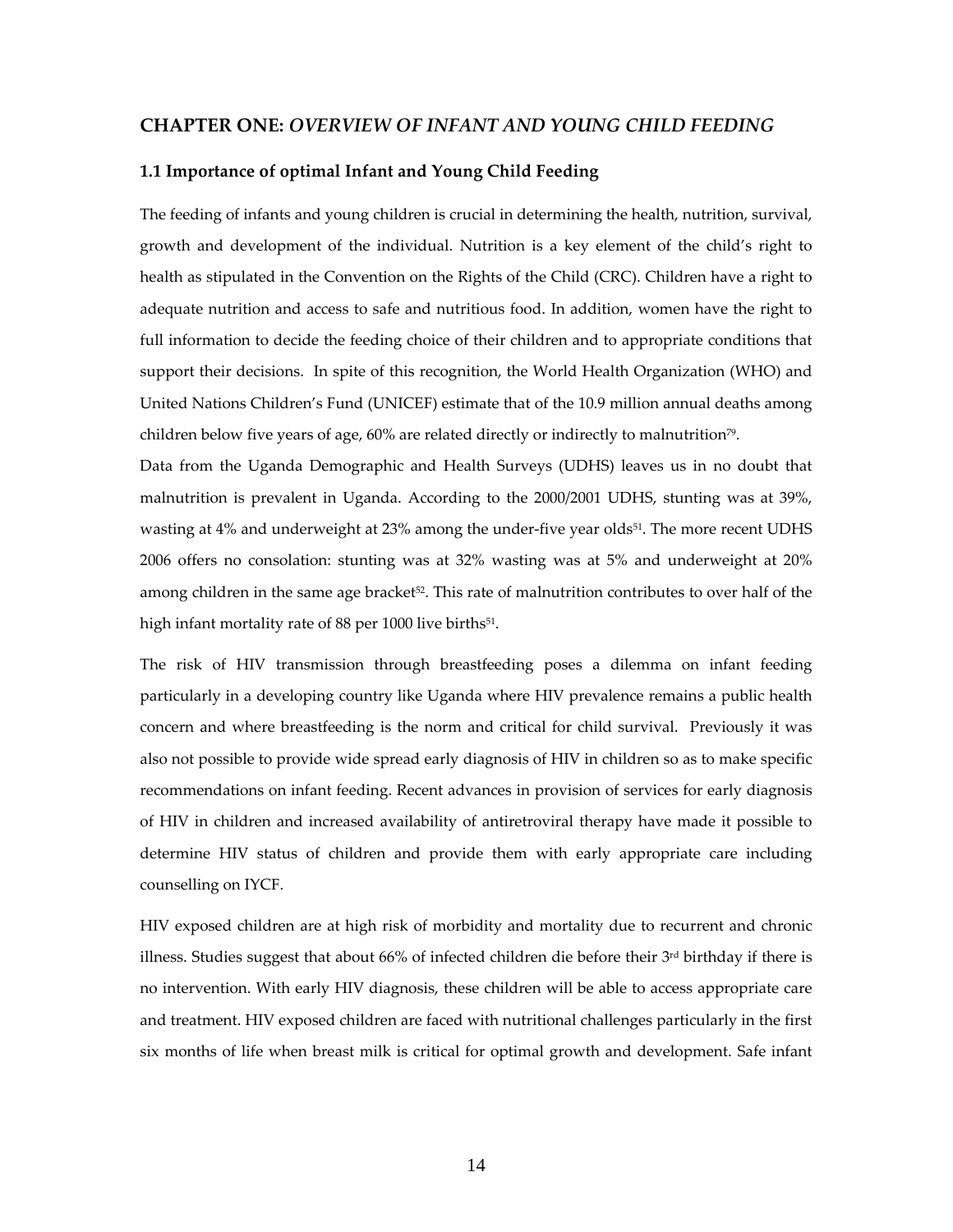feeding plays a key role in the Prevention of Mother‐to‐Child Transmission of HIV infection (PMTCT).

Given the importance attached to infant and young child feeding, the World Health Assembly (WHA) adopted a Global Strategy for Infant and Young Child Feeding in the year 200079. The Strategy aims to improve the nutritional status, growth and development, health and nutrition, and therefore the survival, of infants and young children through optimal feeding.

It becomes imperative, therefore, that service providers, parents, relatives and communities are provided with guidance and support to be able to implement optimal infant and young child feeding practices.

#### **1.2 Review of Global Instruments**

Over the past 25 years, infant and young child feeding has received increasing attention and several global instruments have guided formulation and implementation of policies and programmes in this area.

Several international instruments<sup>21, 64, 68, 69, 76, and 77</sup> have stressed the need and obligation to support the health and nutrition of children through optimal feeding, reduce impediments to optimal feeding and ensure food security. They call upon countries to foster opportunities for all women to combine child bearing, breastfeeding and child rearing roles and empower them to optimally feed their children.

*The International Code of Marketing of Breast‐milk Substitutes <sup>68</sup>* adopted by the World Health Assembly (WHA) in 1981 and the subsequent WHA Resolutions seek to contribute to the provision of safe and adequate nutrition for infants and young children by protecting, promoting and supporting breastfeeding and ensuring that Breast-Milk Substitutes (BMS) are not marketed or distributed in ways that may interfere with breastfeeding. T*he Innocenti Declaration <sup>76</sup>* of 1990 called on all governments to empower all women to breastfeed their infants exclusively for the first 4 to 6 months, and thereafter to continue breastfeeding for 2 years or beyond while providing appropriate complementary feeds. In 1991, *WHO* and UNICEF launched *The Baby Friendly Hospital Initiative (BFHI) <sup>76</sup>* whose objective is to create an environment that supports breastfeeding through implementation of the *Ten Steps to Successful Breastfeeding.*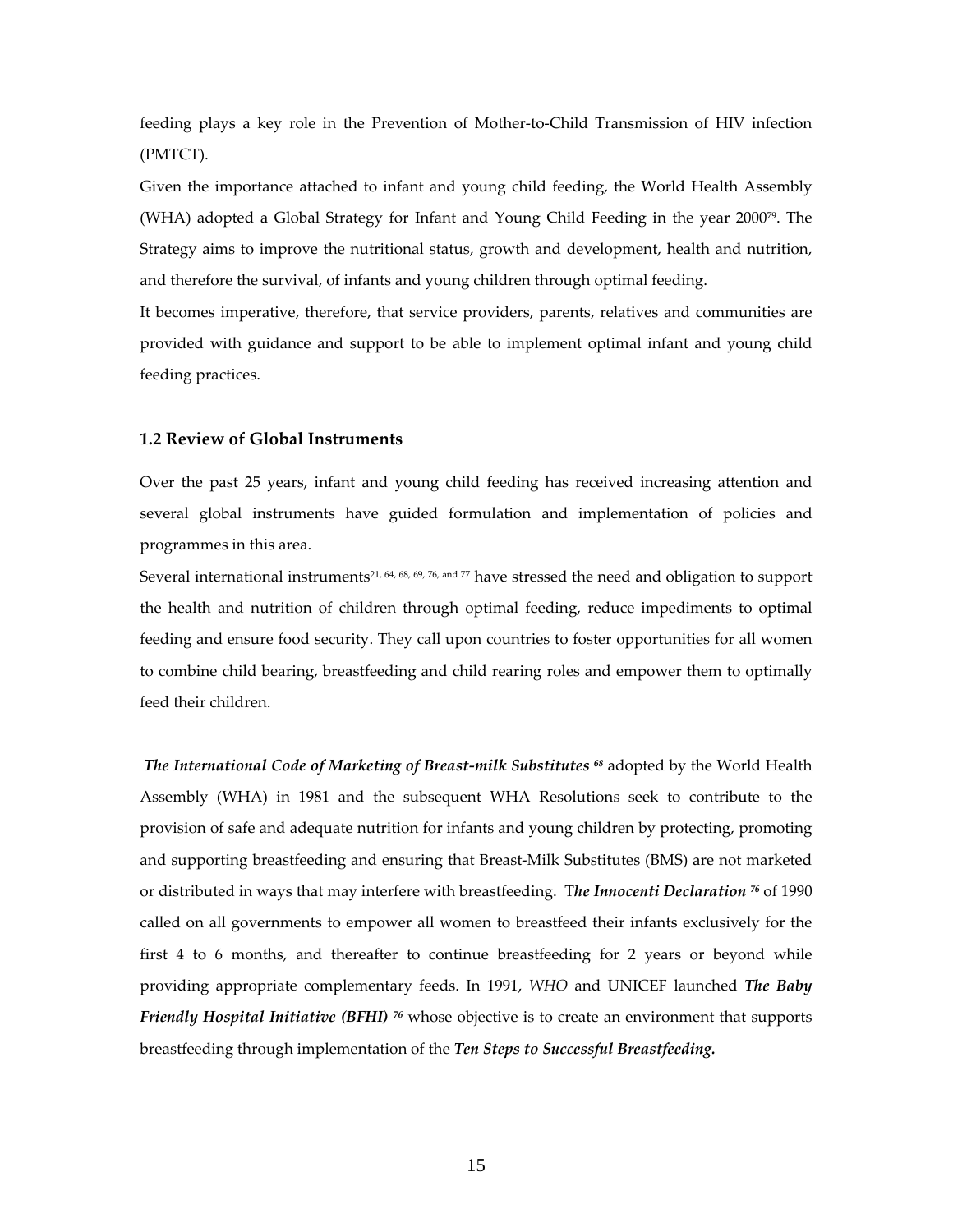In 2001, the *Report of an Expert Consultation on the Optimal Duration of Exclusive Breastfeeding***<sup>78</sup>** firmly recommended exclusive breastfeeding for the first 6 months of life for the general population. This provided a firm foundation for the *Global Strategy for Infant and Young Child Feeding* which recommends, for the general population, exclusive breastfeeding for the first six months of life, with adequate and safe complementary feeding from the age of six months and continued breastfeeding for up to two years or beyond. The Global Strategy also takes cognizance of children in exceptionally difficult circumstances, including those born to HIV‐positive women. The *HIV and Infant Feeding: Framework for Priority Action***<sup>80</sup>** recommends to governments the key priority actions, related to infant and young child feeding, that cover the special circumstances associated with HIV/AIDS.

The Millennium Summit 2000<sup>63</sup> committed itself towards a world in which sustaining development and eliminating poverty would have the highest priority. *Millennium Development Goal* No. 4 requires national policies and programmes which will lead to the reduction of child mortality by two-thirds by 2015. Ensuring optimal IYCF is one of the key strategies for achieving this goal.

At the United Nations General Assembly Special Session on Children (UNGASS)<sup>64</sup> 2002, some 180 nations agreed to "A world fit for children" with a strong future agenda focused on four key priorities, including promoting healthy lives for children. In the drive towards "A world fit for children", the country must strive to foster optimal IYCF.

The 2003 publications **"***HIV and infant feeding: Guidelines for decision‐makers***"** and **"***HIV and infant feeding: A guide for health–care managers and supervisors***"61,62** by UNICEF, UNAIDS, WHO and UNFPA provide guidance to decision-makers, health care managers and supervisors on issues that need to be considered in relation to IYCF in the context of HIV/AIDS.

*The Consensus Statement***<sup>82</sup>** from the WHO HIV and Infant Feeding Technical Consultation of October 2006 recommends that the appropriate infant feeding option for the HIV‐infected mother should depend on the woman's health status and take into account the local situation.

Similar statements have also been made over the years by the International Baby Food Action Network (IBFAN) Africa Region. In addition, IBFAN Africa has supported or participated in the development of policies and guidelines on the feeding of infants and young children in the Region in general and in Uganda in particular.

A study of all these recommendations, policies and guidelines has provided useful background to the development of this Policy Guidelines on Infant and Young Child Feeding in Uganda.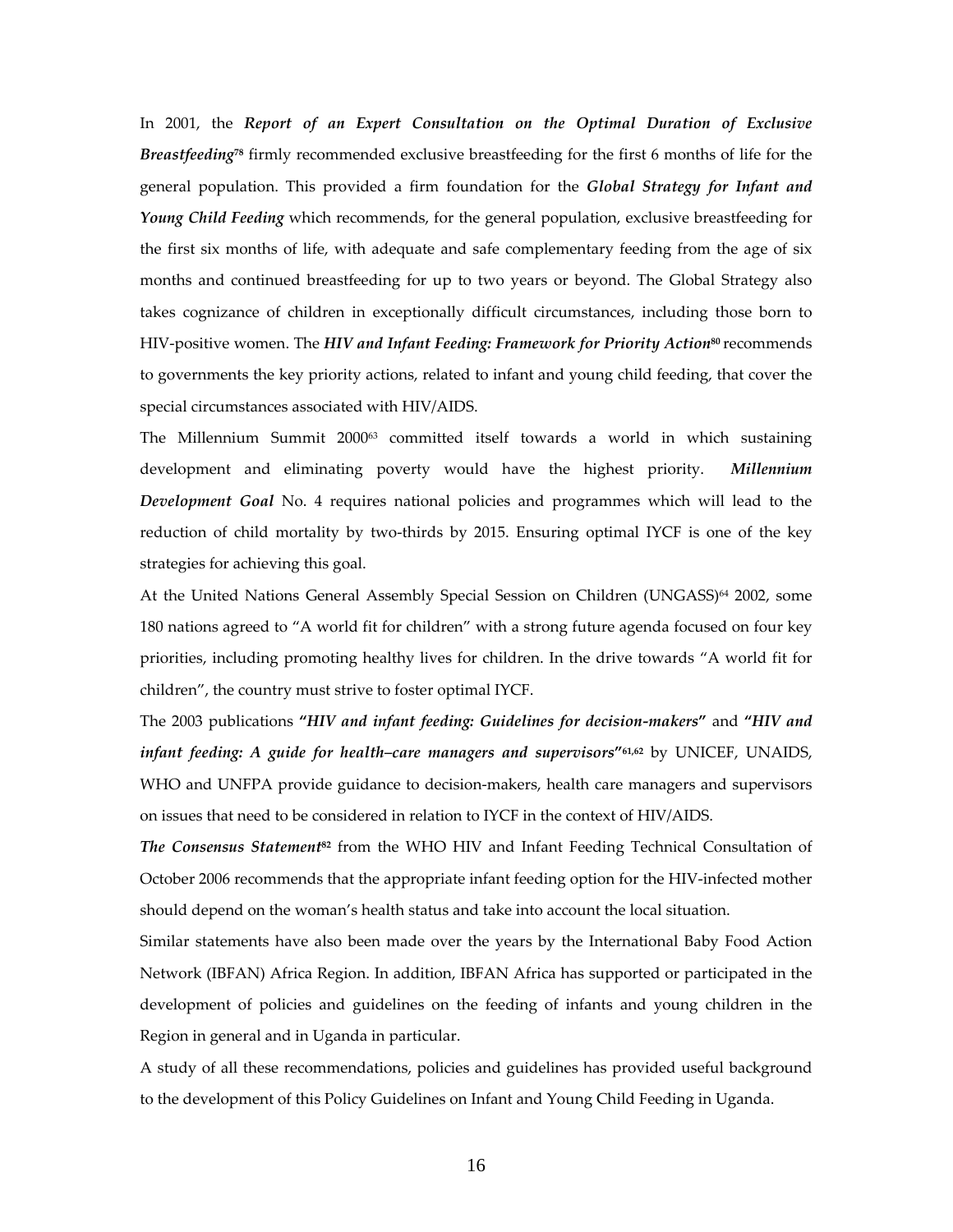#### **1.3 Review of Current National Policies and Guidelines**

The child's right to an adequate diet is entrenched in the *Children's Statute* of 1996 while the *Food Safety Law* and the *Food Safety (Marketing of Infant and Young Child Foods) Regulations***<sup>30</sup>** provide the legal framework for protecting the child against undesirable foods. The maternity protection aspect of the Employment Act 2006, on the other hand, seeks to safeguard the working mother's infant feeding role.

The *Uganda Food and Nutrition Policy***<sup>22</sup>** promotes the recommended IYCF practices which are also stressed in the *National Health Policy***<sup>27</sup>** and The *National Policy Guidelines and Service Standards for Reproductive Health Services***28.**

Further guidance on IYCF is given in *The Baby Friendly Health Facility Initiative (BFHI)* and *Health Facility Practices Policy* of October 1999, the *Integrated Management of Childhood Illness (IMCI) Feeding Guidelines*, the *Vitamin A Supplementation Guidelines* and *A Guide for Health Workers: Facts to know about Breastfeeding***,** Ministry of Health, 1998.

The recognition of HIV/AIDS in Uganda since the early 1980s has led to formulation of policies to mitigate the impact of the HIV/AIDS epidemic. The revised MOH *Policy Guidelines for Prevention of Mother‐to‐child Transmission of HIV* 2006 stresses the indisputable benefits of breastfeeding which result into greatest protection against infant morbidity and mortality during the first six months of life. The guidelines go on to acknowledge that breastfeeding is however associated with transmission of the virus to the baby. Given the need to reduce this risk of transmission, the policy stipulates that mothers living with HIV and their partners shall be counselled on infant feeding to enable them make appropriate choices. Where replacement feeding is acceptable, feasible, affordable, sustainable and safe, this should be the mother's choice.

As part of the process of scaling up access to services for comprehensive HIV/AIDS care for both adults and children, the Government of Uganda has put in place a programme for early diagnosis of HIV among infants and children less than 18 months old<sup>34</sup>. This provides an opportunity for getting children into care and treatment, including counseling and support for safe infant feeding.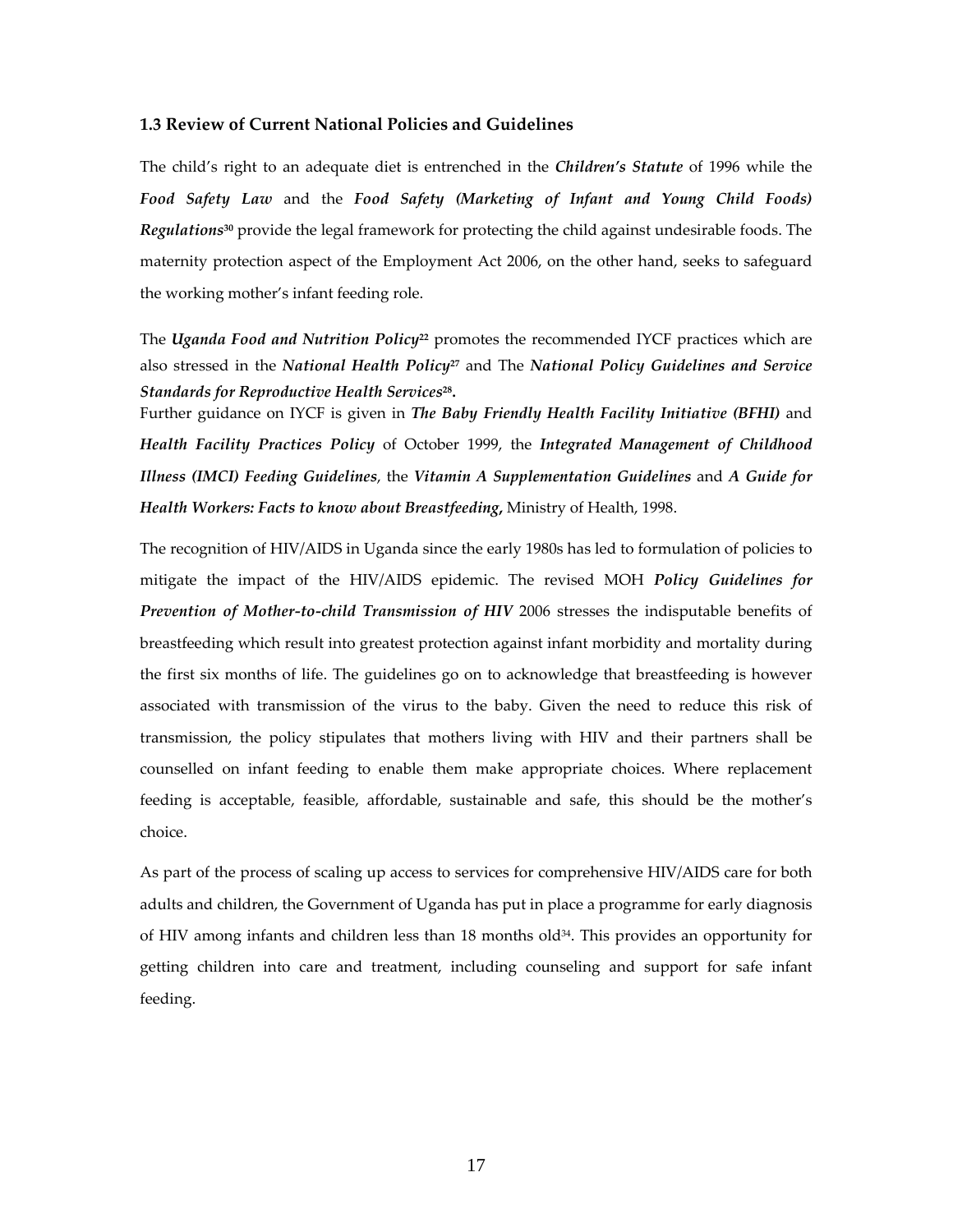In conclusion, a lot of effort has been put into the promotion, protection and support of optimal IYCF both at international and national levels. Several national policies and guidelines provide some information and guidance on IYCF and counselling and support is available in many health facilities. Despite these impressive efforts made by the Government and other stakeholders in promoting protecting and supporting optimal IYCF and the progress that has been made in HIV prevention in Uganda, there is still a deficiency in the policy framework on IYCF in general and HIV and infant feeding in particular. None of the policies addresses the issue of IYCF in its totality because even those that touch on the issue, the information and recommendations are inadequate. Hence the need for this comprehensive policy guidelines on infant and young child feeding.

# **1.4 Justification**

Optimal IYCF is essential for child growth, survival and development. Under normal circumstances, exclusive breastfeeding during the first six months is the most economical, safest, most optimal feeding mode critical for the infant's nutrition and survival. Breast milk alone, however, becomes inadequate for the child's requirements from six months of age, and therefore other foods must be introduced at that time, while breastfeeding continues to two years or beyond. When the mother is infected with HIV, there exists a 15‐25% risk of the infection being transmitted to the child through breastfeeding and this poses a great challenge to parents and health workers alike.

At the national level, a lot of effort has been put into the promotion, protection and support of optimal IYCF spearheaded by the Ministry of Health in collaboration with other partners and stakeholders. Several national policies and guidelines provide some information and guidance on IYCF and counselling and support is available in many health facilities. Despite these impressive efforts in promoting protecting and supporting optimal IYCF and the progress that has been made in HIV prevention in Uganda we find that:

- $\triangleright$  IYCF practices are not optimal as evidenced by a timely breastfeeding initiation rate of 32%, an exclusive breastfeeding rate of 60% and a timely complementary feeding rate of 75%52.
- $\triangleright$  Malnutrition is still prevalent with stunting at 32%, wasting at 5% and underweight at 20%51. According to UDHS 2001, micronutrient deficiencies remain a challenge especially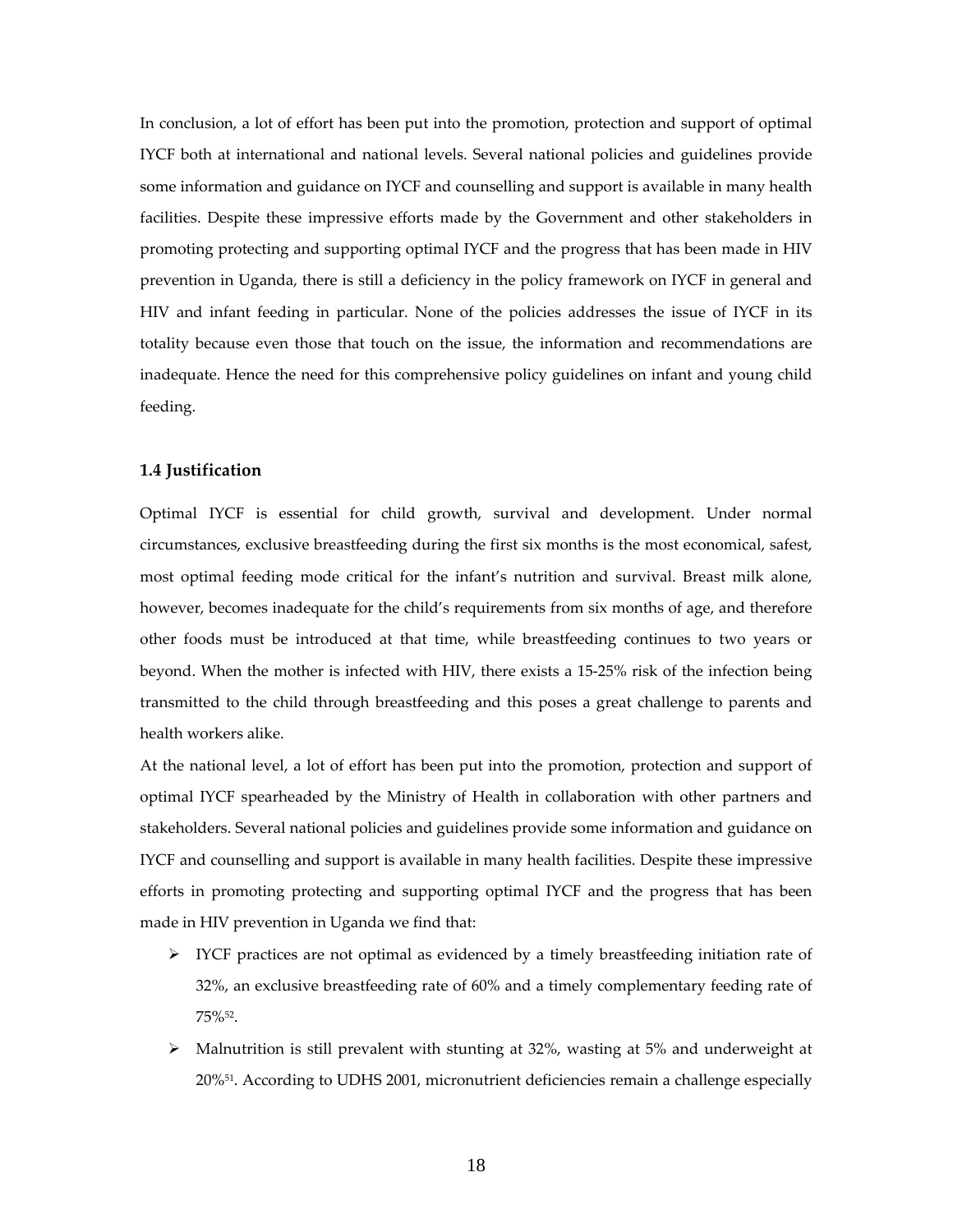among women and children: vitamin A deficiencies and iron deficiency anaemia stood at 52% and 30% amongst women and at 28% and 65% in children respectively.

- $\triangleright$  The infant mortality rate stands high at 88 per 1000 live births<sup>51</sup>
- Challenges exist with feeding of HIV‐exposed, malnourished, low birth weight, orphaned children and children in other exceptionally difficult circumstances.
- $\triangleright$  There is still a deficiency in the policy framework on IYCF and support for its implementation.
- $\triangleright$  In particular, the provision of IYCF counselling, support and follow up for HIV positive mothers remains one of the greatest challenges..

Up to now there has been an existing policy on infant and young child feeding in the context of HIV/AIDS and several other national policies which do not address the entire spectrum of IYCF. The deficiencies in the policy framework are likely to hamper resource mobilization and service provision. In view of this and in view of recent information and developments such as The Global Strategy for IYCF, the Framework for Priority Action, "early infant diagnosis" and "access to care and treatment of HIV/AIDS" there is an urgent need to formulate a comprehensive IYCF policy in Uganda.

This comprehensive policy guideline is designed to cover the entire spectrum of IYCF taking into account recent developments, and they are meant to provide the framework for enhancing the nutrition, health, growth and development of infants and young children, as well as strengthening care and support for their parents/caretakers to achieve optimal IYCF.

#### **1.5 Policy goal and objectives**

#### **1.5.1 Goal**

The aim of the Policy Guidelines on IYCF is to provide the framework for enhancing the nutrition, health, growth and development of infants and young children, as well as strengthening care and support for their parents/caretakers to achieve optimal infant and young child feeding.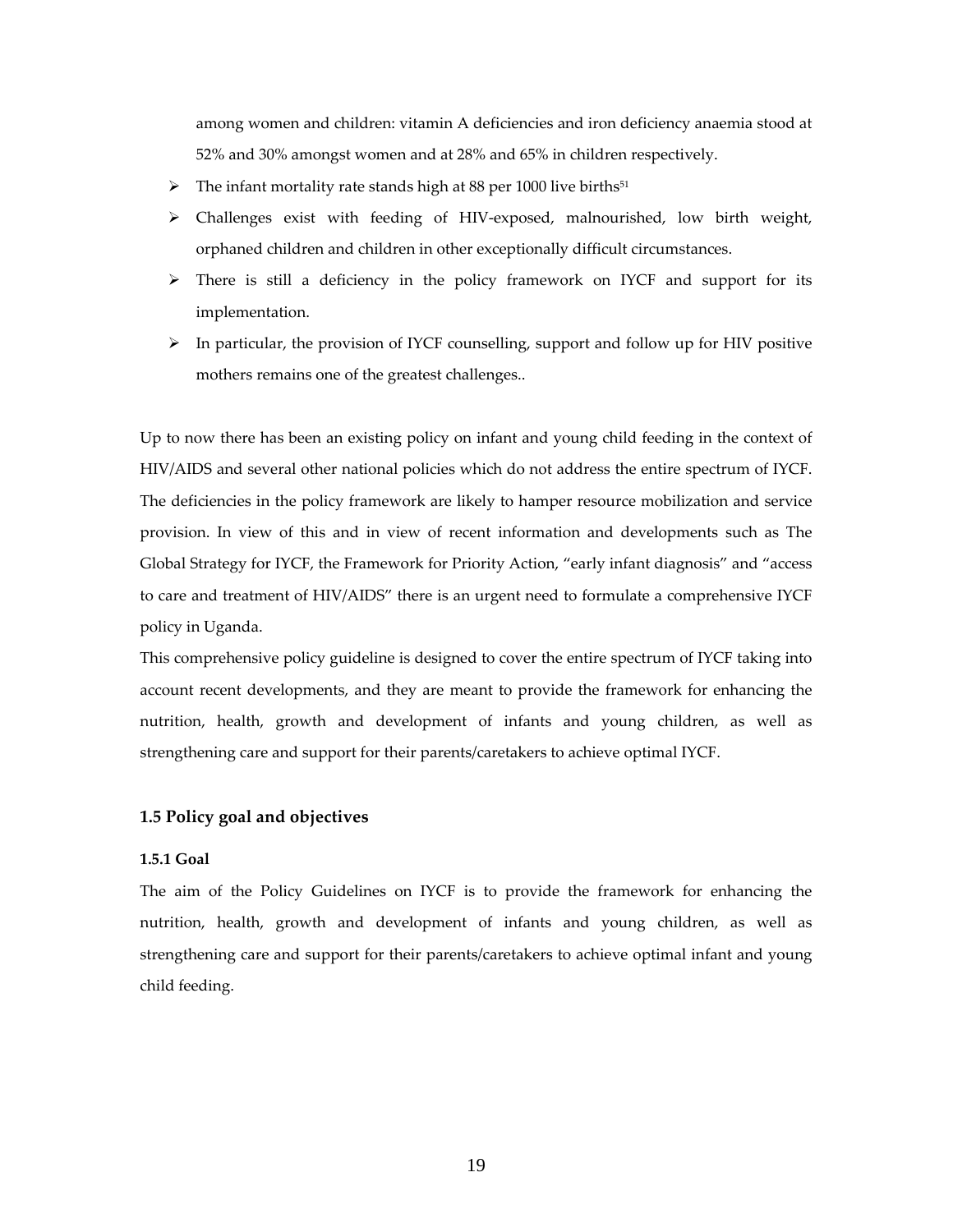# **1.5.2 Objectives**

The specific objectives of the Policy Guidelines are to:

- Promote, protect and support exclusive breastfeeding for the first six months of life.
- Ensure adequate and safe complementary feeding from six months of the child's age while breastfeeding continues for two years or beyond.
- Contribute to PMTCT while promoting optimal IYCF in HIV‐exposed children.
- Strengthen care, support and follow up for pregnant women, mothers and caretakers to practice optimal IYCF.
- $\triangleq$  Enhance optimal IYCF in other exceptionally difficult circumstances
- Advocate for appropriate interventions that promote and support the practice of optimal IYCF for all women including working mothers.
- Contribute to the prevention/reduction of childhood and maternal malnutrition, illness and death.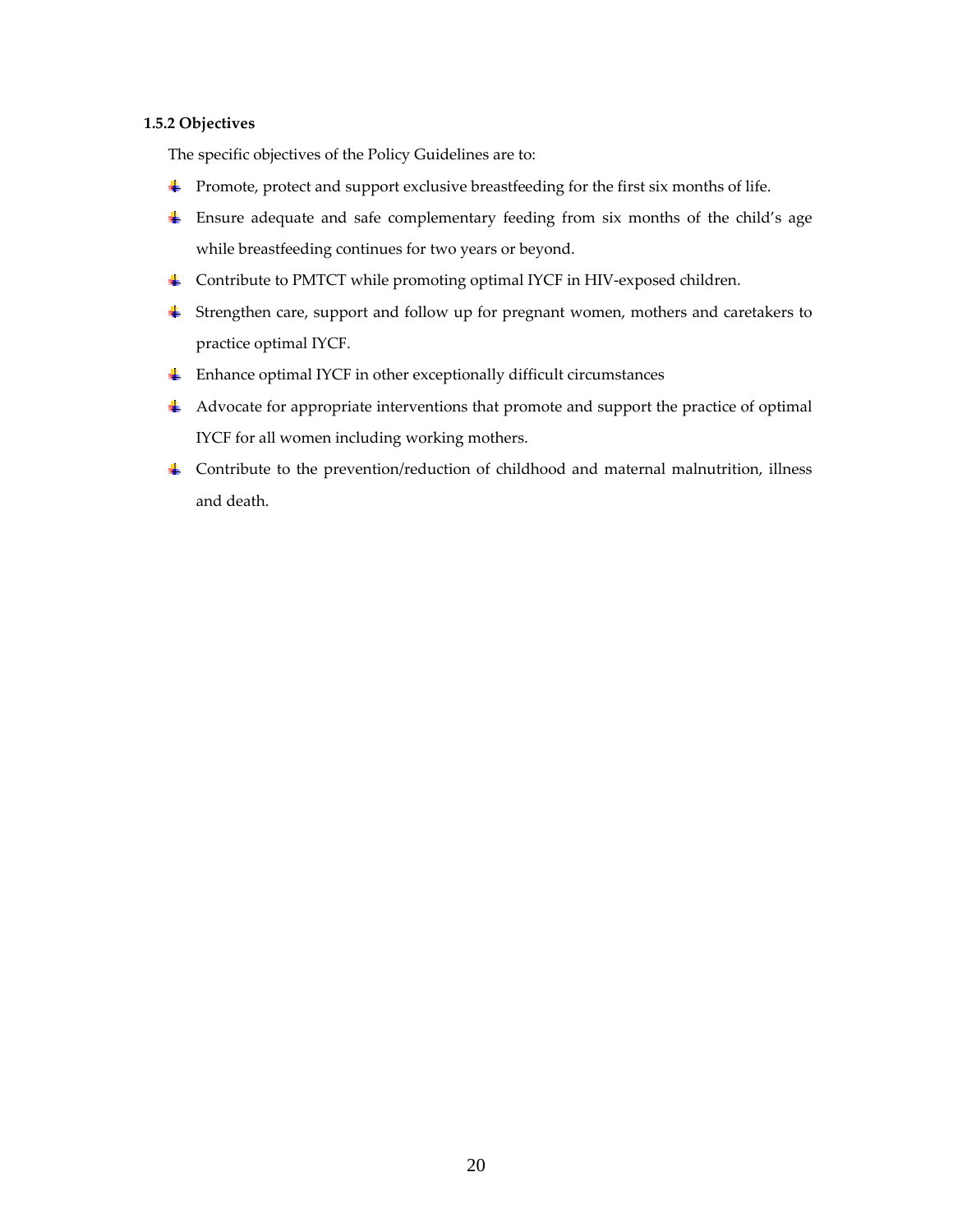# **CHAPTER TWO:** *POLICY ISSUES*

#### **2.1 Introduction**

This Chapter details the various policy issues, the justification for including them and the accompanying policy statements. Implementation action points or guidelines for the various policies are also outlined. The policy issues have been divided into three categories pertaining to:

- Child under "normal" circumstances
- Child exposed to HIV/AIDS
- Child in other exceptionally difficult circumstances.

#### **2.2 Feeding the Child under "Normal" circumstances**

#### **2.2.1 Introduction**

Optimal IYCF is fundamental for the nutrition, health, survival, growth and development of the child. Feeding practices are one of the major determinants of the health and nutritional status of children. Breastfeeding is a traditional practice in Uganda and the majority of mothers initiate and maintain breastfeeding for long periods  $23$ ,  $24$ ,  $25$ ,  $29$ . Breast milk contains all the nutrients required by an infant for the first six months of life. In addition, breastfeeding has multiple other benefits including: protection from illness, psychological, child spacing and economic benefits to mothers, children, families and communities. Further, breastfeeding improves the health of mothers by decreasing the risk of bleeding after delivery, promoting child spacing, preventing breast and ovarian cancers. Breastfeeding also offers substantial monetary savings for the nation through its economic and ecological benefits17.

Under normal circumstances, an infant should be exclusively breastfed for the first 6 months of life. Thereafter, complementary foods should be introduced while breastfeeding continues for up to 2 years or beyond. Mothers and families require information and support in order to achieve optimal IYCF practices.

#### **2.2.2 Aim and objectives**

This section of the policy guidelines aims at ensuring optimal IYCF under "normal" circumstances.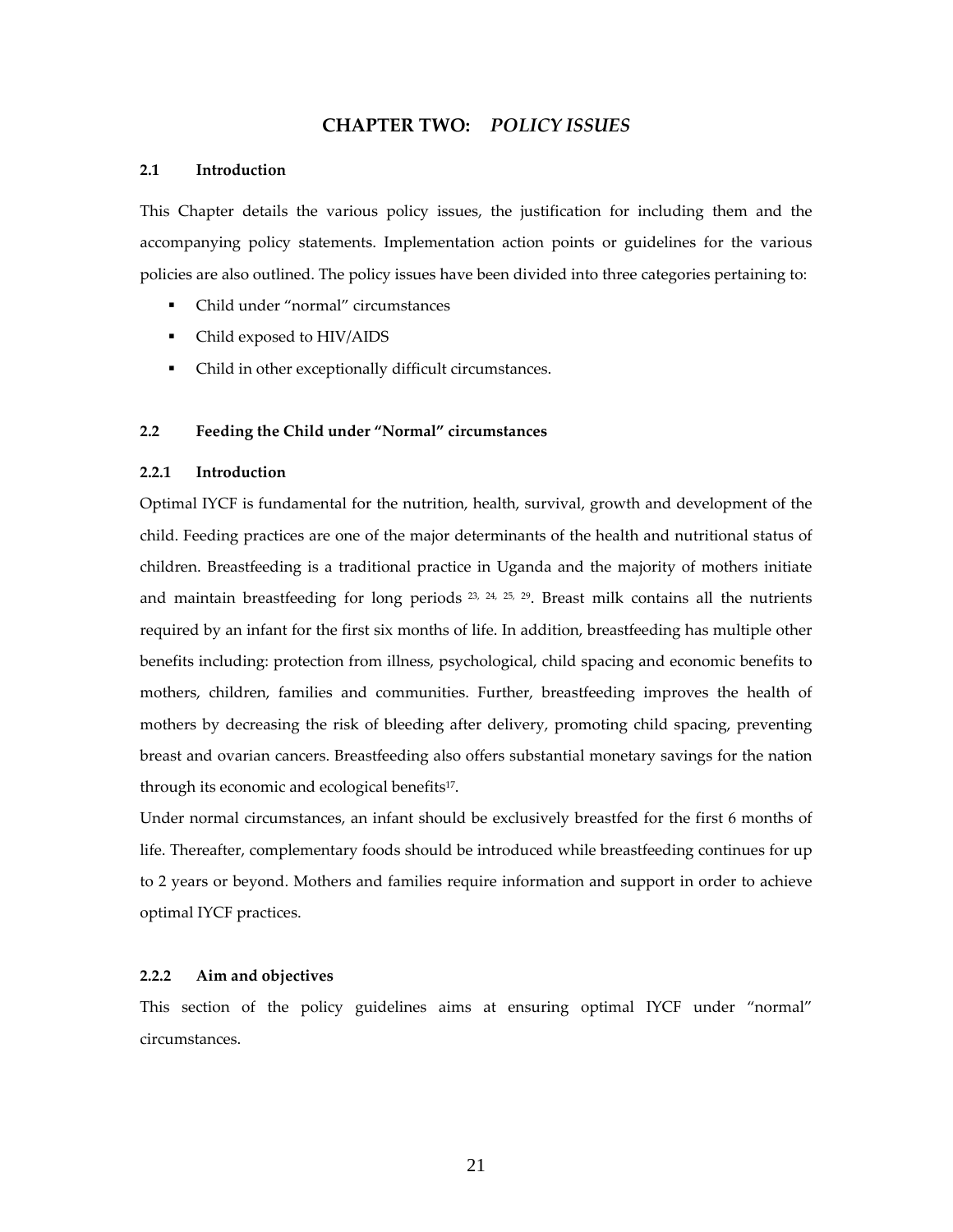The objectives are to:

- Protect, promote and support exclusive breastfeeding for the first six months and continued breastfeeding up to 2years and beyond:
	- o Eliminate all use of prelacteal feeds
	- o Increase exclusive breastfeeding 0‐6 months from 60% to 75%
	- o Increase the timely complementary feeding rate from 75% to 85%.

#### **2.2. 3 Policy issues**

# *2.2.3.1 Policy issue 1*

Promote exclusive breastfeeding for the first six months of the child's life.

#### *Justification*

The multiple benefits of breastfeeding have already been mentioned in this document. Exclusive breastfeeding for the first six months maximizes all these benefits. However, only 60% of babies are exclusively breastfed for 6 months according to UDHS data<sup>52</sup>. In addition, smaller scale studies or surveys continue to indicate that early introduction of liquids, in particular water or other traditional herbal drinks, is more common than reflected by UDHS, in addition to late initiation of breast feeding. For instance, Engebretsen et al. (BMC Paediatrics 2007) reported that whilst breastfeeding was practiced by 99% of mothers in Mbale district, only 7% and 0% practiced exclusive breastfeeding by 3 and 6 months respectively and prelacteal feeding was given to 57% of the children. The authors concluded that the use of prelacteal feeds and early introduction of other food items before 6 months is the norm.

It is increasingly being recognised that even among women of unknown HIV sero‐status the benefits of breastfeeding far outweigh the risks of not breastfeeding.

For breastfeeding to be successful, it should be initiated soon after delivery. This early initiation also helps bonding between the mother and her infant as well as preventing postpartum hemorrhage. UDHS data<sup>57</sup> however, reveals that only 32% of mothers initiate breastfeeding within one hour of delivery.

There is evidence that rooming in/ bedding in is important for the purposes of practicing breastfeeding on demand, bonding, and the baby's temperature control. In some of the health facilities in Uganda, babies are separated from their mothers<sup>31</sup>.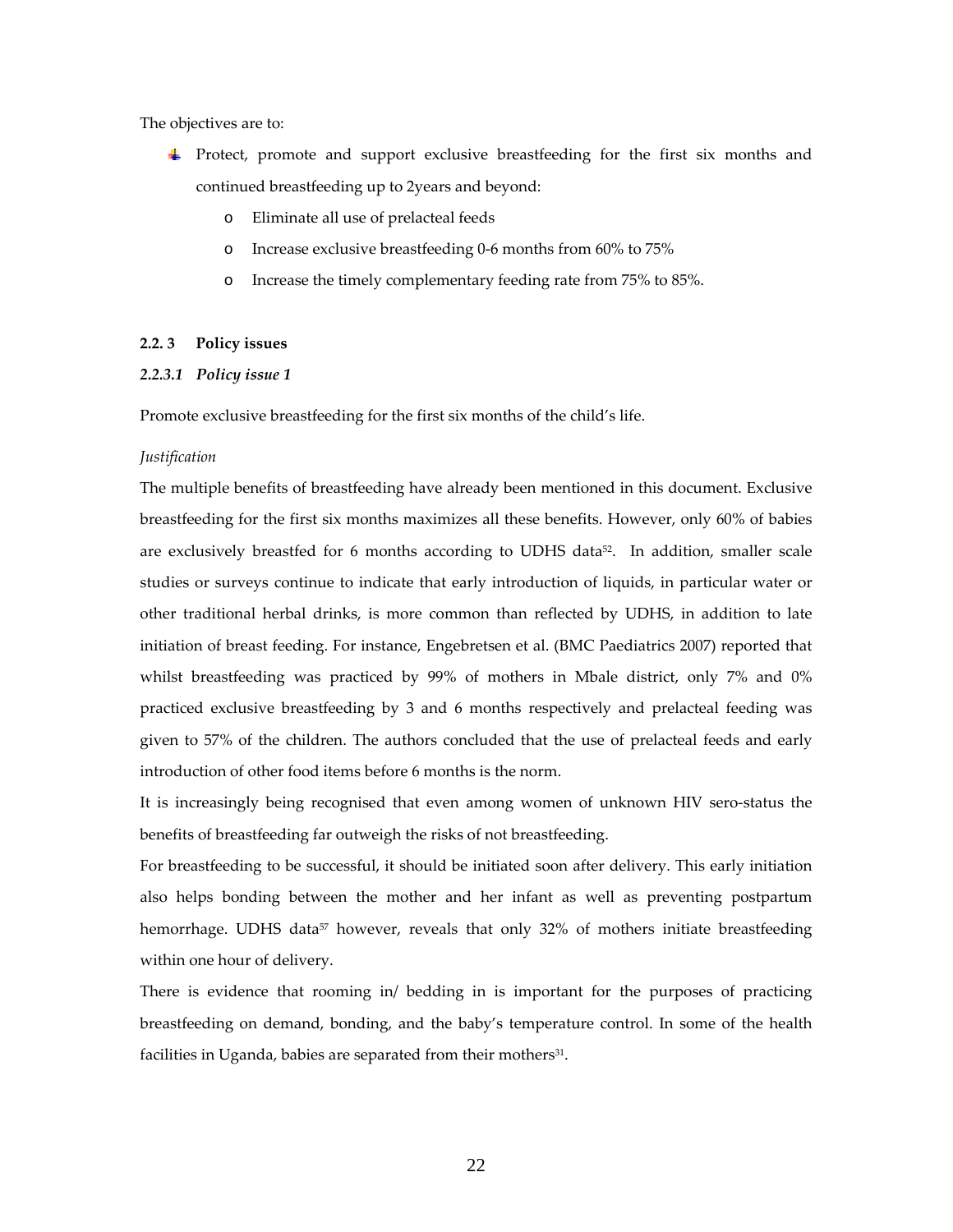Mothers' confidence in breastfeeding can easily be undermined by inappropriate marketing and distribution of BMS. This can be prevented by complying to the Food Safety (Marketing of Infant and Young Child Foods) Regulations 2005.

#### *Policy statement 1*

All HIV negative mothers and those of unknown HIV status shall be counselled and supported to exclusively breastfeed their infants for the first six months of the child's life.

#### *Implementation*

Implementation of this policy will require that mothers are counselled/educated on the benefits and importance of breastfeeding during pregnancy and that the counselling is continuous throughout the period of lactation. The HIV status of the woman should be established at the earliest contact with the service providers so that IYCF decisions can be taken appropriately.

This policy requires that the following recommendations are implemented:

- Rooming in/bedding in for all mothers and newborn infants
- Mothers are supported to initiate early contact with the newborn baby for at least half an hour combined with initiation of breastfeeding within the first hour
- Mothers are encouraged to feed their babies colostrum or "first milk" and to appreciate its benefits.
- Mothers are counselled to breastfeed frequently on demand, both by day and night. This should result into at least 8 feeds within a 24 hour day.
- Strengthen information and communication on the importance of avoiding prelacteal feeds such as water, glucose water, teas, and herbal preparations for newborn babies.
- Mothers should be supported to position and attach the baby to the breast correctly, and mother to completely empty one breast before offering the second, to ensure the baby gets the rich hind milk and avoid breast problems.
- Mothers should be counselled/educated to continue and even increase the frequency of breastfeeding when the mother or the child is sick. Where the infant is unable to suckle, expressed breast milk (EBM) should be fed by cup or tube.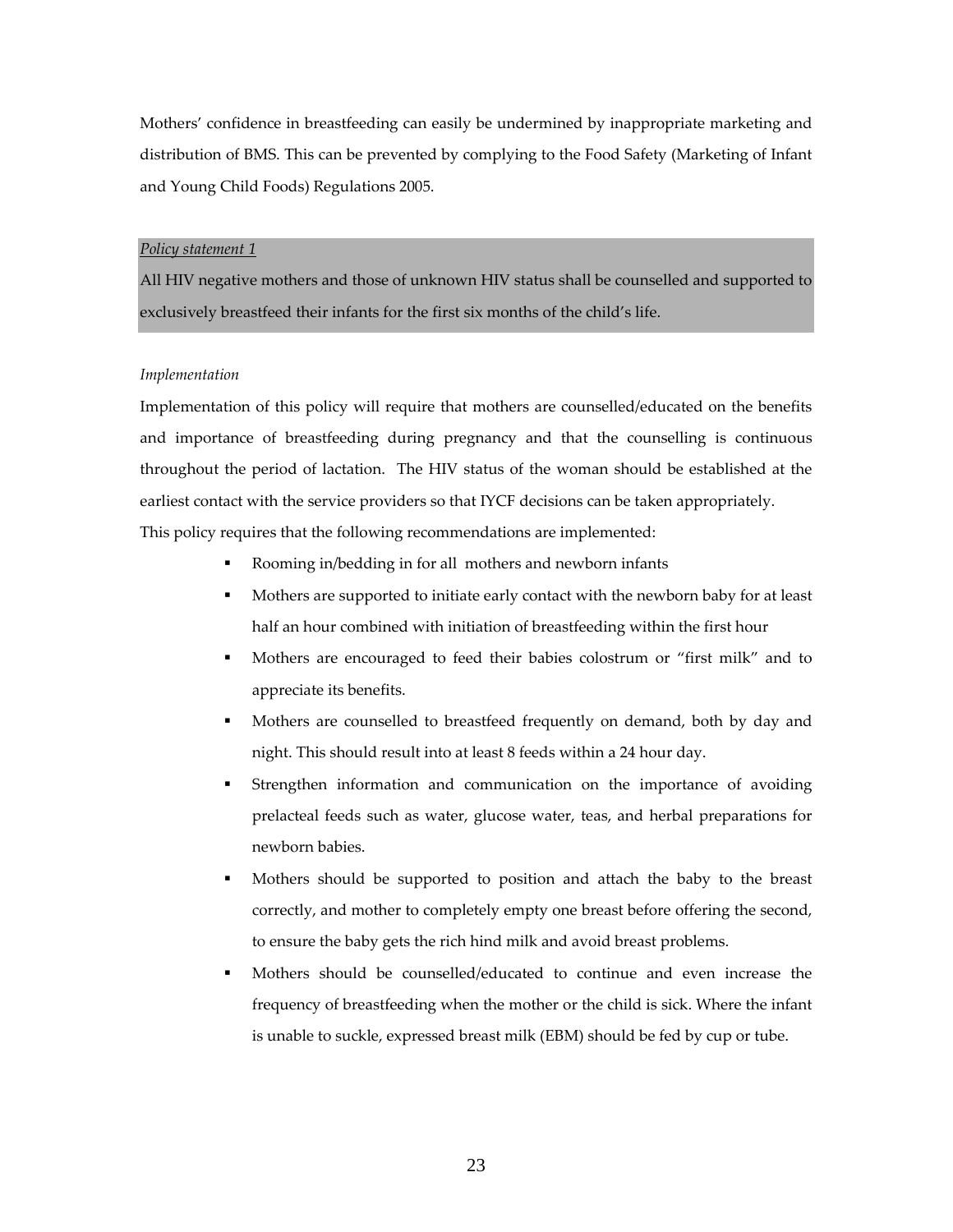Mothers should be counselled/educated on how to identify breastfeeding difficulties, including breast conditions, and the need to promptly seek medical care.

This policy position requires that all health facilities offering maternity services implement the Baby Friendly Health Facility Initiative (BFHI) and be certified Baby‐friendly. . Further, key essential nutrition actions (ENA) messages should be promoted at all relevant contact points such as at ANC and post natal visits. In addition to the promotion of key family care practices at community level, scale up of the promotion of exclusive breastfeeding should be supported through strengthening community initiatives using multiple communication channels and strengthening linkages between health facilities and surrounding communities. Lastly, implementation and monitoring of the Food Safety (Marketing of Infant and Young Child Foods) Regulations 2005 must also go hand‐in‐hand with this policy position.

#### *2.2.3.2 Policy issue 2*

Promote timely, adequate, safe and appropriately fed complementary foods with continued breastfeeding up to 2 years or beyond

#### *Justification*

Breastmilk becomes inadequate for the baby's nutritional requirements after 6 months when other foods become necessary78,79. To ensure that children's requirements are met, complementary foods should be timely, adequate, safe and appropriately fed. Appropriate complementary feeding depends on accurate information and skilled support from the family, community and health care system. All children should be started on complementary feeding at 6 months with continued breastfeeding up to the time the baby is 24 months or beyond. However, only 75% of infants 6 to 10 months of age were receiving complementary foods<sup>51</sup>. The complementary feeds should also be given in adequate amounts and variety to meet the nutritional needs of the baby, and should be safely handled during storage, preparation and feeding. When liquid foods are being given, cup feeding is safer than bottle‐feeding and is recommended for feeding infants and young children. Feeding bottles with teats or cups with spouts increase the risk of diarrhea. Cups are safer as they are easier than bottles to clean with soap and water. With cup feeding there is more attention to the infant, which helps to enhance psychosocial stimulation. Bottle-feeding is still a challenge with 5% of babies being bottle fed<sup>51</sup>.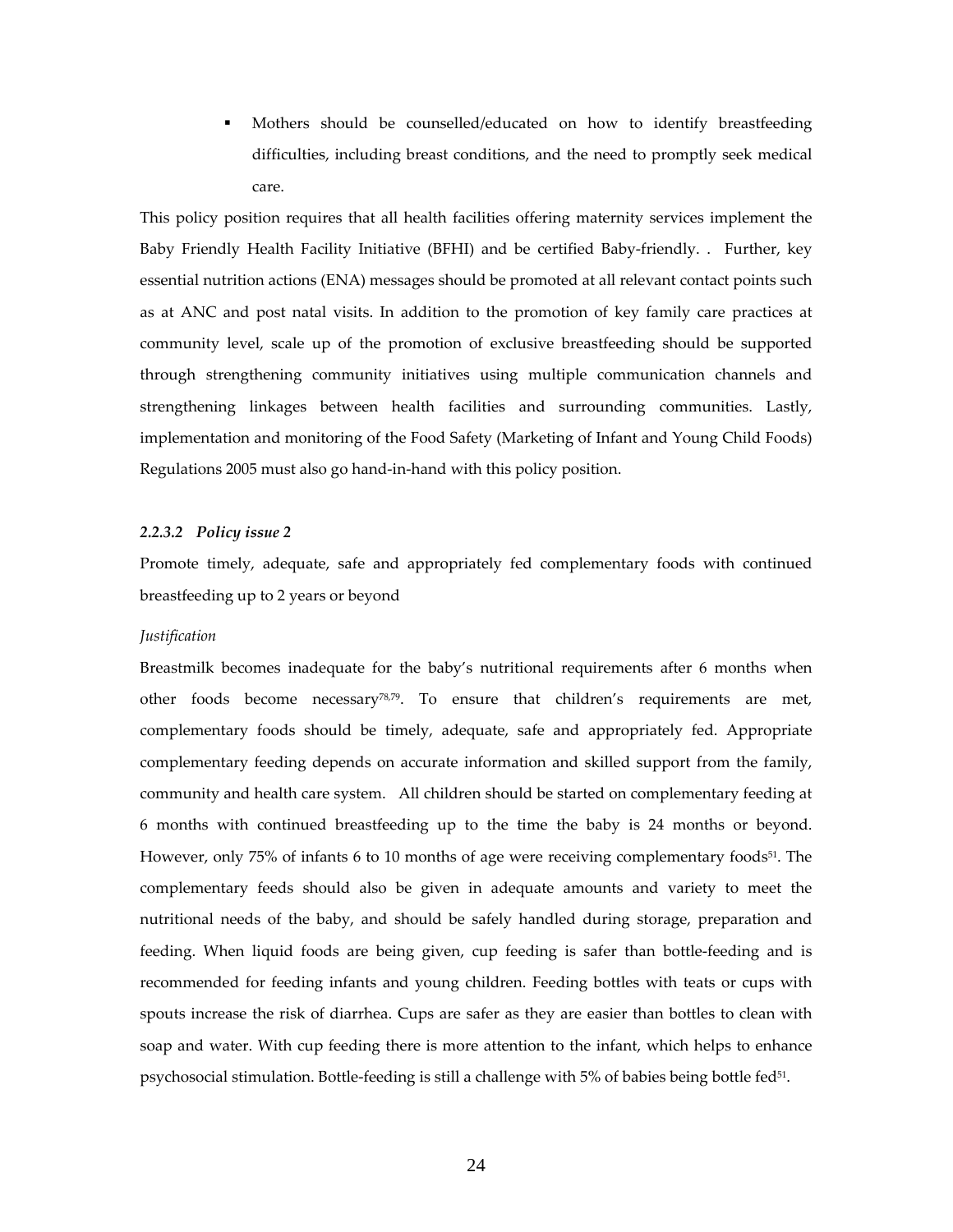Infants and young children are not fed adequately when they are sick. Conversely these children may not be fed when their mothers fall sick. When a sick baby stops breastfeeding/ feeding, s/he loses more weight and takes longer to recover. Sick infants and children need to be fed even more frequently than usual to meet their requirements.

Micronutrient deficiencies are common among Ugandan children as evidenced by a high prevalence rate of anaemia of over 60%, and low serum retinol of 28%50. This makes micronutrient supplementation and food fortification essential for all children.

#### *Policy statement 2*

Parents shall be counselled and supported to introduce adequate, safe and appropriately fed complementary foods at six months of the child's age while they continue breastfeeding for up to 2 years or beyond.

#### *Implementation*

To implement this policy, the following are key recommendations:

- Complementary feeds (soft semi‐solid feeds) are introduced at six months and breastfeeding continues until two years of age or above
- Promote the use of a variety of nutritious, locally available foods for infants and young children.
- Parents/caretakers should be encouraged to feed liquid foods using clean cups without spouts and not bottles or teats.
- The child's food should be of the right consistency (thickness) and nutrient density (especially energy and micronutrients). The frequency of feeding should be consistent with the child's age.
- Increase the number of times the child is fed and the amount of complementary foods as s/he gets older. The appropriate number of feedings depends on the energy density of the local foods and the usual amounts consumed at each feeding.
- Parents should all be encouraged to practice active feeding: interacting with the baby during feeding.
- Parents should be encouraged to practice high standards of hygiene when handling the baby's food, and maintain sanitation and food/water safety.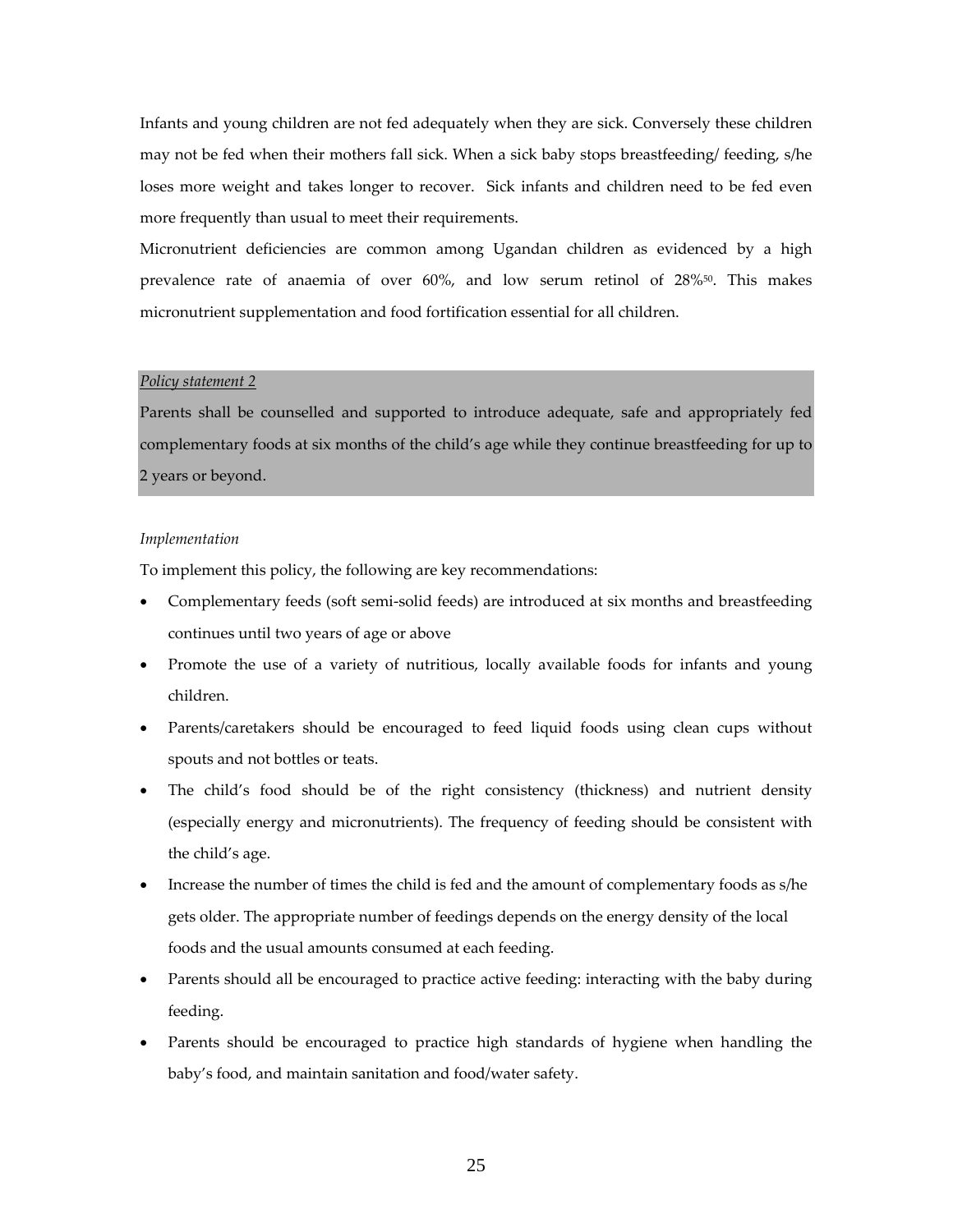- Parents must also be encouraged to ensure that their children receive vitamin A supplements every six months starting at 6 months of age, and de-worming medicines every six months commencing at one year of age, in addition to consuming micronutrient fortified foods. Iron supplements should be given from 2 months of age but only to those with evidence of anaemia and the dose should be in line with National Anaemia Policy 2002.
- When a baby falls sick, the mother should be counselled and supported to feed the child even more frequently than usual. When the child is recovering s/he should be given extra fluids and an extra meal.
- Lastly, for mothers to achieve the optimal duration of breastfeeding, they should be counselled and supported to space births two to three years apart.

#### *2.2.3.3 Policy issue 3*

Promote adequate care and intake of nutritious foods for pregnant women and lactating mothers.

#### *Justification*

Care and support is needed for the optimal reproductive performance of pregnant women and lactating mothers. This care and support can be offered by the health care system, male partners, families and communities. Community based networks offering mother-to-mother support and trained breastfeeding counsellors working within or closely with the health care system have an important role to play in this regard.

In many communities in Uganda pregnant women and lactating mothers do not receive adequate support from their male partners, relatives and the communities. The physical, psychological, financial and other material supports to these women are crucial in determining the pregnancy and lactation outcome as well as the health and nutrition of the children. Men are the decision makers in the families and control resources. Therefore, involving them in health will increase health service utilization including family planning and provision of financial and material support. Relatives and communities are also an important source of support for pregnant women and lactating mothers.

#### *Policy statement 3*

Pregnant women and lactating mothers shall be appropriately cared for and encouraged to consume nutritious foods.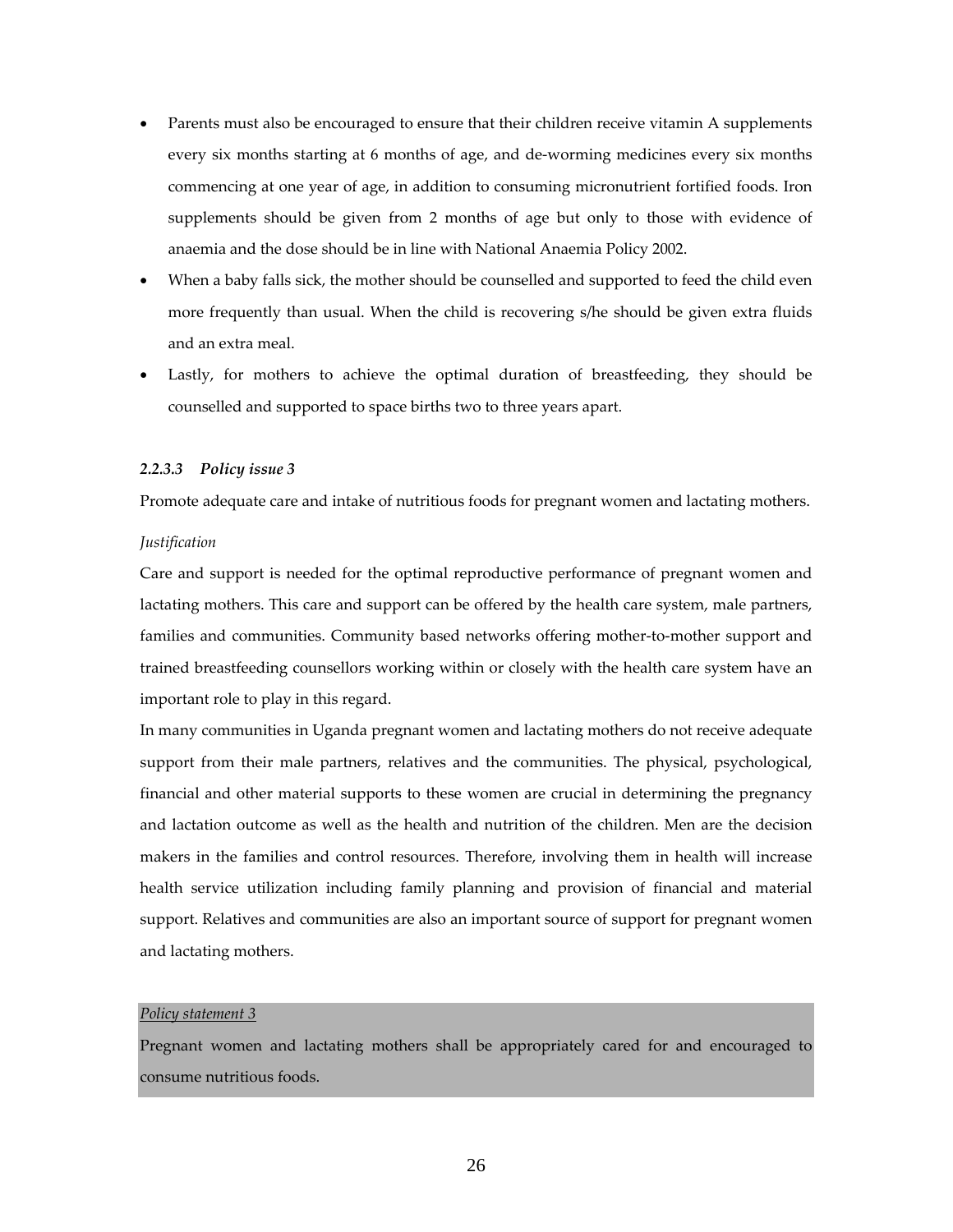#### *Implementation*

Implementation of this policy requires that:

- Health and nutrition education, supportive counselling on feeding and nutritional and psychosocial support and follow‐up should form part of the woman's comprehensive care.
- Education/support is given to pregnant and lactating women to eat a variety of foods and have one additional meal every day. Communication shall stress the importance of using iodized salt for cooking all household meals.
- Iron and folic acid should be provided for all pregnant women and lactating mothers. A vitamin A capsule should be given to newly delivered mothers within 8 weeks.
- Pregnant women should be de-wormed and given presumptive malaria treatment once during the second and third trimesters to prevent anaemia. In addition, pregnant women and lactating mothers and their children should sleep under insecticide treated nets.
- Where possible, food supplementation can be given to women of poor nutritional status. Community awareness should be created to encourage means to reduce heavy work load, as well as cultural and gender inequities which impair women's reproductive performance. In addition, male partners, relatives and communities need to be encouraged to provide physical, moral, psychosocial, financial and other material support to pregnant women and lactating mothers.
- Counselling and support is provided for women (and partners) to practice family planning.

This policy is applicable to all pregnant women and lactating mothers, including those living with HIV and those in other exceptionally difficult circumstances.

HIV positive women should be counselled to:

- Increase their energy intake by 10% (i.e. one additional snack per day) if they are asymptomatic or 20‐30% (which is 2 or 3 snacks a day) if they are symptomatic.
- Have their weights monitored frequently and seek medical care immediately their weights reduce significantly (e.g. by 10% or more).
- Be aware of and manage drug‐food interactions for those on ART.

#### **2.3 Feeding the Child who is exposed to HIV**

#### **2.3.1 Introduction**

HIV/AIDS in Uganda is predominantly caused by HIV‐1 type of virus. Mother‐to‐Child Transmission of HIV (MTCT) accounts for the vast majority of new infections in children<sup>49, 53, 54, 65</sup>.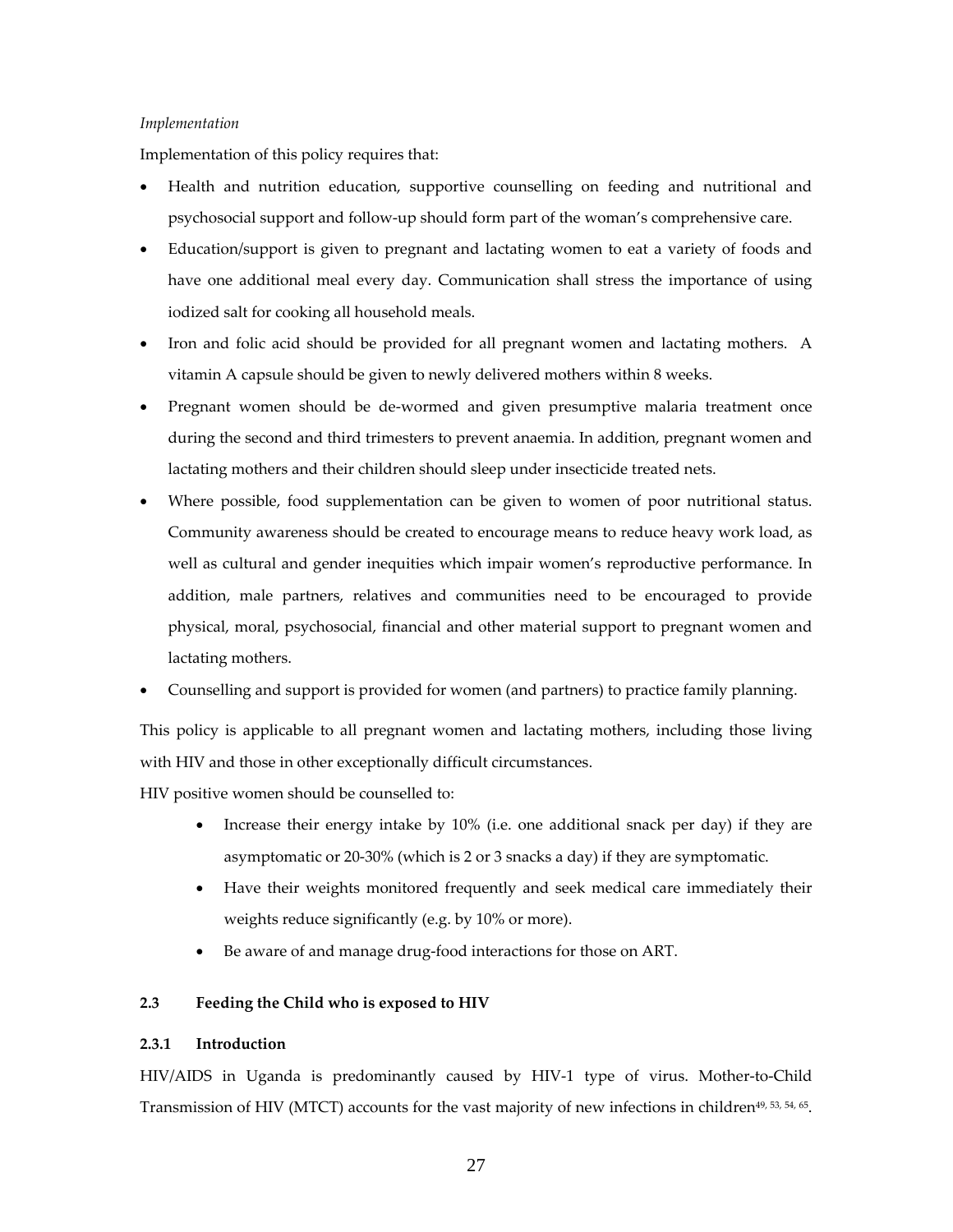Infants can acquire HIV from their infected mothers during pregnancy, at the time of delivery, or after birth through breastfeeding1, 4, 6, 7, 11, 39, 40, 46. Transmission through breastfeeding accounts for 15 to 25% of MTCT<sup>6,11,49</sup>. The risk of HIV transmission through breastfeeding is increased by factors which include high maternal viral load; low maternal immune status; prolonged breastfeeding for more than six months; mixed feeding; breast conditions (e.g. abscesses, mastitis, cracked nipples); and mouth sores in the infant<sup>40, 59, 60, 70</sup>. The risk of MTCT of HIV through breastfeeding appears to be greatest during the first months of infant life but persists as long as breastfeeding continues. $40$  It is estimated that more than 20,000 children in Uganda are infected with HIV annually through MTCT if there is no intervention. This large number of HIV-infected infants is due to a combination of the high prevalence rate of HIV among pregnant women and the high fertility rate54. HIV exposed children are at high risk of morbidity and mortality due to recurrent and chronic illness. Studies suggest that about 66% of infected children die before their 3<sup>rd</sup> birthday if there is no intervention<sup>15, 16, 46, 84</sup>. The key strategies in PMTCT include routine counselling and testing for HIV during pregnancy; short course Nevirapine for HIV‐infected pregnant women and their infants; and appropriate infant feeding. Recent developments including greater access to long‐term antiretroviral therapy, and early diagnosis of HIV in children have improved care and treatment of HIV exposed and infected children<sup>2, 34, 42</sup>. In particular, early diagnosis of HIV in children has made it possible to classify HIV exposed children into three categories namely:

- **HIV Exposed but not HIV infected**
- **HIV Exposed and HIV infected**
- **HIV Exposed but with unknown HIV status**

These categories are useful for deciding appropriate care and treatment for HIV exposed children, including infant and young child feeding.

#### **2.3.2 Aim and objectives**

This section of the policy guidelines aims at ensuring optimal feeding for the infant and young child exposed to HIV.

The objectives are to:

- $\downarrow$  Promote optimal feeding for the HIV exposed infant and young child
- $\overline{\mathbf{H}}$  Reduce HIV transmission through breast-feeding.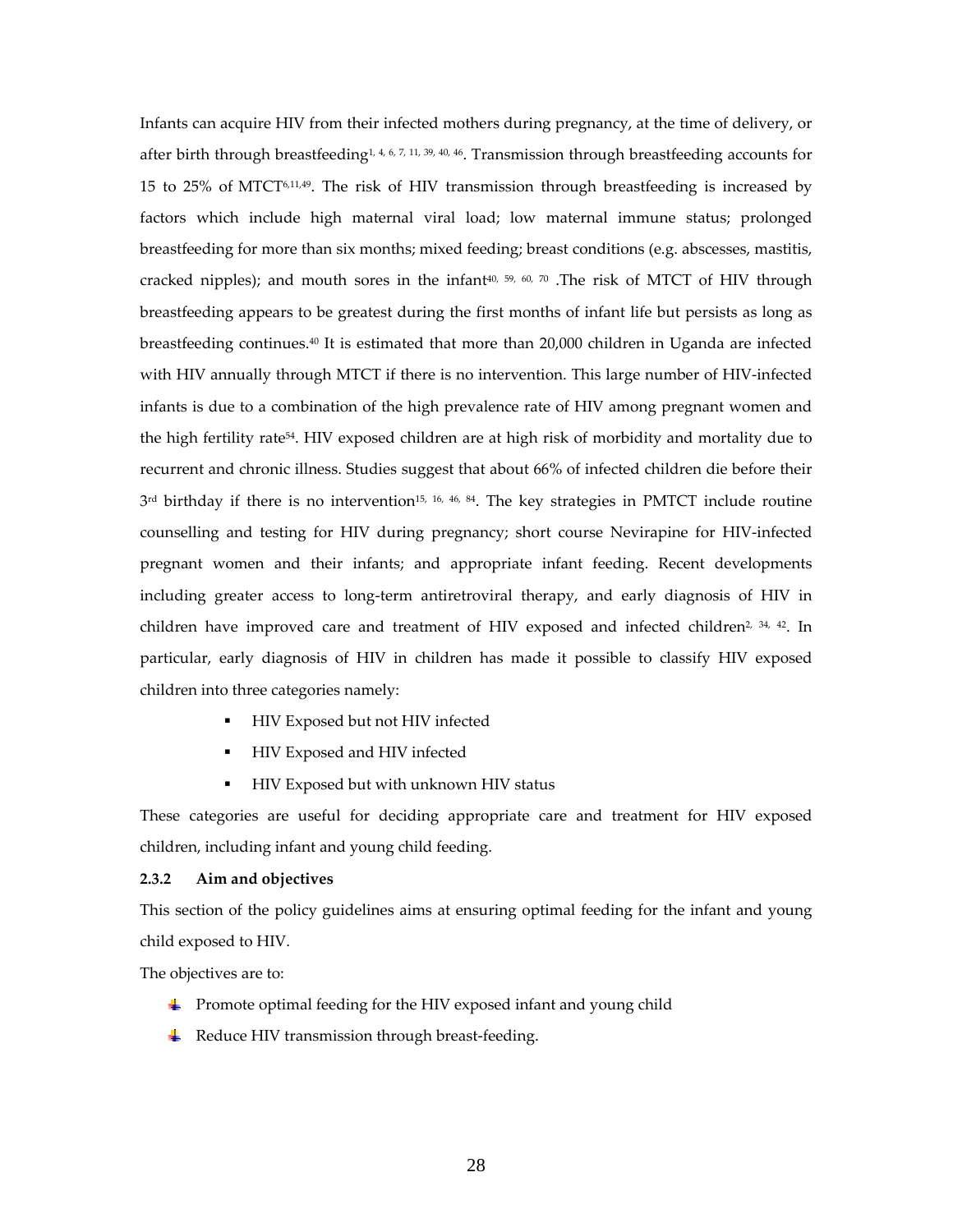#### **2.3. 3 Policy issues**

#### *2.3.3.1 Policy issue 4*

Promote routine counselling and HIV testing of pregnant women and lactating mothers.

#### *Justification*

Knowing the HIV status of pregnant and lactating mothers will facilitate identification of HIV exposed children in order to decide on the most appropriate care including feeding of these children.

#### *Policy statement 4*

4a) Service providers shall establish the HIV status of all pregnant women and lactating mothers. 4b) All pregnant women and lactating mothers shall be encouraged to confidentially share their HIV status with service providers and key family members in order to get appropriate IYCF services.

#### *Implementation*

Implementation of this policy shall be in conjunction with the PMTCT policy of routine counselling and HIV testing for all pregnant women and lactating mothers, especially for the purpose of getting appropriate IYCF services.

#### *2.3.3.2 Policy issue 5*

Promoting optimal IYCF among HIV exposed children while preventing transmission of HIV through breastfeeding.

#### *Justification*

Exclusive replacement feeding (RF) eliminates MTCT of HIV through breast milk while offering acceptable nourishment for the child. However, exclusive replacement feeding caries the risk of diarrhoea, pneumonia and malnutrition unless it is **acceptable, feasible, affordable, sustainable and safe (AFASS).** In situations where RF is not AFASS, breastfeeding is recommended.

# *Policy statement 5*

Exclusive breastfeeding is recommended for HIV infected women for the first six months of the child's life unless replacement feeding is acceptable, feasible, affordable, sustainable and safe for them and their infants before that time.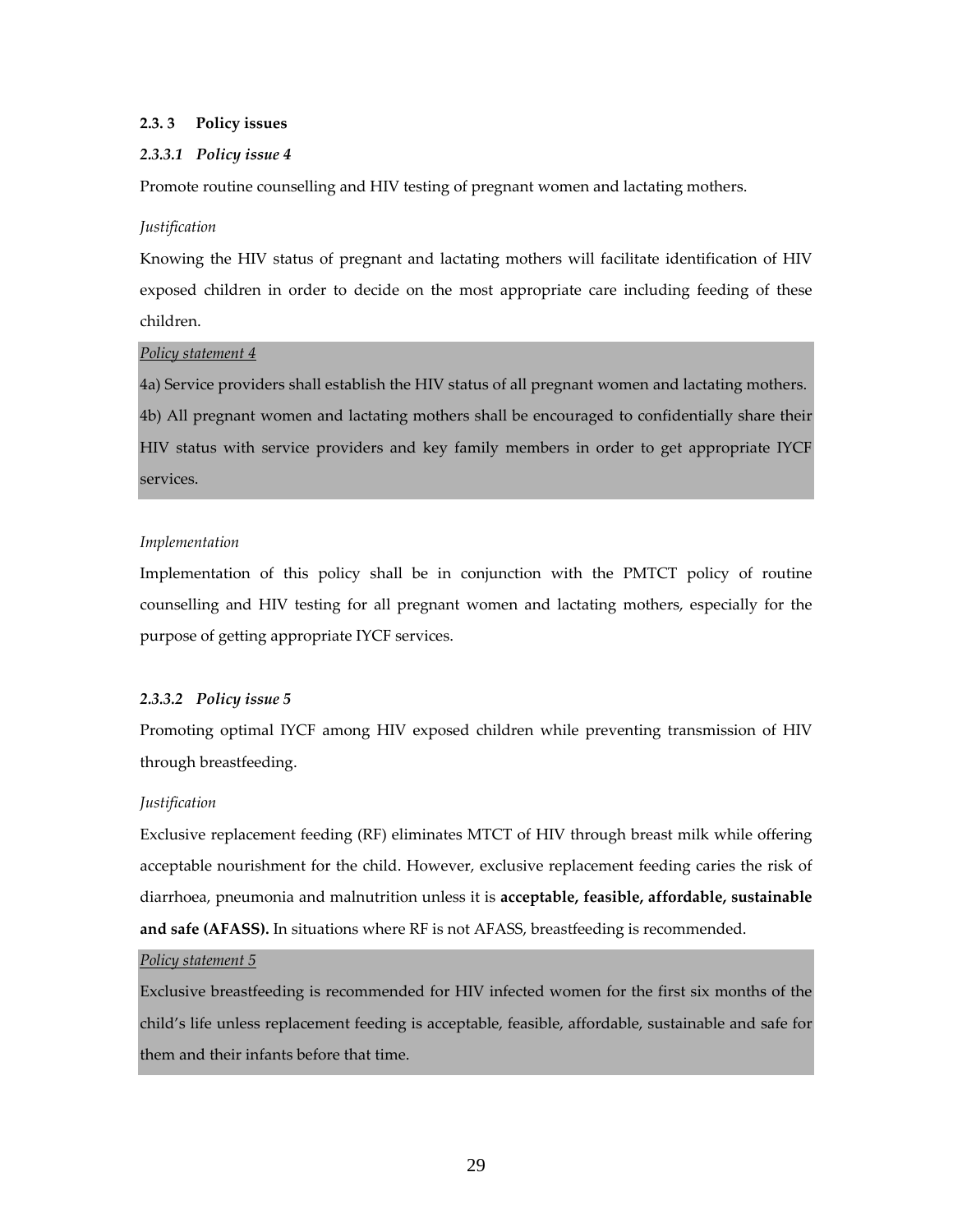#### *Implementation*

Implementation of this policy requires the following actions.

- HIV‐infected pregnant women and lactating mothers should be counselled on the infant feeding options available to them. Hence the need to scale up and strengthen quality infant feeding counselling, support and follow up of HIV infected mothers nationally.
- The counselling should:
	- $\triangleright$  Be done by IYCF counsellors who have undergone the MOH approved Integrated Infant and Young Child Feeding Counselling Training Course
	- Make use of the MOH approved IYCF counselling tools/job aides
	- > Take into account the MOH recommended feeding options.
- The Ministry of Health recommended feeding options are:
	- **Exclusive breastfeeding for six months** followed by replacement feeding, if AFASS, in conjunction with timely, adequate and safe complementary feeding.
	- Exclusive breastfeeding for six months followed by timely, adequate, safe and appropriately fed complementary foods in addition to continued breastfeeding up to 2 years if RF is not AFASS.
	- **If AFASS, exclusive replacement feeding for first 6 months followed by timely, adequate and safe complementary feeding and continued replacement feeding.**
	- **RF may be with:**
		- o Infant formula
		- o Animal milk
- It is essential to emphasize to HIV positive women that whether it is breastfeeding or RF, it must be **exclusive** for the first six months with NO mixed feeding. Where mothers opt for replacement feeding, the marketing, procurement and distribution of BMS must comply with the Food Safety (Marketing of Infant and Young Child Foods) Regulations, 2005.
- All HIV positive mothers who opt for RF should be educated and counselled to feed their infants using cups and not feeding bottles with teats or cups with spouts.
- If a mother starts on RF and it is no longer AFASS before 6 months, she should be counselled and supported to either make it AFASS again or to re‐lactate.
- Where replacement feeding is not AFASS even at 6 months, the mother should be counselled and supported to: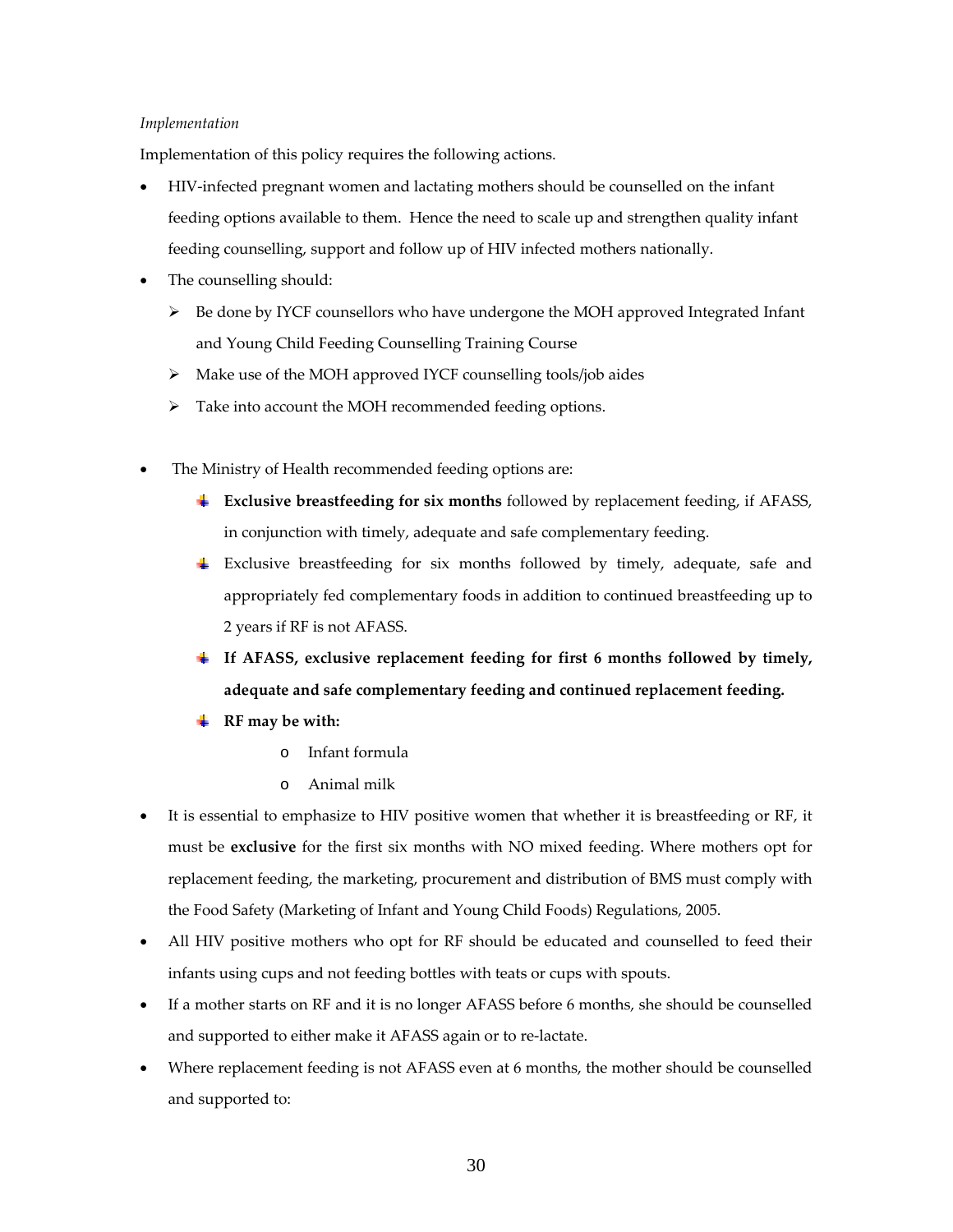- $\triangleright$  continue breastfeeding, up to 2 years, with complementary feeding, or
- $\triangleright$  Improve replacement feeding to become AFASS. This will require strict follow up and assessment of mother and baby and may require extra support outside of existing health services.
- All breastfeeding should stop once a nutritionally adequate and safe diet without breast milk can be provided.
- Whatever the feeding decisions, health services should be supported to follow up all HIV exposed infants and continue to offer infant feeding counselling and support.
- If an HIV‐exposed child falls sick, regardless of the mode of feeding, s/he should be fed even more frequently than usual in order to meet that child's nutritional requirements. If the child has the symptoms of AIDS the energy intake should be increased by 20-30% and if the child is losing weight the energy intake should be increased by about 30% to 50%.
- Counselling, support and where possible follow up must also be provided for the parents to introduce complementary foods from 6 months of the child's age.
- Ensure that the children receive micronutrient supplements as previously outlined in this document.
- Give ¼ tablet of iron and ¼ tablet of folic acid to infants on RF with animal milk.
- Parents/caretakers of children on ART should be counselled on drug-food interactions and advised on approaches to manage dietary related symptoms such as diarrhea, vomiting, as well as problems related to mouth sores, oral thrush and swallowing.

#### *2.3.3.3 Policy issue 6*

Early diagnosis of HIV infection among the exposed infants and young children

#### *Justification*

Early diagnosis of HIV infection among the exposed infants and young children allows for the opportunity to provide appropriate treatment, follow up care and support for the affected children, including IYCF counselling. Unfortunately, when parents learn that the child is HIV‐ free, they are likely to want to change the child's mode of feeding from what is recommended.

#### *Policy statement 6*

Children born to mothers living with HIV shall be tested for HIV infection at 10 weeks of age.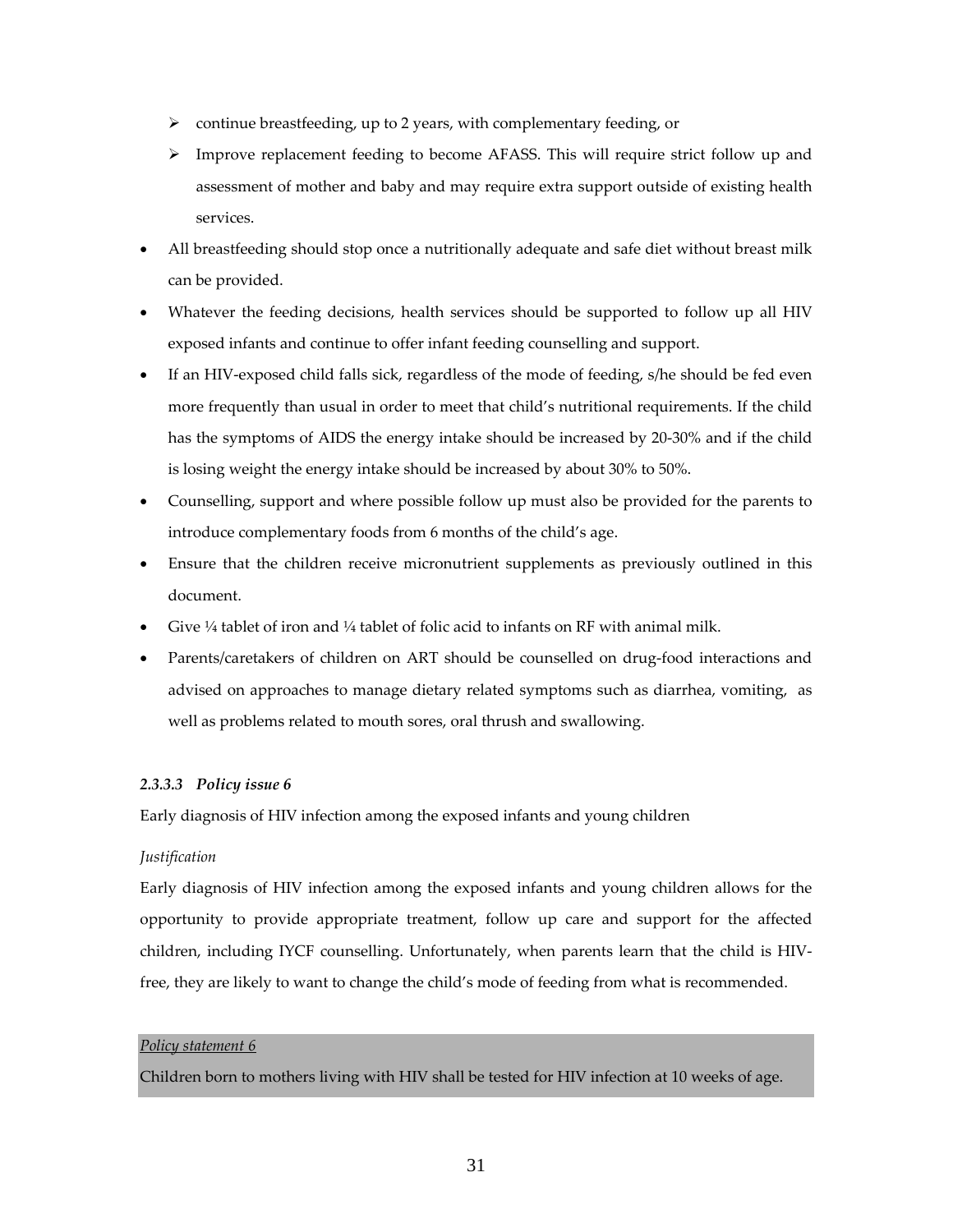#### *Implementation*

Implementation of this policy shall be in conjunction with the PMTCT policy of early diagnosis of HIV among infants and young children. As a general principle, children exposed to HIV will be tested for HIV at 10 weeks of age. However, exposed children who are not breastfeeding may be tested at 6 weeks.

During the testing at 10 weeks:

- All mothers should get additional counselling support and follow up for infant feeding with each mother's situation re-assessed and RF recommended only if it is AFASS.
- Mothers who had opted for breastfeeding should be supported as much as necessary to continue breastfeeding if RF is still not AFASS.

#### **2.4 Feeding the Child who is in Other Exceptionally Difficult Circumstances**

#### **2.4.1 Introduction**

In line with the Global Strategy for IYCF consideration must be given to infants and young children in other exceptionally difficult circumstances, including the malnourished and low birth weight children. These infants and young children require special attention and practical support to ensure optimal IYCF.

Malnutrition in Uganda remains a problem with pockets of famine and hunger especially in the north east and areas of insecurity. There are high levels of childhood under-nutrition contributing to 40% of deaths among children. Malnutrition can be classified into two main categories: moderate and severe which require management and rehabilitation in supplementary and therapeutic feeding programmes, respectively.

Malnutrition among women also remains prevalent and contributes to low birth weight<sup>51</sup>. In Uganda, 10% of all babies are low birth weights<sup>51</sup>. Low birth weight babies are at particular risk of infections and malnutrition as well as learning disabilities.

Other categories of children in exceptionally difficult circumstances include children in emergency situations, children whose mothers are very ill, dead or otherwise absent, infants rejected by their mothers, those of mothers who are alcoholic and/or drug abusers, orphaned children, abandoned children, displaced children, street children, children in refugee settlement and foster institutions.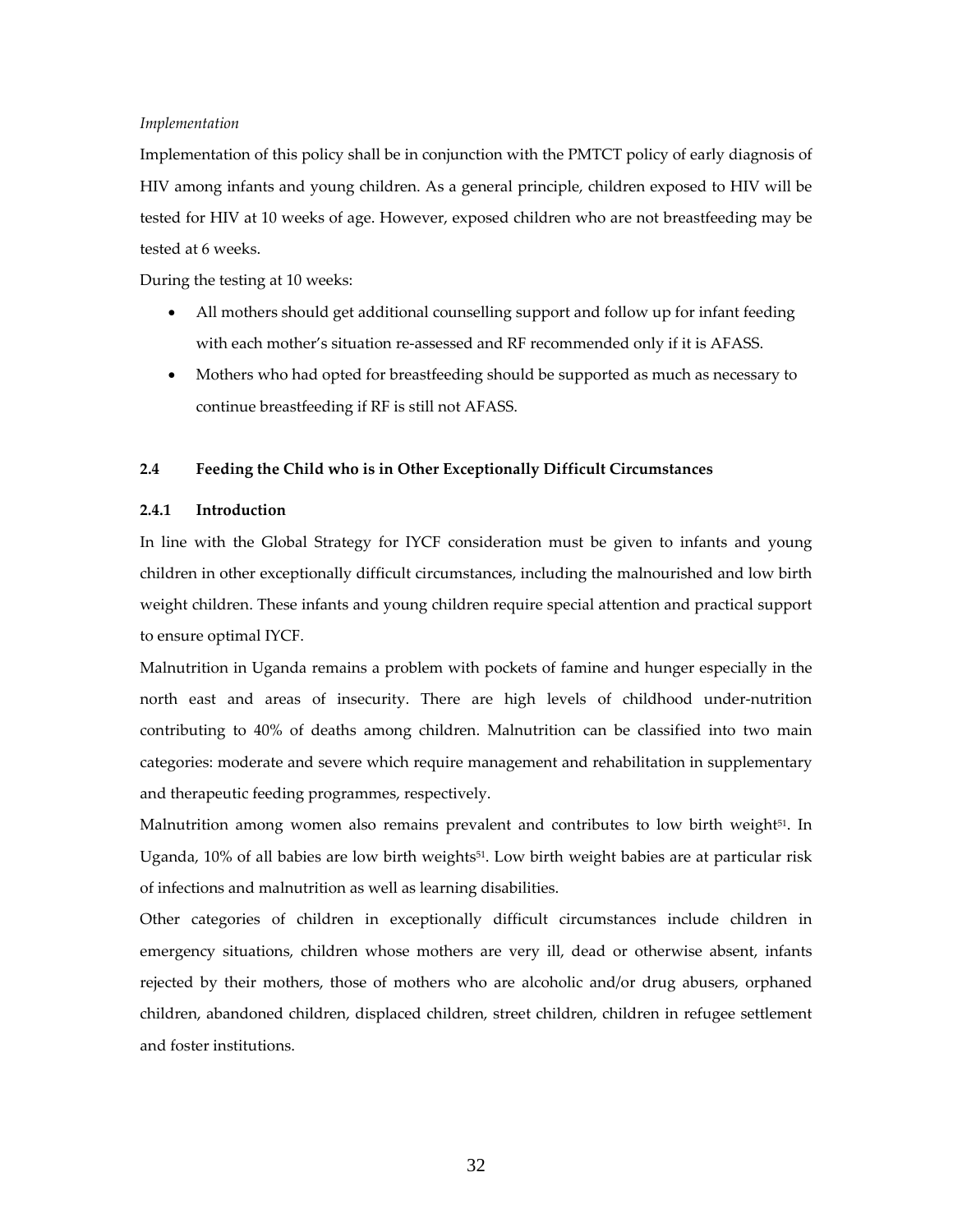Exclusive breastfeeding is very important for infant nutrition and health in difficult circumstances because it is cheap, safe, acceptable and affordable to many families and shall be promoted as the number one IYCF option in such circumstances. If alternative feeding becomes necessary, the following critical issues must be addressed:

- Assessment to find out who is eligible for alternative feeding.
- Procurement and distribution of alternative feeds.
- Minimizing the risk of use of BMS.

#### **2.4.2 Aim and objectives**

This section of the guidelines aims at ensuring optimal feeding for infants and young children in other exceptionally difficult circumstances. The objectives are to:

- **Promote the effective management of malnourished and low birth weight infants and** young children.
- **F** Promote and support optimal feeding for infants and young children in emergencies and other special circumstances including infants unable to breastfeed and on BMS.

#### **2.4.3 Policy Issues**

#### *2.4.3.1 Policy issue 7*

Treatment, care and support for moderately and severely malnourished infants and young children.

#### *Justification*

Whilst promotion of optimal IYCF practices amongst other interventions aims to prevent child malnutrition from arising, it is important that clear IYCF policies are highlighted if malnutrition manifests. Firstly, it is necessary to identify malnutrition or the risk of malnutrition early in order to prevent further deterioration and provide an opportunity to counsel mothers/caretakers on appropriate practices.

Once identified, moderately or severely malnourished children will require nutritional supplements (i.e. supplementary ration for moderately malnourished or therapeutic feeds for severely malnourished), rehabilitation and ongoing nutrition support.

On going nutrition support includes providing mothers or caregivers of these children with relevant information on appropriate infant and young child feeding.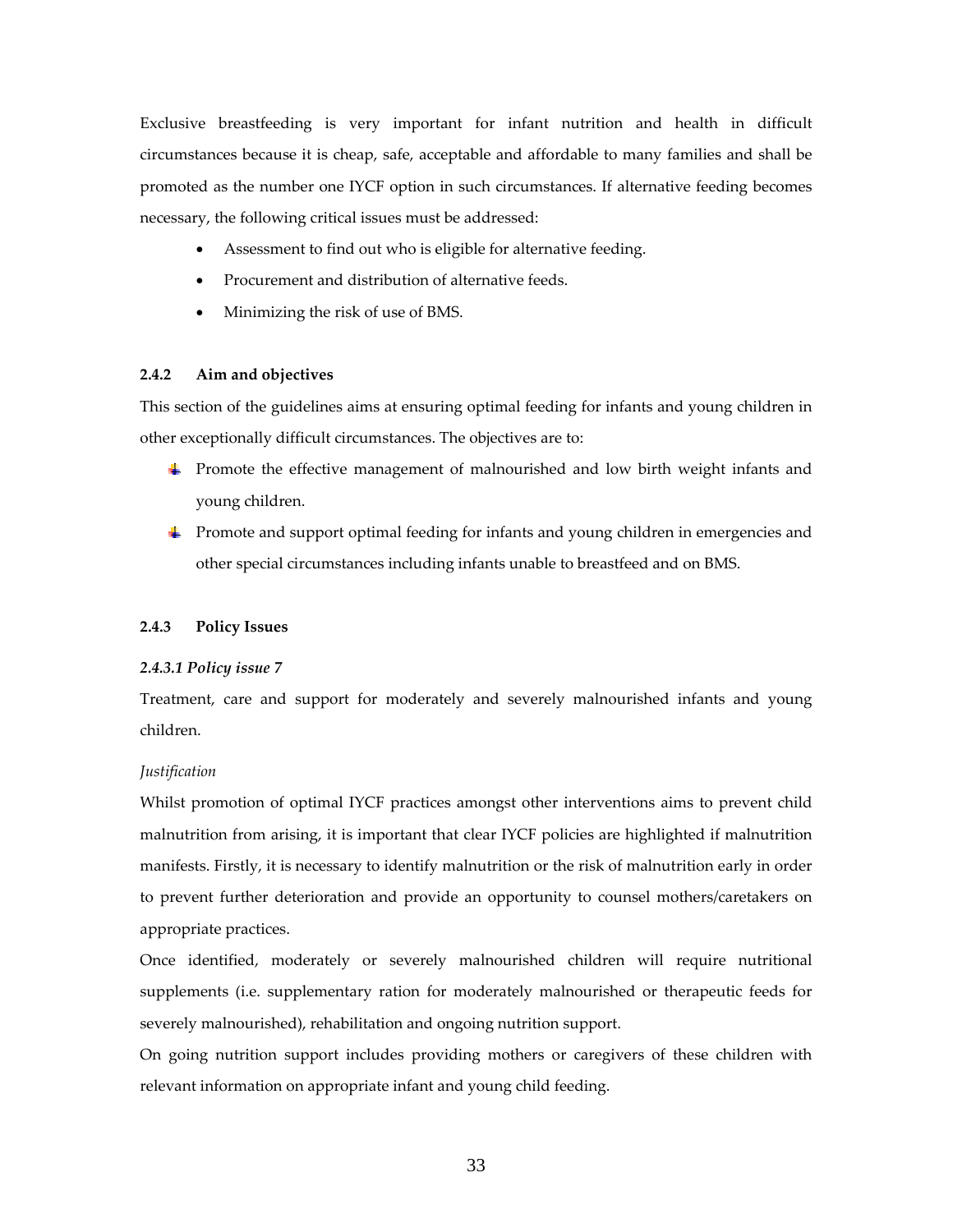Children often become malnourished because their mothers/caretakers have not been very successful with breastfeeding or they have encountered some difficulties with particular practices. They need information and guidance. In addition, a high association has been established between the severely malnourished and HIV/AIDS (~30‐40%).

#### *Policy Statement 7*

Malnourished children shall be provided with appropriate nutrition supplements, rehabilitation, support and follow up.

#### *Implementation*

Implementation of this policy requires that:

- Malnourished children receive extra attention both during the early rehabilitation phase and over the longer term to prevent a recurrence and to minimize the effects of chronic malnutrition.
- Efforts should be made to build capacity of hospital staff to recognise and manage cases of severe or moderate malnutrition when they arise.
- Dietary supplements required by these children must be provided.
- Mothers of these children should be counselled and supported to continue frequent breastfeeding and, where appropriate, re‐lactate.
- Nutrition education and support on appropriate complementary feeding practices is required with an emphasis on the use of existing community structures to disseminate messages.
- Health and community workers actively pursue growth screening of all children for early detection of malnutrition. Furthermore, families and communities should be encouraged to take their children for regular growth screening including weighing and/or use of Mid Upper Arm Circumference (MUAC).
- Malnourished children should receive treatment and care according to the National Guidelines on Management of Moderate and Severe Malnutrition and the Guidelines on Integrated Management of Acute Malnutrition.
- Where available, moderately malnourished children should be recruited into supplementary feeding programs and appropriate counselling and support provided to mothers depending on the assessed cause of the malnutrition.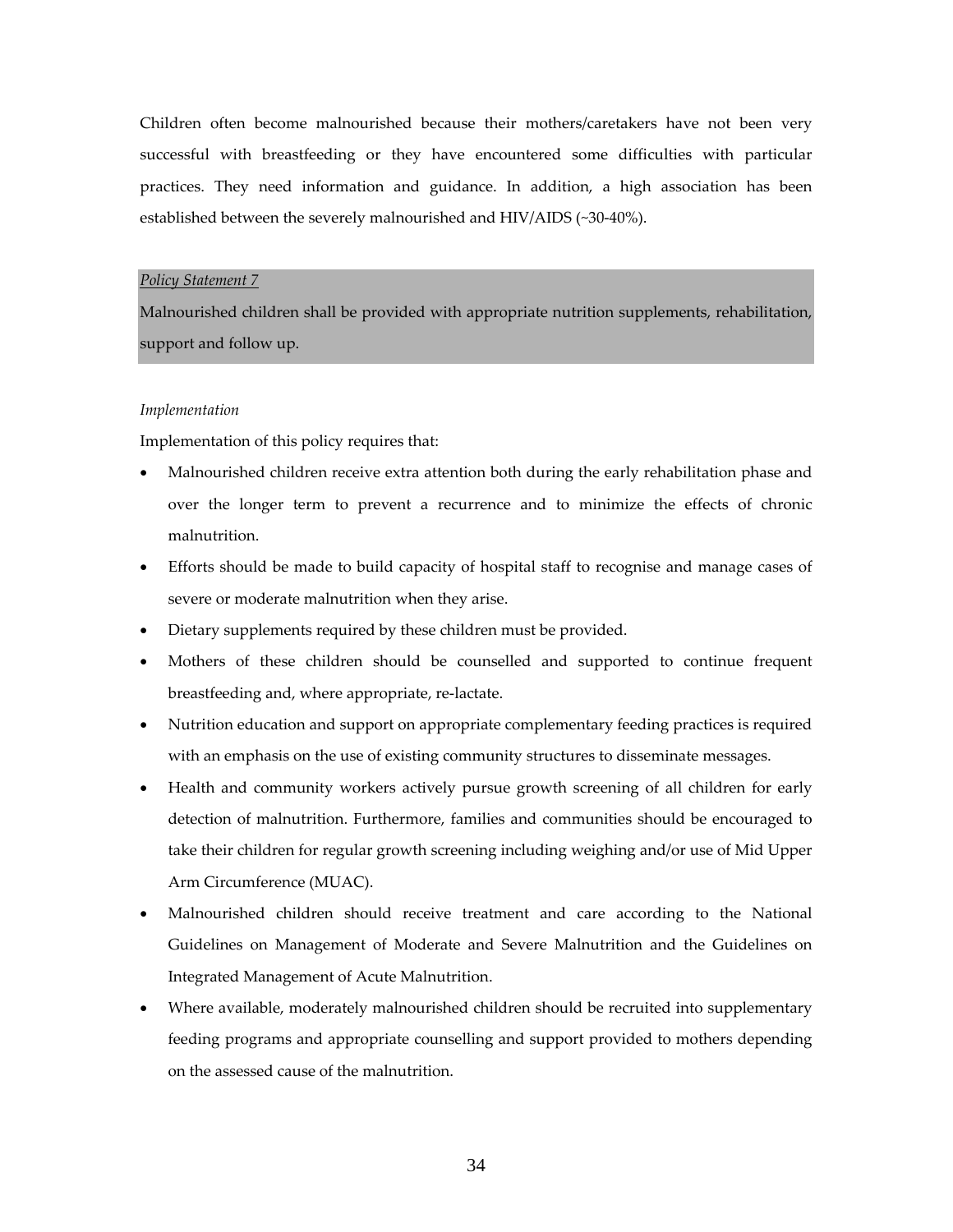- Treatment and care of the severely malnourished can take place in health institutions or in communities as recommended in the National Guidelines on the Integrated Management of Acute Malnutrition.
- Micronutrient supplementation should be in accordance with the National Guidelines on the Management of Severe Malnutrition. Iron should not be provided until Phase II when the malnourished child has began recovering and growth has resumed. Folic acid can be provided throughout all phases. Vitamin A supplementation should be provided on admission and at discharge.
- In addition, mothers/caretakers of severely malnourished infants and young children should be offered psychosocial support since these children tend to be lethargic and thus need to be stimulated in order to boost their responses including their appetite.
- Lastly, mothers/caretakers of malnourished children should be encouraged to undergo routine HIV counselling and testing and/or linkages should be established between HIV clinics and nutrition rehabilitation for the malnourished.

# *2.4.3.2 Policy issue 8*

Promote increased breast milk intake among low birth weight babies

# *Justification*

Low birth weight infants can be either pre-term or small for dates. The best food for low birth weight babies is their own mother's milk unless medically contraindicated. Small for dates newborn babies are usually able to suckle effectively from the breast. Pre‐term babies may be unable to suckle strongly at the breast at first but they can be fed on expressed breast milk by tube or cup and helped to establish full breastfeeding later. In order for the mother of a low birth weight baby to be able to express milk effectively, she needs skilled counselling and support. In addition, low birth weight infants need more of some nutrients than breast milk can provide.

# *Policy Statement 8*

Mothers of children who are born with low birth weight but can suckle shall be encouraged to breastfeed, unless there is a medical contraindication. Mothers of low birth weight children who cannot suckle well shall be encouraged and assisted to express breastmilk and give it by cup.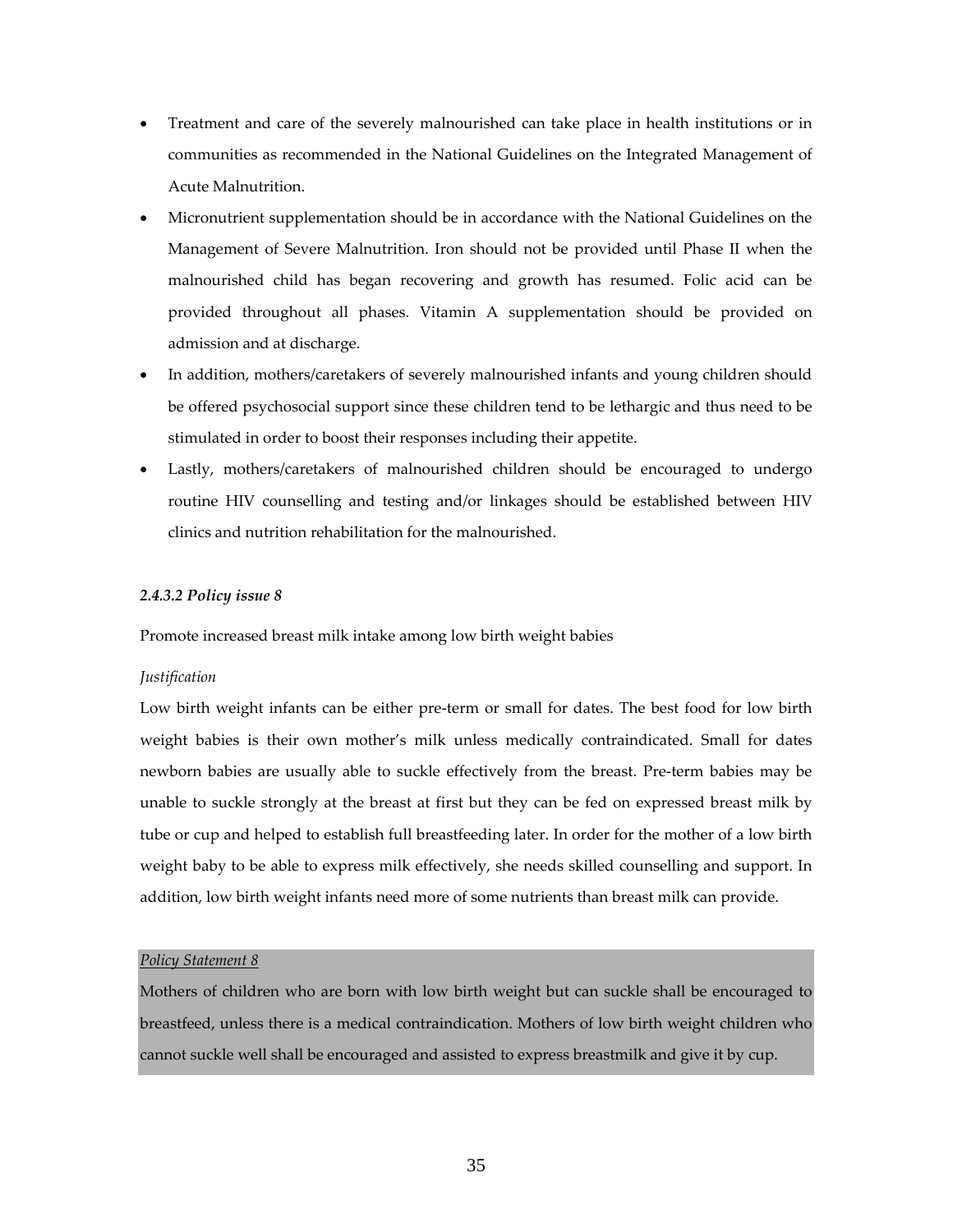#### *Implementation*

**Babies less than 30 weeks gestational age** usually need to be fed by nasogastric tube;

- Give expressed breastmilk by tube. The mother can let her baby suck on her clean finger while he/she is having the tube feeds. This probably stimulates his digestive tract, and helps weight gain.
- If possible, let the mother hold her baby and give him skin‐to‐skin contact against her body for part of every day from this age. Skin‐to‐skin contact enhances bonding, and helps the mother to produce breast milk, and so it helps breastfeeding.

**Babies between about 30‐32 weeks gestational age** can take feeds from a small cup, or from a spoon.

- Try to give cup feeds once or twice a day while a baby is still having most of his feeds by tube. If he takes cup feeds well, you can reduce the tube feeds and eventually remove the tube.
- Another way to feed a baby at this stage is by expressing milk directly into the baby's mouth.

#### **Babies of about 32 weeks gestational age or more** are able to start suckling on the breast.

- Let the mother put her baby to her breast as soon as he is well enough. He may only root for the nipple and lick it at first or he may suckle a little.
- Continue giving expressed breast milk by cup or tube, to make sure that the baby gets all that he needs.
- When a LBW baby starts to suckle effectively, he may pause during feeds quite often and for quite long periods. For example, he may take 4‐5 sucks, and then pause for up to 4 or 5 minutes. It is important not to take him off the breast too quickly. Leave him on the breast so that he can suckle again when he is ready. He can continue for up to an hour if necessary. Offer a cup feed after the breastfeed. Or offer alternate breast and cup feeds.
- Good attachment may make effective suckling possible at an earlier stage. The best positions for a mother to hold her LBW baby at her breast are:
	- o across her body, holding him with the arm on the opposite side to the breast;
	- o the underarm position.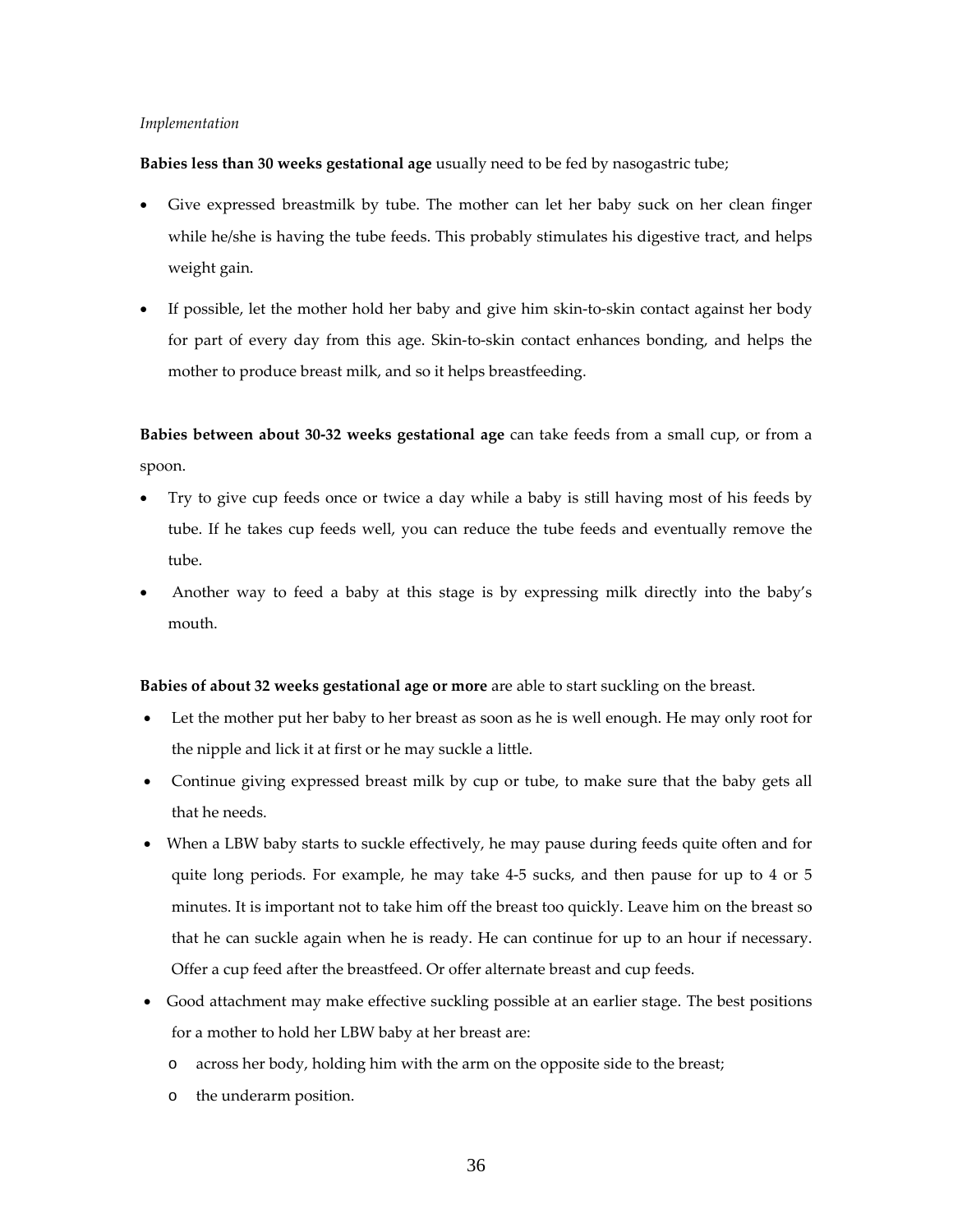In both of these positions, she supports her baby's body on her arm and supports and controls his head with her hand. This is important with LBW babies, but not with larger babies.

**Babies from about 34‐36 weeks gestational age or more** (sometimes earlier) can often take all that they need directly from the breast. However, supplements from a cup continue to be necessary occasionally.

All low birth weight babies should be followed up and weighed regularly to make sure that they are getting all the breast milk that they need for adequate growth.

All low birth weight babies should be provided with  $\frac{1}{4}$  tablet of iron daily since they are at higher risk of iron deficiency and iron deficiency anaemia, Iron supplements should begin at 2 months and continue until the infant is on complementary feeding. This should be in conjunction with measures to prevent and control malaria. . It is recommended not to give folic acid supplements.

#### *Policy Issue 9*

Optimal IYCF for children in emergencies and other difficult/special circumstances

#### *Justification*

The children under this category are those in emergency situations, orphans, children in foster care and children born to adolescent mothers, mothers suffering from physical or mental disabilities, drug or alcohol dependence or mothers who are imprisoned or part of disadvantaged or otherwise marginalized populations. In emergency situations, children are among the most vulnerable victims. Uncontrolled distribution of breast milk substitutes mainly in refugee or other camp situations increases the already high risk of diarrhoeal disease and malnutrition.

The best food for all infants in exceptionally difficult circumstances is their own mother's milk unless medically contraindicated, given the multiple benefits that accrue from breastfeeding. Only when the mother is absent or otherwise unable to breastfeed should artificial feeding be resorted to. Under exceptionally difficult circumstances, when the mother is un‐available, artificial feeding becomes necessary. However, the cultural expectations, health workers' knowledge, skills and experiences may present barriers to understanding and supporting the use of artificial feeds. All these call for a special and supportive environment for the health, community and emergency workers, as well as the families, in order for them to support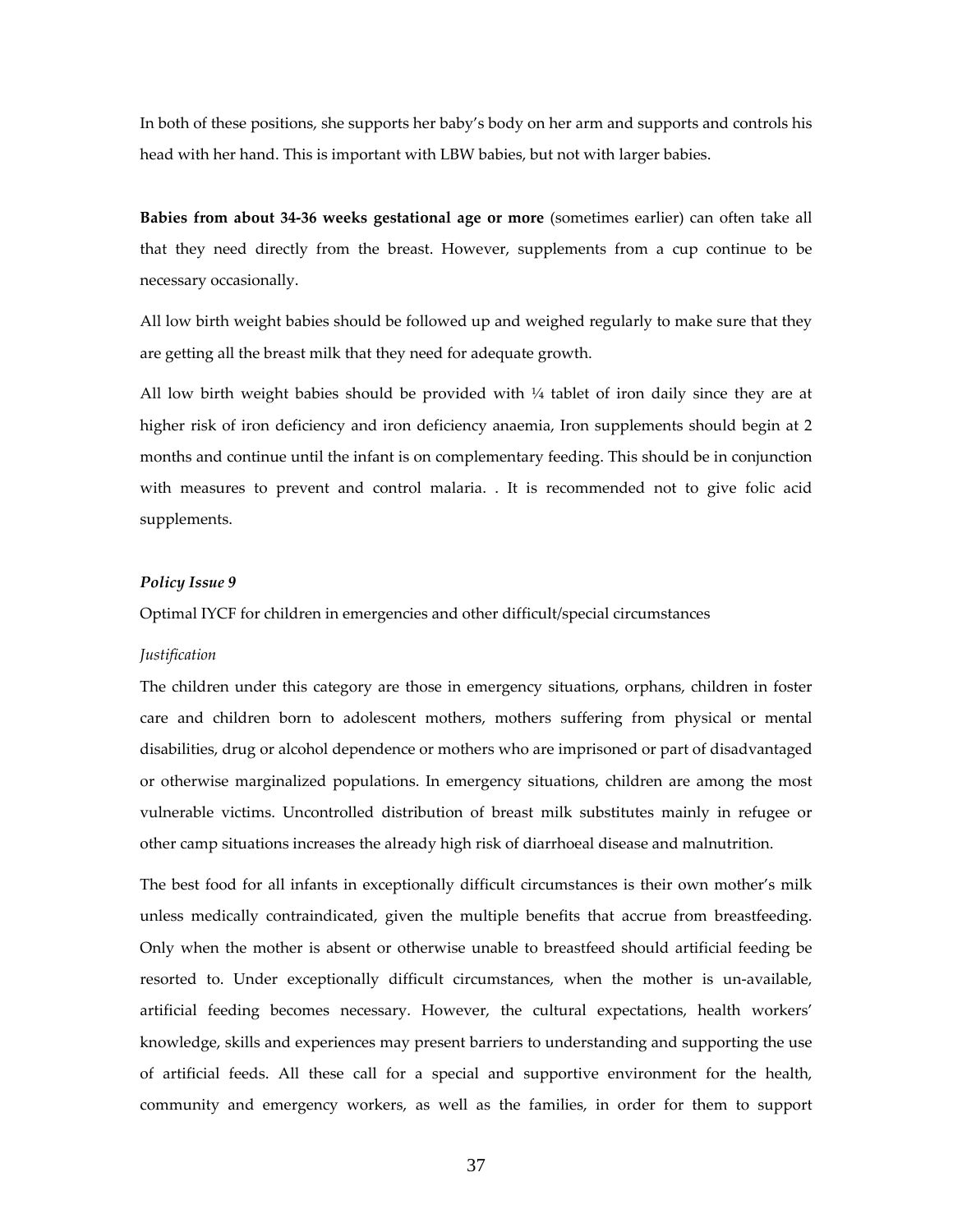appropriate infant and young child feeding as required. These special needs also include additional food, water, shelter and health care services.

In difficult circumstances including emergencies, the resources needed for safe use of artificial feeds such as water and fuel are also usually scarce. There is an overall need to minimize the risks and dangers of artificial feeding to infants and their families under difficult circumstances.

#### *Policy Statement 9*

Mothers, caretakers, and families, shall be counselled and supported to practice optimal IYCF in emergencies and other exceptionally difficult/special circumstances.

#### *Implementation*

Implementation of this policy requires that health care providers, community and emergency workers give more attention to mothers, caretakers and families of children in exceptionally difficult circumstances so as to empower them to implement optimal IYCF.

- Give guidance for identifying infants who need to be fed with BMS, ensuring that a suitable substitute is provided and fed safely for as long as needed by the infants concerned.
- Ensure that whenever BMS are required for social medical reasons, for example, for orphans or in the case of HIV positive mothers, they are provided for as long as the infants concerned need them.
- The use of BMS shall be accepted in exceptionally difficult circumstances when the child's mother is not available but the marketing and distribution of the BMS must be controlled in accordance with the Food Safety (Marketing of Infant and Young Child Foods) Regulations 2005.
- Emphasis should be on protecting, promoting and supporting breastfeeding and ensuring timely, adequate, safe and appropriately fed complementary foods consistent with the age and nutritional needs of older infants and young children.
- Strengthen education and communication to ensure that children continue to be fed when they or their mothers fall sick. The feeding should be even more frequent during illness and when the child is recovering.
- Ensure that health workers have accurate and up to date information about infant feeding policies and practices, and that they have the specific knowledge and skills required to support caregivers and children in all aspects of IYCF in difficult circumstances.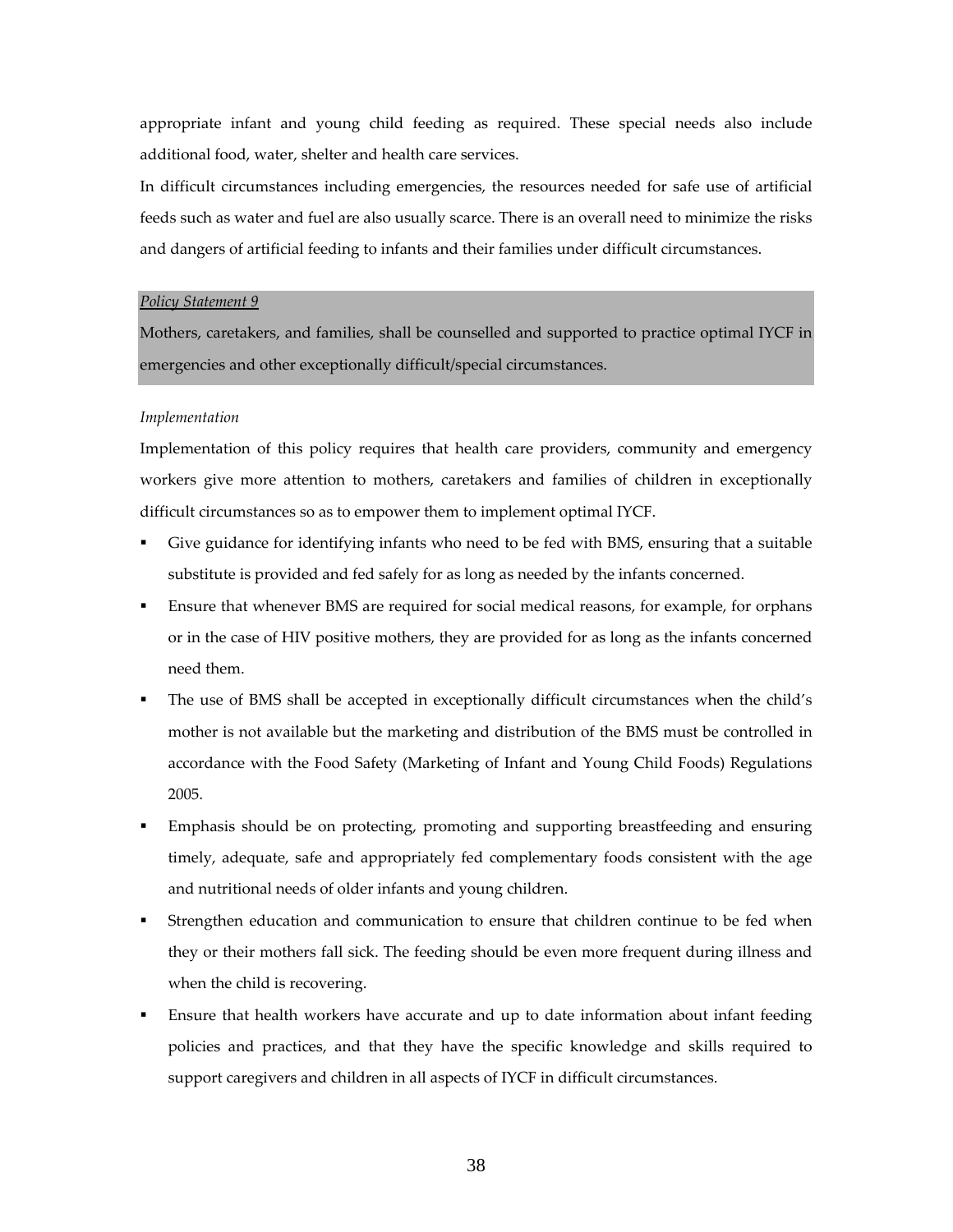Adopt the Baby Friendly Hospital Initiative and other forms of protection and promotion of breastfeeding and provide support to prevent spillover of artificial feeding for those for whom breastfeeding is the best option.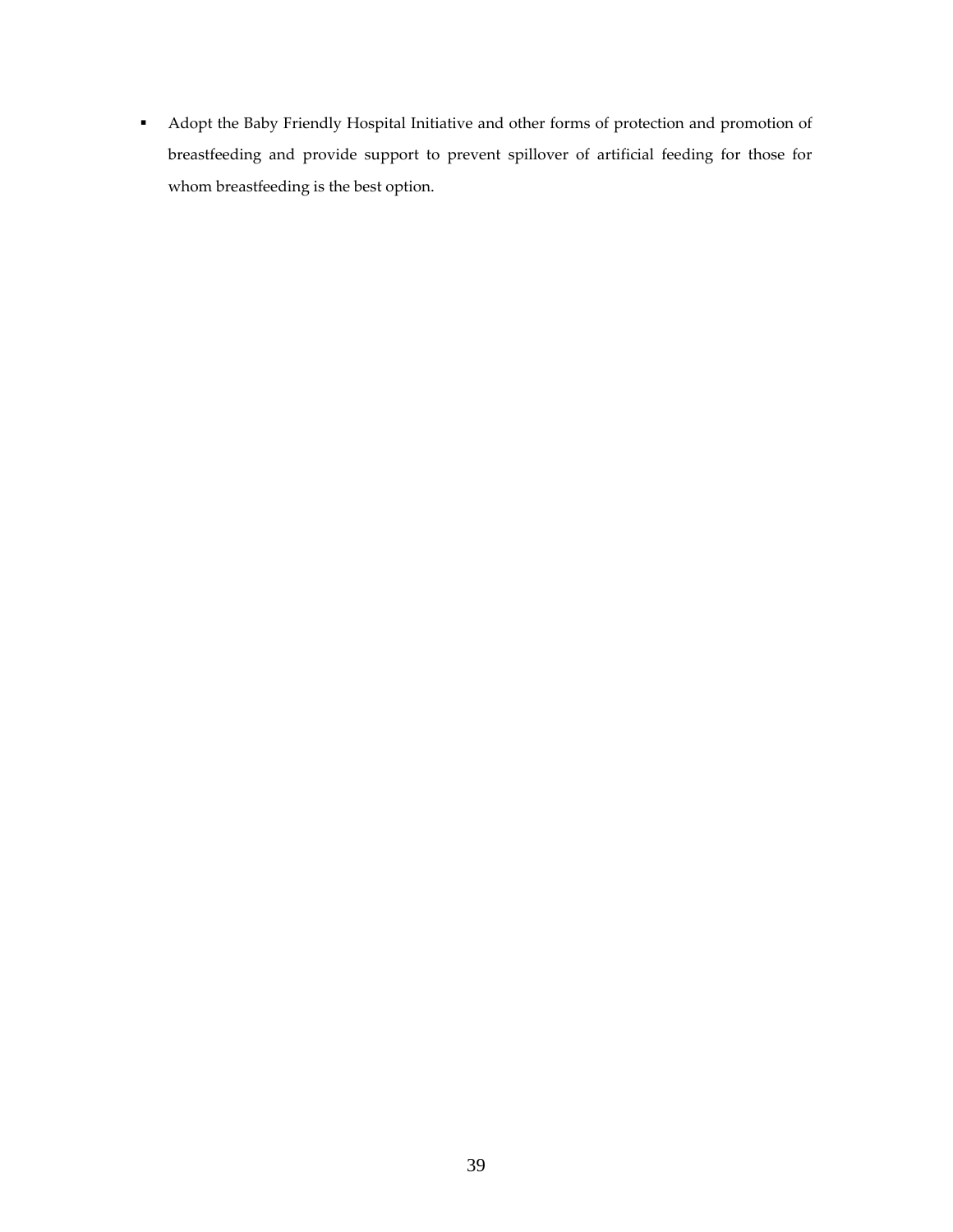# **CHAPTER THREE:** *IMPLEMENTATION, MONITORING AND EVALUATION*

#### **3.1 Implementation Strategies**

Implementation of these policy guidelines will be in line with the Global Strategy for IYCF and relevant national policies and guidelines.

Implementation of the section on Feeding of Infants and Young Children exposed to HIV will require wide access to HIV Counselling and HIV Testing services, strengthening prenatal, delivery, postnatal care and family planning programmes, and care services for parents and HIV exposed children. As part of the PMTCT Programme all pregnant and postnatal clients of unknown status will be offered HIV testing while the programme on Early HIV diagnosis and care for infants also takes effect. In addition, children will be identified through well and sick child clinics including immunisation clinics, postnatal clinics, paediatric in‐patient clinics, nutrition rehabilitation units, and wards for children with diarrhoeal diseases.

#### **3.1.1 Advocacy**

Advocacy for optimal IYCF will be crucial for the successful implementation of this policy. Advocacy will be done at various levels including at international, national, district and community levels. Key issues to be targeted in the advocacy include exclusive breastfeeding, complementary feeding, replacement feeding, overcoming stigmatisation, and supporting working mothers to optimally feed their infants and young children.

#### **3.1.2 Capacity building**

Capacity building in terms of improving the facilities, up‐grading the infrastructure and providing necessary skills for health and community workers will be a key strategy.

Training and education (in service and pre‐service) of health care providers in the benefits and management of breastfeeding, re‐lactation, and the use of replacement feeding and all other aspects of optimal IYCF will be stressed. Similarly, community based workers will need training and education on IYCF.

Staff of nutrition rehabilitation centres requires knowledge and skills on appropriate psychosocial counselling and support. Capacity building to strengthen utilization of data captured for IYCF including malnutrition and low birth weights in Health Management Information System (HMIS) will also be necessary.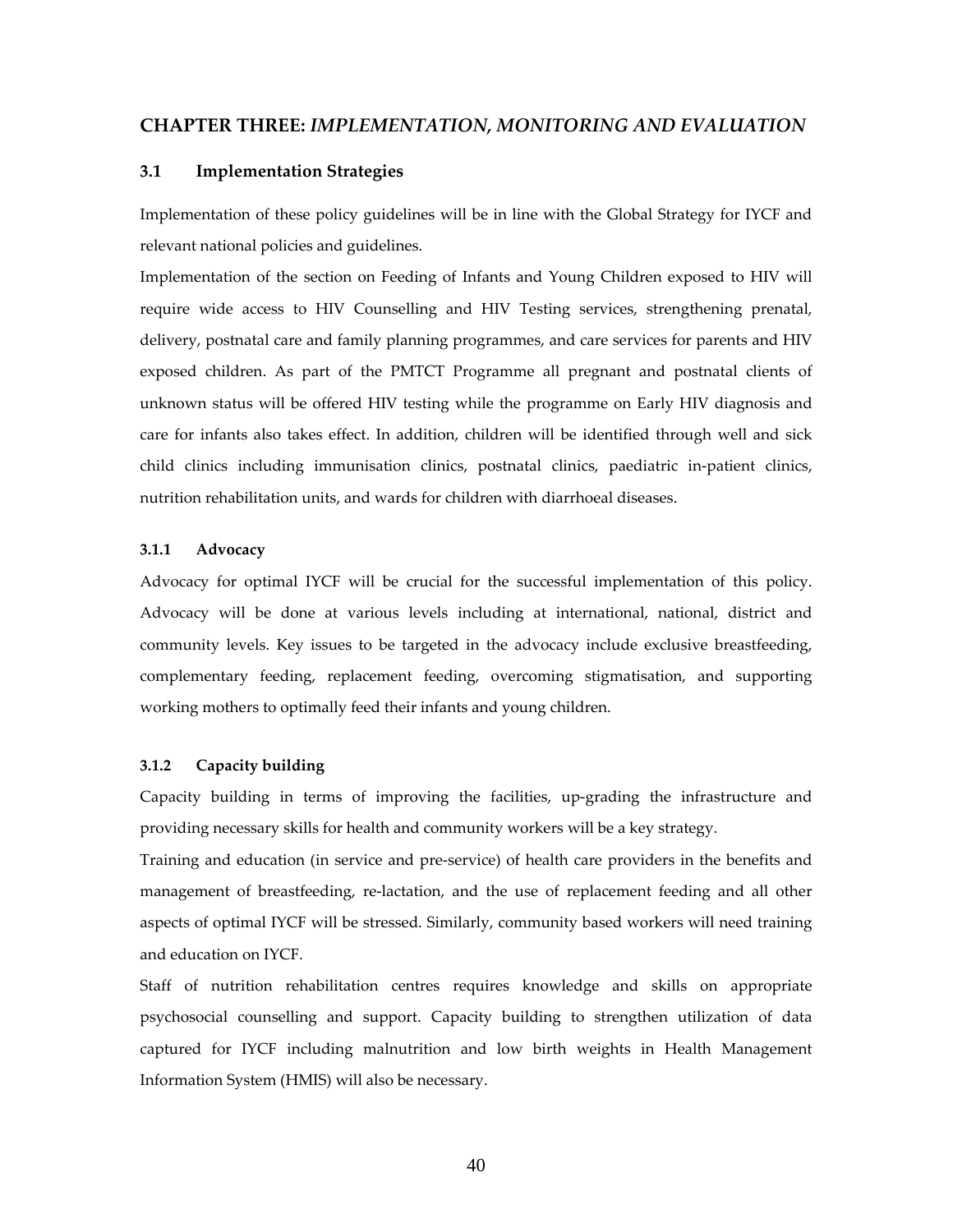Disasters and emergencies can occur any where any time and when least expected. Most often the decision makers, health and community workers are caught unaware and depend on support from the development partners and humanitarian agencies that come with their own guidelines and practices. On going training and sensitization of health workers prior to emergencies makes them prepared and less likely to be influenced by the agencies that come in to respond and help. In addition, health workers shall be trained or sensitized on preparedness and support for IYCF in difficult circumstances.

Therefore, the need to promote training/sensitization of the relevant workers at national and district levels in preparedness and support for IYCF in difficult circumstances must be borne in mind.

#### **3.1.3 Information Education and Communication (IEC)**

During implementation, the IEC strategy will be employed to create awareness on all aspects of optimal IYCF. This will involve the use of print and electronic media.

Community mobilization will be a key intervention in the implementation of these policy guidelines. Creation of awareness at the community level is essential to ensure implementation of optimal infant feeding practices. Community leaders, village health teams and community resource persons will be sensitized to promote and support optimal infant and young child feeding. Communities will be encouraged and supported to initiate and/or strengthen community based support groups which will promote and support optimal IYCF among other activities. Parents, families and communities will be given information on production, storage, preparation and utilization of food through demonstrations according to different cultures. All IEC materials on IYCF should carry messages which are harmonized.

IEC materials on the management and prevention of low birth weight and malnutrition in infants and young children will need to be reviewed or developed.

# **3.1.4 Care and support**

Care and support services will be offered to the pregnant women and lactating mothers to enhance their reproductive performance. Mothers with poor nutritional status will be offered food supplements where possible in addition to other services.

Male partners and other influential relatives can be an important source of support for the pregnant women and lactating mothers. Besides financial, psychosocial and physical support,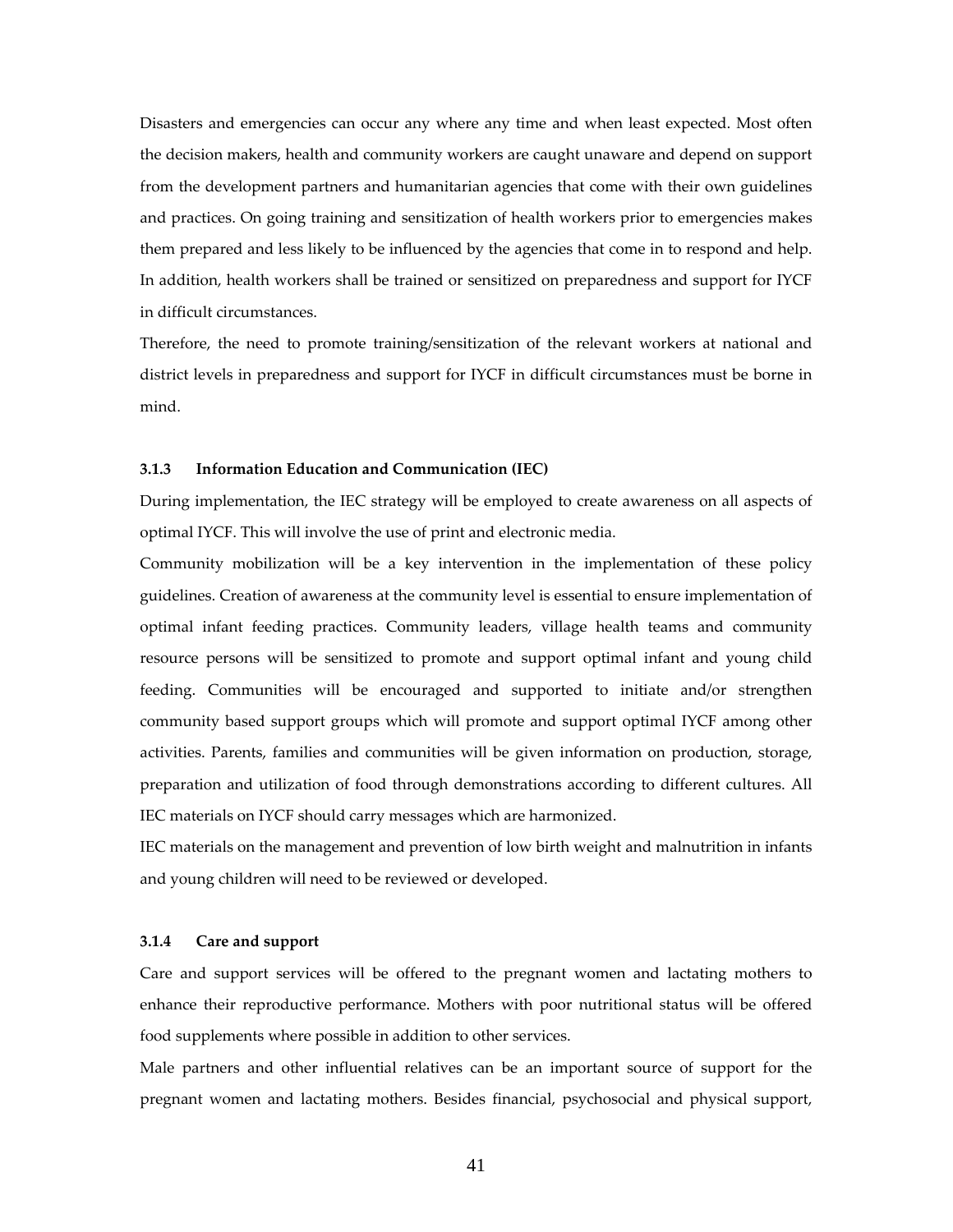they can help in reducing the women's workload and removing cultural and gender imbalances which would otherwise impede mothers' ability to practice optimal IYCF. Effort will be made to sensitise men and encourage them to participate in the health and nutrition activities of the children.

Key areas for implementation are promotion of parental love, nutrition services, health care services, and education. Of particular significance is the pprovision of nutrition support and care during pregnancy and post natal period to prevent low birth weights.

Nutrition support for women, which should target especially those of reproductive age, includes provision of information on proper nutrition, iron/folic acid supplements, additional food supplementation and promotion of immediate and exclusive breastfeeding.

Post natal follow up and care for the mothers and infants for both ordinary and PMTCT mother/baby pairs needs to be strengthened.

Pregnant women and lactating mothers can further be supported by creating an enabling environment in the health facilities, homes, communities and places of work. Ensuring that all maternity units are baby‐friendly, enforcement of the Employment Act 2006 and other laws and regulations which govern maternity protection, establishment of breastfeeding corners and baby/mother friendly communities and work places are all essential elements of this enabling environment.

#### **3.1.5 Counselling and follow up**

Counselling services will be strengthened to empower parents and families to make informed decisions about infant and young child feeding. The parents and families will then be supported to implement their decisions so that optimal IYCF is achieved. Additional counselling and support will be offered to mothers working outside their homes to enable them practice optimal IYCF. The use of cup feeding will be promoted in the feeding of infants and young children who receive EBM or BMS.

Counselling of parents and sensitization of the communities about feeding of sick infants and young children will be done. When mothers fall sick they will be encouraged and supported to continue feeding their infants and young children.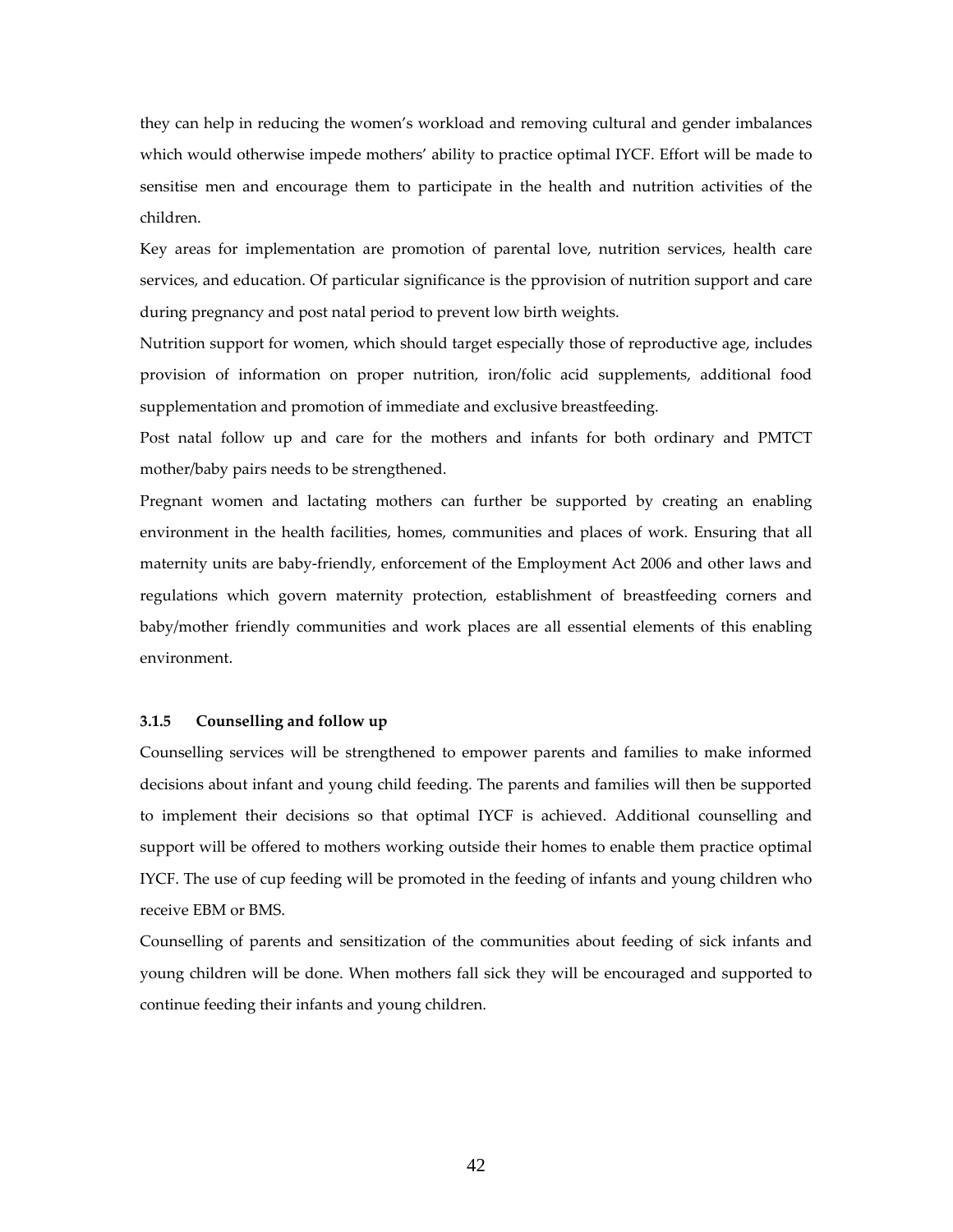#### **3.1.6 Integration, Coordination and Collaboration**

Strategic linkages will need to be forged with the different departments, programmes and policy guidelines to achieve maximum impact during implementation of these guidelines. Coordination and collaboration enhances the effective participation of key stakeholders, maximises the use of resources, provides guidance and sets standards of achievement. The MOH will be the principal implementer of this policy. However, given the multi-sectoral nature of the interventions required, other important stakeholders will be involved as recommended in the section of roles and responsibilities.

Harmonization of messages and integration of infant and young child feeding in initiatives targeting women and children such as BFHI, IMCI, HIV and Reproductive Health interventions, will be actively pursued. Use shall be made of the Essential Nutrition Actions (ENA) approach as a means of ensuring IYCF promotion at the various key contact points (*ANC, Delivery, Post Natal/family planning, Immunization, growth monitoring/well child and sick child consultations*) in addition to non health contact points such as schools and at community level. It will be important to strengthen the use of community based health workers, peer counsellors, mother support groups and links with agricultural and other extension workers in the promotion of optimal IYCF.

Any agency/partner involved in procurement, management, distribution, targeting and use of BMS and related products by children in difficult circumstances shall do so in accordance with the Food Safety (Marketing of Infant and Young Child Foods) Regulations 2005.

#### **3.1.7 Strengthening growth monitoring and promotion including screening and referral**

In order to conduct growth monitoring and promotion at the health facility and community levels, it will be necessary to build the capacity of facility health workers, community based health workers and leaders of mother support groups on growth monitoring and counselling. The traditional form of growth monitoring using weight for age can work alongside the use of MUAC for easier identification of the malnourished. Once identified, malnourished children should be appropriately referred for treatment and rehabilitation.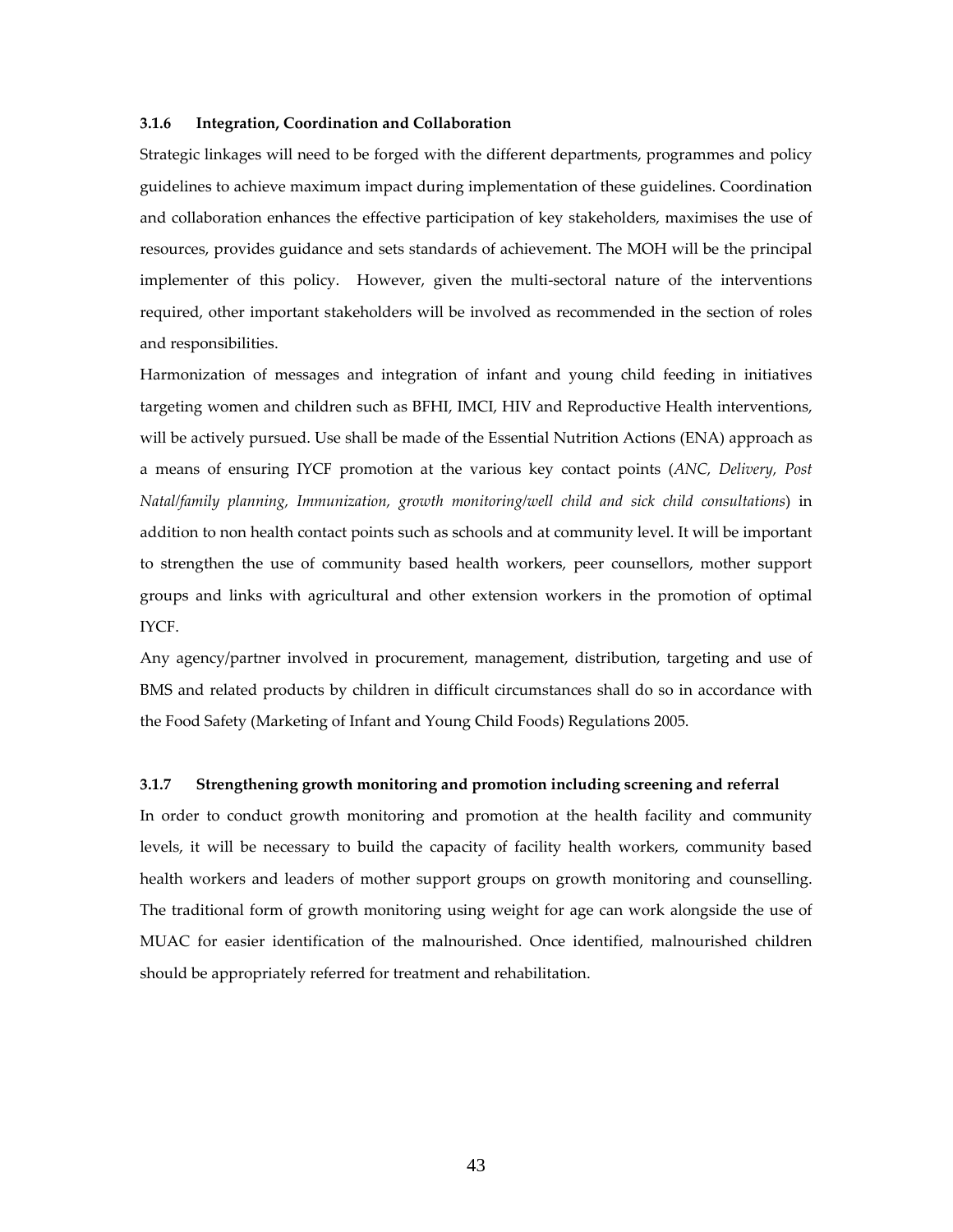#### **3.1.8 Resource mobilization**

Implementation of this policy will require human, material and financial resources. The MOH in collaboration with other key stakeholders will endeavor to solicit for and mobilize resources, which are necessary for the implementation of this policy.

# **3.2 Monitoring and Evaluation**

Monitoring and evaluation at all levels will be done to ensure that implementation of the policy guidelines is proceeding well and that the desired results are being achieved. Both process and outcome indicators will be assessed, some routinely while others will require periodic surveys and researches.

#### **3.2. 1 Indicators**

The following indicators shall be used for monitoring and evaluating the policy guidelines.

- 3.2.1.1 Percentage of mothers initiating breastfeeding within one hour of birth
- 3.2.1.2 Percentage of mothers rooming in/bedding in with their newborn babies
- 3.2.1.3 Percentage of babies 0-6 months receiving no other food or fluid apart from breast milk
- 3.2.1.4 Percentage of children started on complementary foods at 6 to 10 months
- 3.2.1.5 Percentage of mothers who continue to breastfeed at 20‐23 months
- 3.2.1.6 Percentage of infants receiving feeds using bottles
- 3.2.1.7 Number of trained infant and young child feeding counsellors
- 3.2.1.8 Number of mothers individually counselled on infant and young child feeding
- 3.2.1.9 Percentage of infants and young children with:
	- o Underweight
	- o Stunting
	- o Wasting
	- o Anaemia
	- o Low serum retinol
- 3.2.1.10 Percentage of HIV positive mothers practicing exclusive RF at 3 and 6 months
- 3.2.1.11 Percentage of HIV positive mothers practicing exclusive breastfeeding at 3 and 6 months
- 3.2.1.12 Percentage of children under 6 months in difficult circumstances who are being exclusively breastfed when their mothers are available.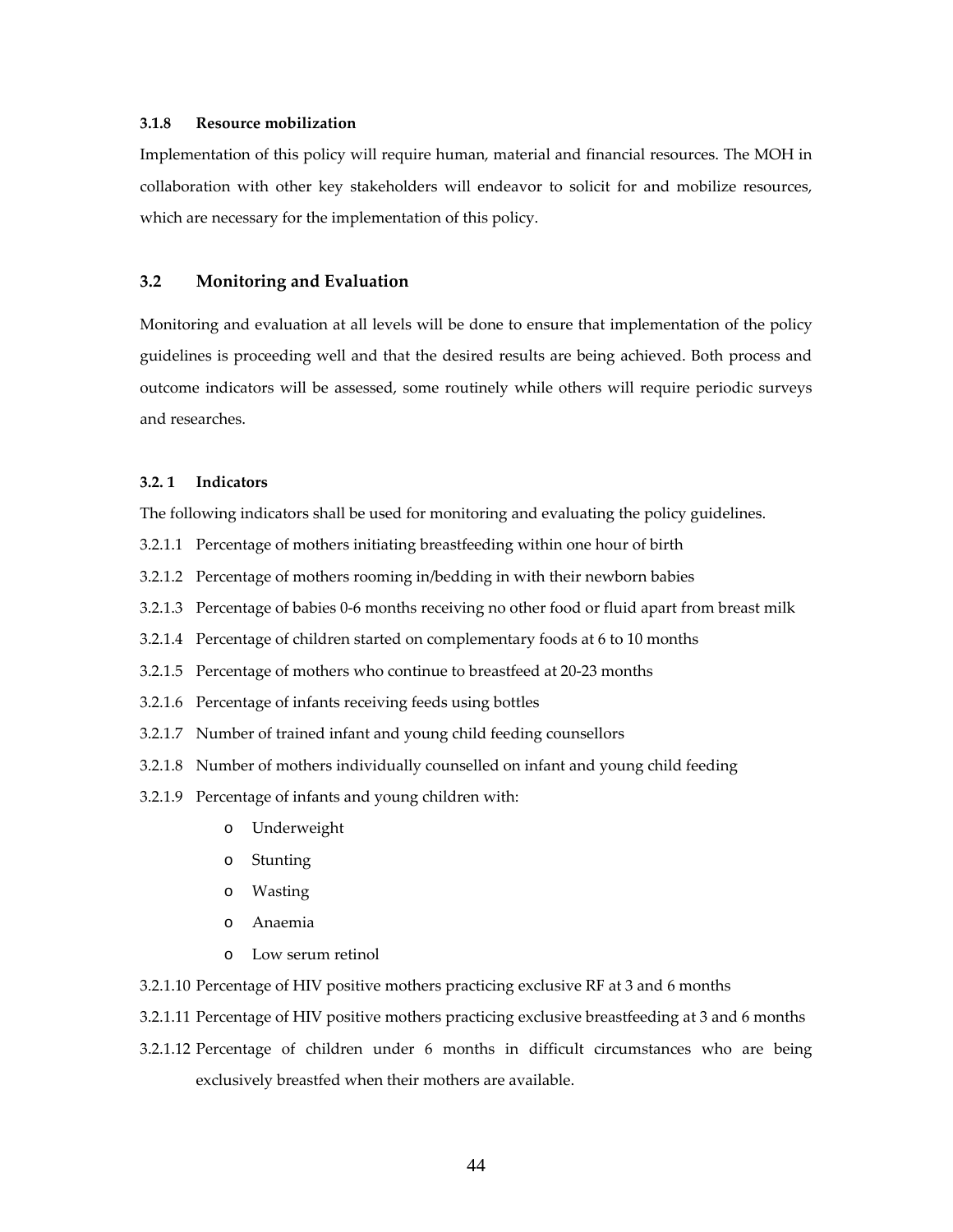- 3.2.1.13 Number of children under 6 months in difficult circumstances who are being fed on breast milk substitutes.
- 3.2.1.14 Percentage of children 6 to 59 months in difficult circumstances who received multi micronutrient supplements.
- 3.2.1.15 Number of health workers trained in preparedness and support for IYCF in difficult circumstances at national and district levels.
- 3.2.1.16 Number and gravity of violations of The Food Safety (Marketing of Infant and Young Child Foods) Regulations.

# **3.2. 2 Sources of information**

For the purposes of monitoring and evaluation, information will be obtained through:

- HMIS
- Support supervision reports
- BHFI assessments
- District nutrition surveys
- UDHS
- Monitoring for compliance with and violations of the Regulations
- Other surveys and researches

#### **3.3 Roles and responsibilities**

#### **3.3.1 Government of the Republic of Uganda (Executive, Legislative and Judiciary):**

- Ensure that infant and young child feeding is a priority in the nation's agenda.
- Provide support for laws, regulations, policies, strategies and programs dealing with infant and young child feeding.
- Ensure compliance with the laws and regulations on infant and young child feeding where these exist.

# **3.3.2 MOH:**

 Act as the principal implementer and coordinator of all the interventions aimed at achieving the goal and objectives of this policy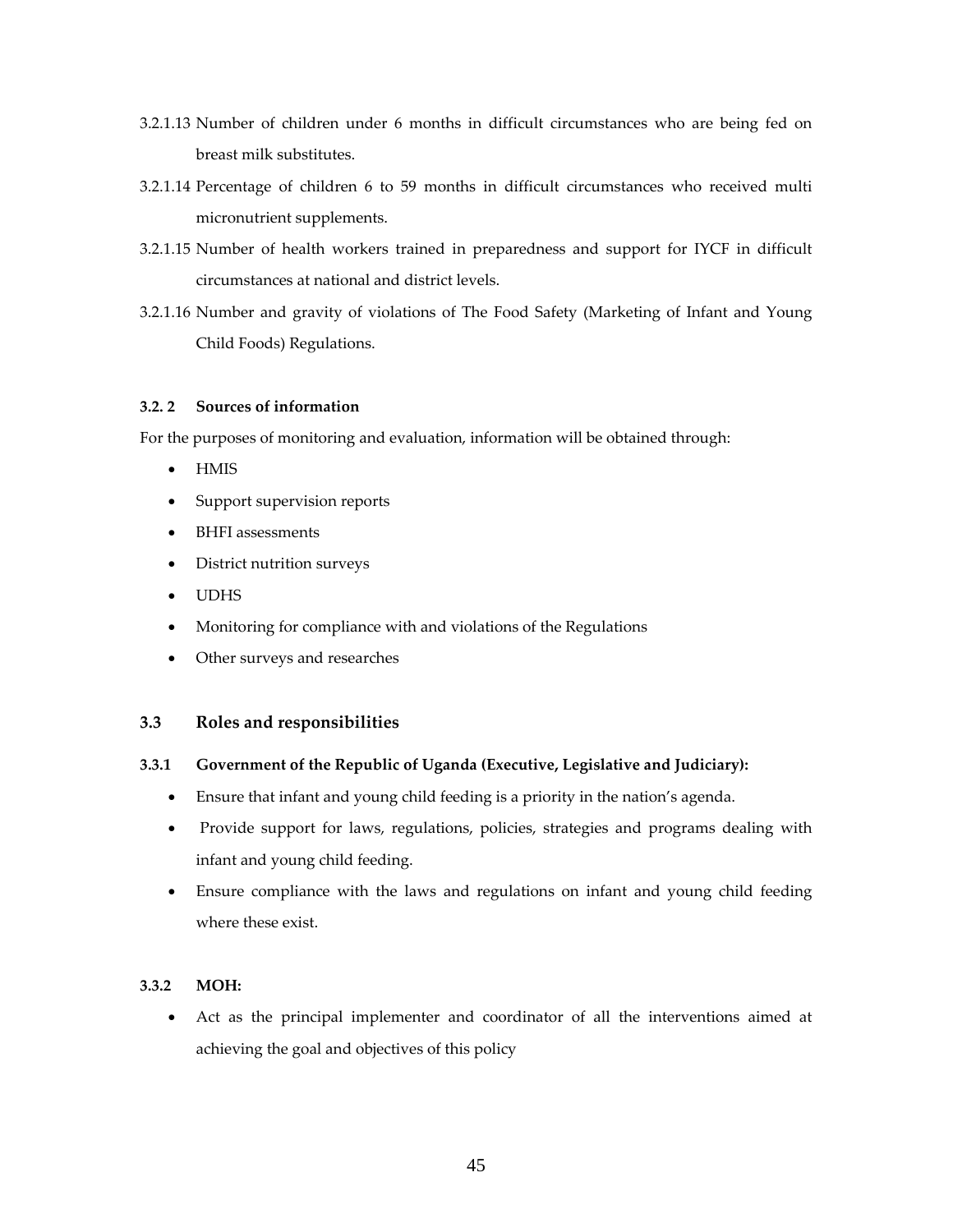- Strengthen the nutrition unit by providing it with adequate human, material and financial resources to spearhead implementation and coordination of this policy
- Facilitate the training of health professionals and all others who work with women, care givers and the children on infant and young child feeding, malnutrition, low birth weight, BFHI, and preparedness and support for IYCF in difficult circumstances to ensure competence in these areas
- Disseminate and monitor The Food Safety (Marketing of Infant and Young Child Foods) Regulations 2005
- Conduct a needs assessment to identify children in difficult circumstances
- Undertake training/sensitization of health workers on monitoring and evaluating the impact of using alternative feeds
- Facilitate access to replacement feeds where appropriate
- Support Growth Promotion Monitoring
- Develop and/or review guidelines on the management of malnutrition and low birth weights
- Recruit, empower and employ Regional Nutritionists and Hospital dieticians to strengthen management of severe malnutrition nationally
- Develop guidelines or tools on appropriate IYCF counselling
- Harmonize nutrition related materials on IYCF and develop appropriate IYCF communication strategy
- Harmonize and integrate existing nutrition intervention packages
- Review and/or revise malnutrition indicators in HMIS in addition to strengthening HMIS data reporting and utilization.

#### **3.3.3 Health Care Providers:**

- Create awareness on VCCT and provide these services.
- Encourage use of antenatal care and strengthen antenatal care services so that they can provide information about prevention of HIV infection; and offer referral for HIV counselling and testing and other interventions to reduce mother‐to‐child transmission. These should be provided in addition to the basic package for obstetric care.
- Provide IEC and counselling on infant feeding for all pregnant women and mothers. This includes support and counselling about breast-feeding for mothers who are HIV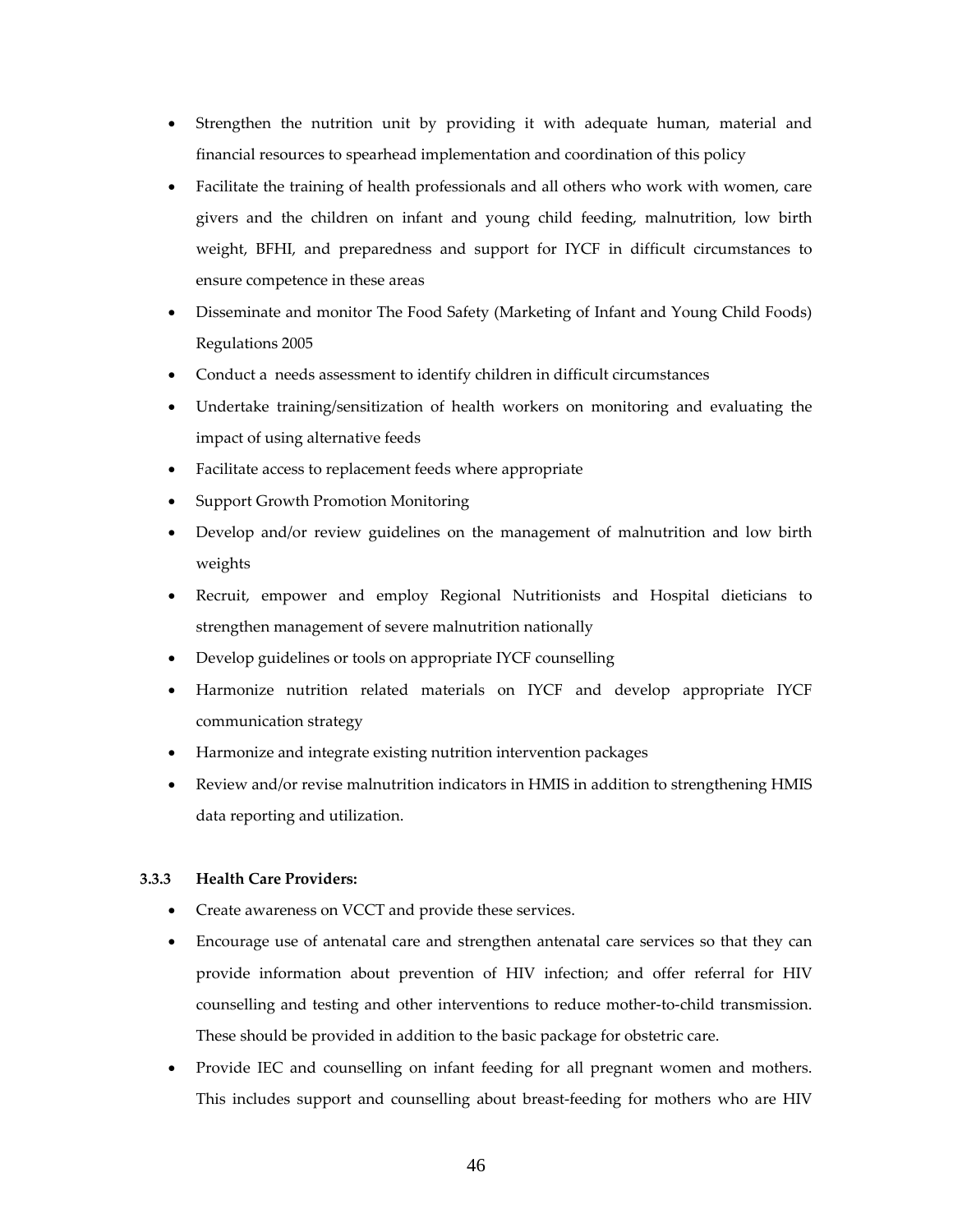negative or of unknown status and counselling about replacement feeding for women who are HIV positive

- Support HIV positive women in their choice of feeding method, whether they choose breast‐feeding or replacement feeding. This should include advice on how to access replacement feeds where appropriate
- Prevent any "spill-over" effect of replacement feeding which may undermine breastfeeding among HIV negative women and those of unknown status. In this regard there should be no group counselling/education on replacement feeding
- Integrate all interventions for prevention of MTCT of HIV into reproductive and child health services
- Conduct sensitisation and mobilisation of the community for the activities related to infant feeding.

# **3.3.4 Hospital level:**

- Manage malnourished children and provide nutrition supplements, where possible.
- Provide IYCF counselling for all mothers in addition to special support to mothers of malnourished and low birth weight children
- Support outreaches and community mother support groups to conduct growth monitoring including screening and referral and IYCF promotion and education
- Provide follow up of children and mothers/caretakers.

# **3.3.5 Lower level health facilities:**

- Conduct growth monitoring and promotion both at health facility level and at outreaches to be able to identify the malnourished and to appropriately counsel mothers/caretakers
- Support and strengthen links with community health workers to promote IYCF and growth monitoring including screening and referral of the malnourished
- Manage low birth weight babies appropriately and provide mothers with the necessary support
- Provide IYCF counselling for all mothers in addition to special support to mothers of malnourished children and low birth weight children
- Support outreaches and community mother support groups to conduct growth monitoring including screening and referral and IYCF promotion and education.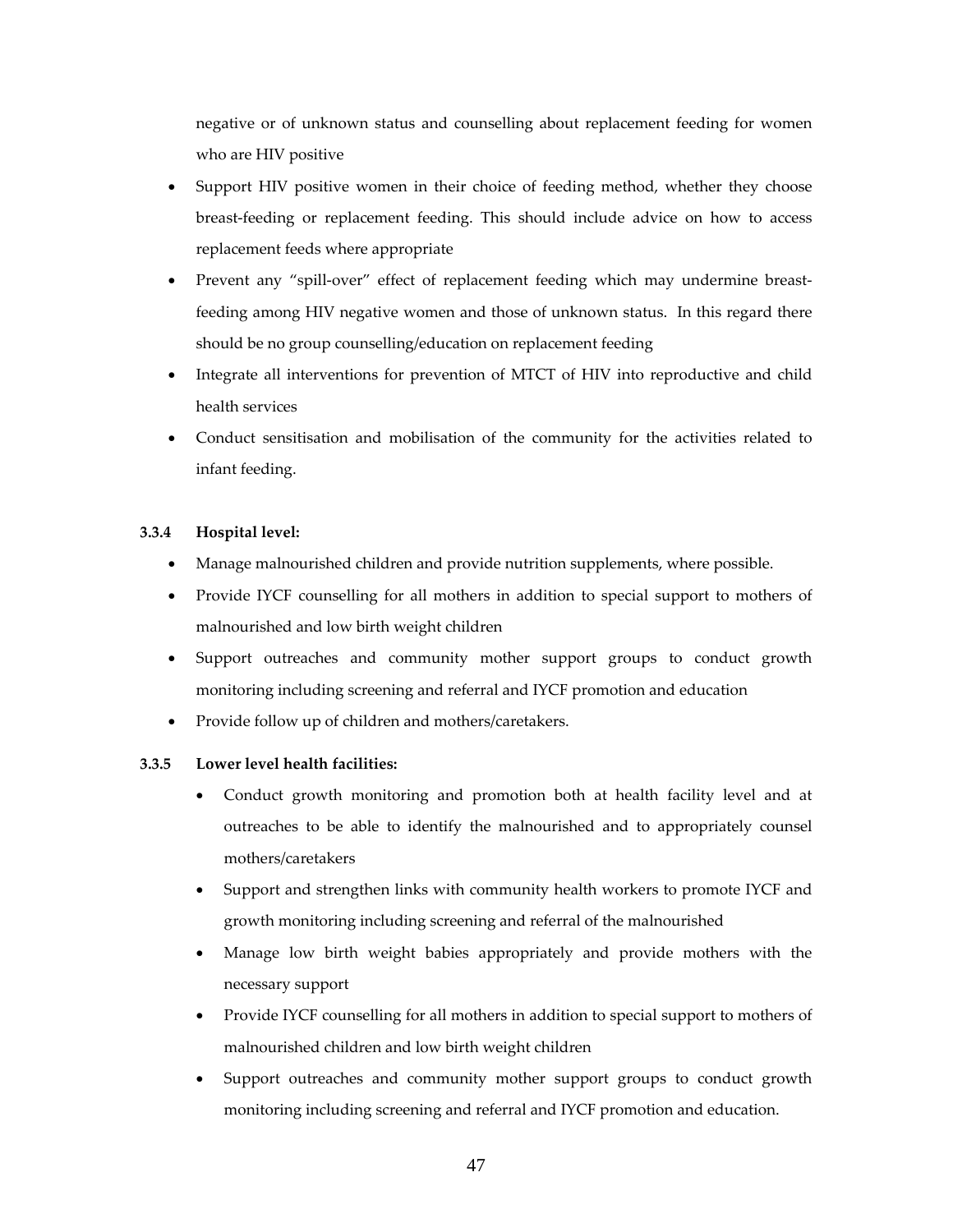# **3.3.6 Ministry of Education and Sports:**

- Take steps to ensure that primary, secondary and tertiary institutions incorporate infant and young child feeding issues into their curriculum
- Orient education managers at all levels on optimal IYCF.

# **3.3.7 Ministry of Labor Gender and Social Development:**

- Ensure that the International Labor Organization convention 183 is ratified and enacted into Uganda law
- Advocate for enactment of any other laws and regulations that enhance maternity protection.

# **3.3.8 Ministry of Agriculture, Animal industry and Fisheries:**

- Empower its extension workers to support families and communities to grow/rear and utilize locally available crops and animals that will help to improve the nutritional quality of foods and animals.
- Ensure household food security.

# **3.3.9 Ministry of Trade and Industry:**

- Promote local initiatives to fortify foods
- Engage customs and excise, police and port authorities in implementing the relevant laws and regulations
- Sensitize at all levels on the importance of food standards.

# **3.3.10 Uganda National Bureau of Standards**

- Ensure that imported foods and equipment for infants and young children maintain the standards specified by the Uganda National Bureau of Standards, The Food Safety (Marketing of Infant and Young Child Foods) Regulations, 2005 and the Codex
- Monitoring the implementation of the code on Marketing.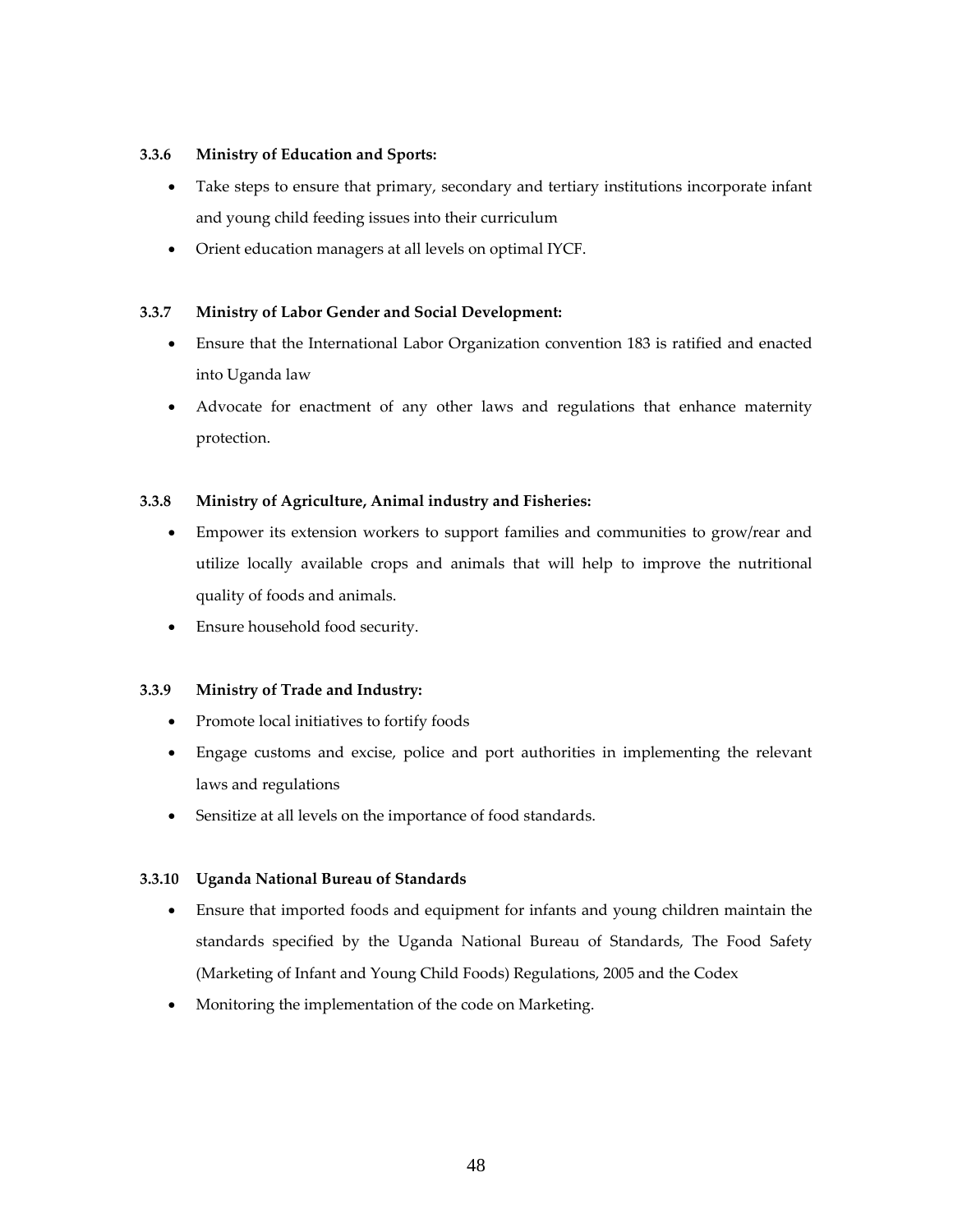# **3.3.11 Local governments at District level:**

- Strengthen structures, services and interventions which are needed for the implementation of this policy
- Establish health facility and community based monitoring and feedback system for infant and young child feeding practices and the care of women and children
- Empower the communities with knowledge and skills necessary to implement this policy
- Train health workers and community health workers on IYCF, BFHI, growth monitoring and promotion, management of severe malnutrition
- Support supervision and on the job performance training
- Strengthen HMIS reporting on low birth weights and malnourished children in Hospitals and HC IV
- Strengthen the capacity of hospitals to manage severe malnutrition and or low birth weights
- Support routine growth monitoring and promotion and referral of malnourished children to treatment centres
- Strengthen referral between Nutrition Rehabilitation units and routine HIV/AIDS counselling and testing sites
- Identify children in difficult circumstances
- Develop comprehensive policy implementation strategies
- Identify and involve partners in implementation
- Monitor implementation of this policy
- Disseminate The Food safety (Marketing of Infant and Young Child Foods) Regulations 2005
- Carry out intensive social mobilization to all stakeholders in the district.

# **3.3.12 Universities and tertiary health training institutions:**

- Ensure that training on IYCF includes sufficient hands‐on experience empowering their graduates to promote protect and support optimal IYCF
- Promote research in priority topics in IYCF.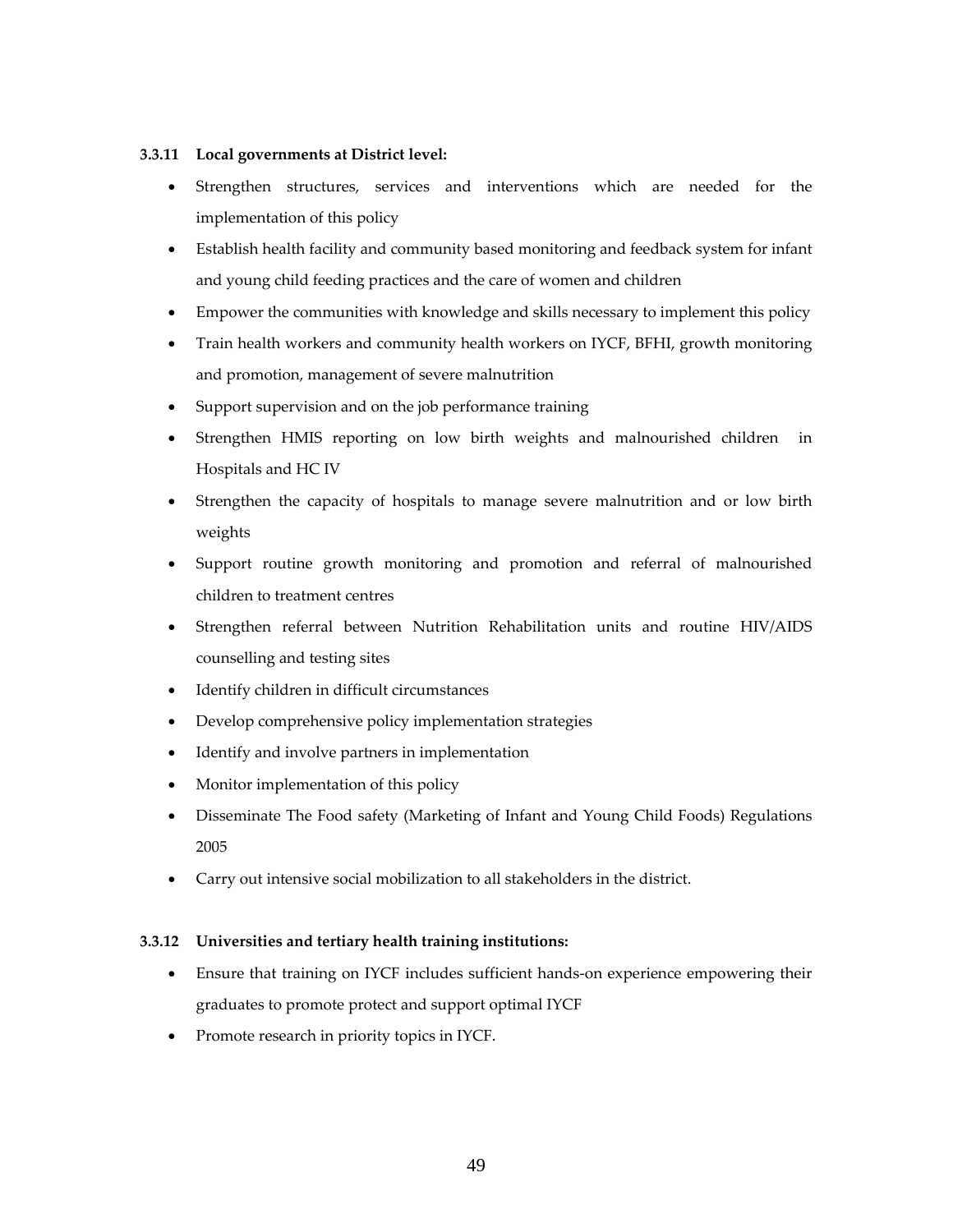# **3.3.13 Non‐Governmental, Community Based and Religious Organizations:**

- Mainstream IYCF into their agendas
- Advocate for the child's rights to food and nutrition
- Provide technical support to districts, sub-counties and communities to promote IYCF, growth monitoring and promotion and to implement other roles and responsibilities
- Where possible provide direct support to mothers, families, communities or congregations.

#### **3.3.14 Political leaders:**

 Advocate for and support the implementation of this and any other related laws and policies.

#### **3.3.15 Mothers:**

- Breastfeed exclusively meaning that absolutely nothing but breast milk should be given to the infant for the first 6 months.
- The mothers should know what is required in preparing and giving feeds to infants, and that particular attention needs to be paid to hygiene, correct mixing and feeding method
- Preparation of safe feeds for the infant requires the mother to follow these basic principles:
	- o Wash the hands with soap and flowing water before preparing and cooking the infant's food and before feeding the infant
	- o Boil water for preparing the infant's food and drinks
	- o Avoid storing prepared feeds. If this is not feasible, store in a refrigerator or in a cool place and reheat thoroughly before feeding the infant
	- o Avoid contact between raw and cooked feeds
	- o Wash fruits and vegetables with water that has been boiled. Peel them if possible or cook before giving them to the infant
	- o Avoid feeding infants with a bottle; use an open cup
	- o Give unfinished formula feed to an older child rather than keeping it for the next feed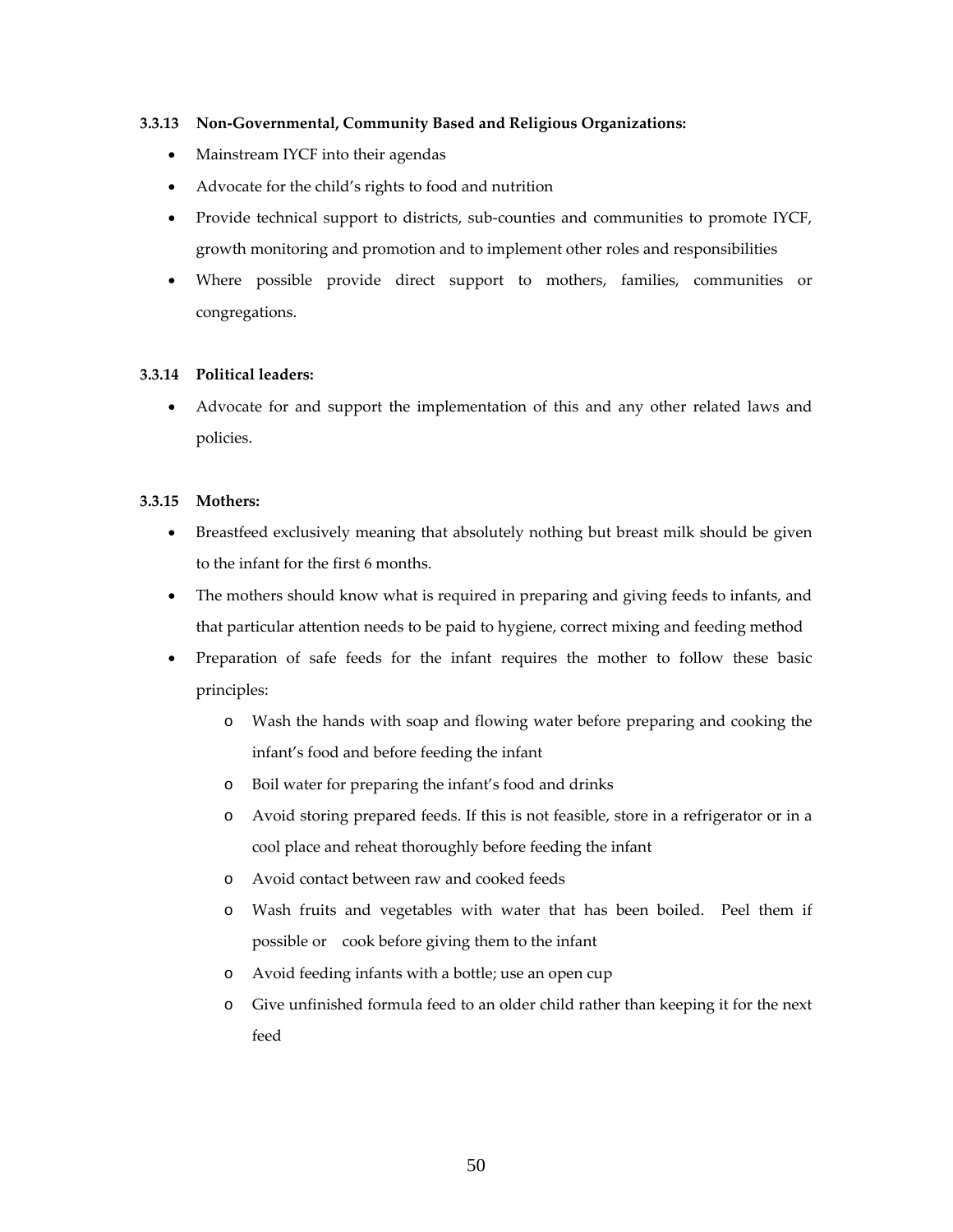- o Wash the cup, bowl or mixing utensils for the infant's food thoroughly with soap and water. Boil them if possible. Bacteria breed in food that sticks to feeding utensils
- o Store food and water in covered containers to protect from rodents, and insects
- o Keep food preparation surfaces clean.
- The mother should ensure that she has some means for accurate measurement of both water and the powdered or liquid milk so that these ingredients can be mixed accurately and correctly.

# **3.3.16 Fathers:**

- Develop interest in promoting, supporting and protecting IYCF
- Participate in decision making on IYCF in the family
- Provide physical, psychological and financial support for pregnant women and lactating mothers for optimal IYCF.

# **3.3.17 Community:**

- Community leaders should participate in the sensitisation and mobilisation of their members for these activities
- Organise a social support network at that level for affected families and take steps to minimise stigmatisation and discrimination
- Foster love and attention to children in difficult circumstances
- Protect and promote appropriate IYCF in difficult circumstances.

# **3.3.18 The Private Sector:**

- Adherence to The Food Safety (Marketing of Infant and Young Child Foods) Regulations
- Provide maternity entitlement to their female employees
- Create a working environment that promotes optimal infant and young child feeding
- Provide facilities for breastfeeding, expression of breastmilk and/or preparation of commercial formula.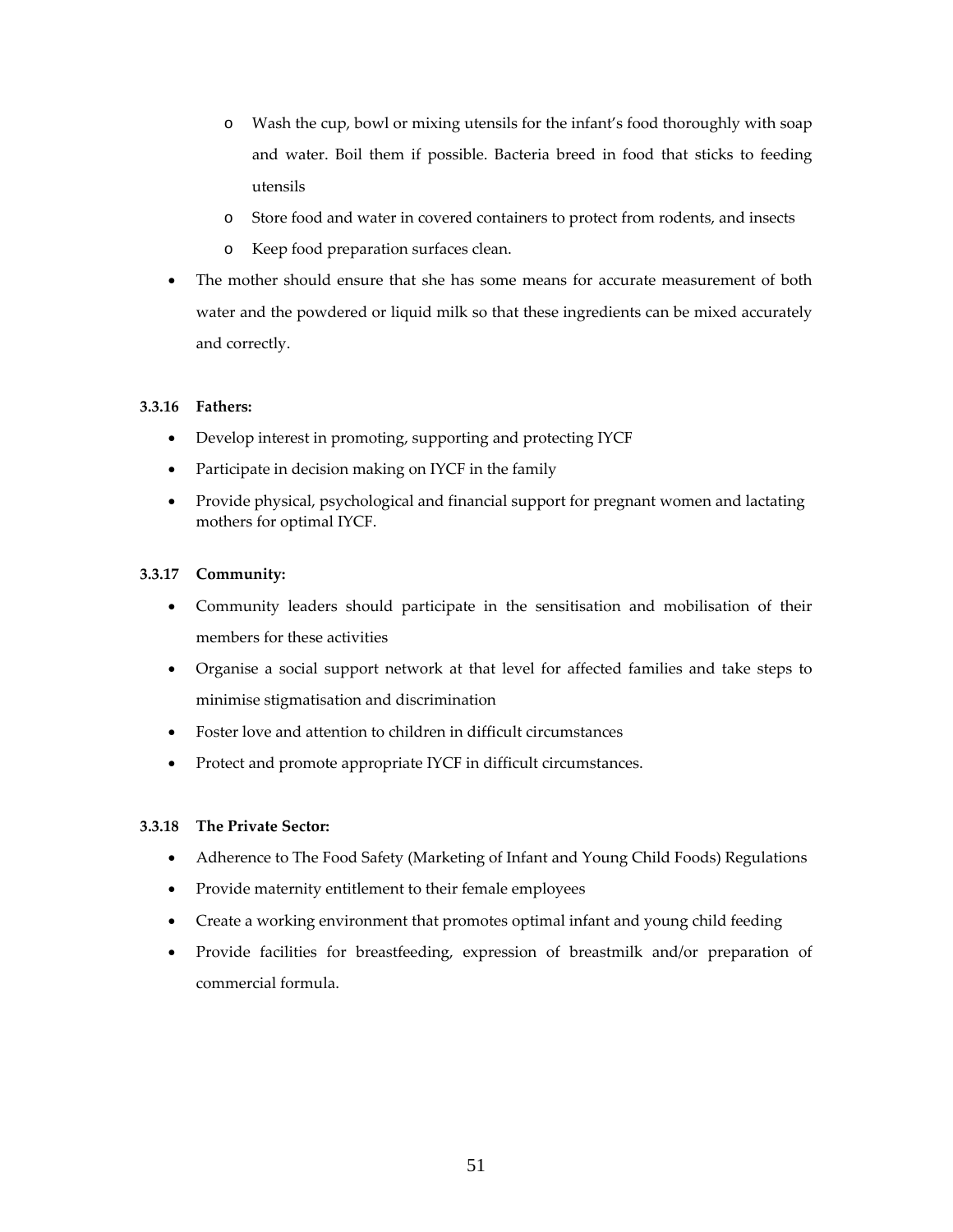# **3.3.19 Media:**

The print, electronic and theatre media shall:

- Inform the public on all IYCF issues
- Abide by the Regulations, especially with regard to advertisements.

# **3.3.20 The United Nations agencies (UNICEF, WHO, UNFPA, UNDP, FAO, UNAIDS, WFP) and Other Bilateral Agencies:**

- Enhance advocacy for IYCF
- Contribute to the mobilization of resources
- Provide technical support for implementation of the policy, especially to support training and development of appropriate IYCF, management of malnutrition, low birth weights etc. manuals, tools and job aides in an integrated manner
- Otherwise support MOH at National and district levels to implement their roles and responsibilities.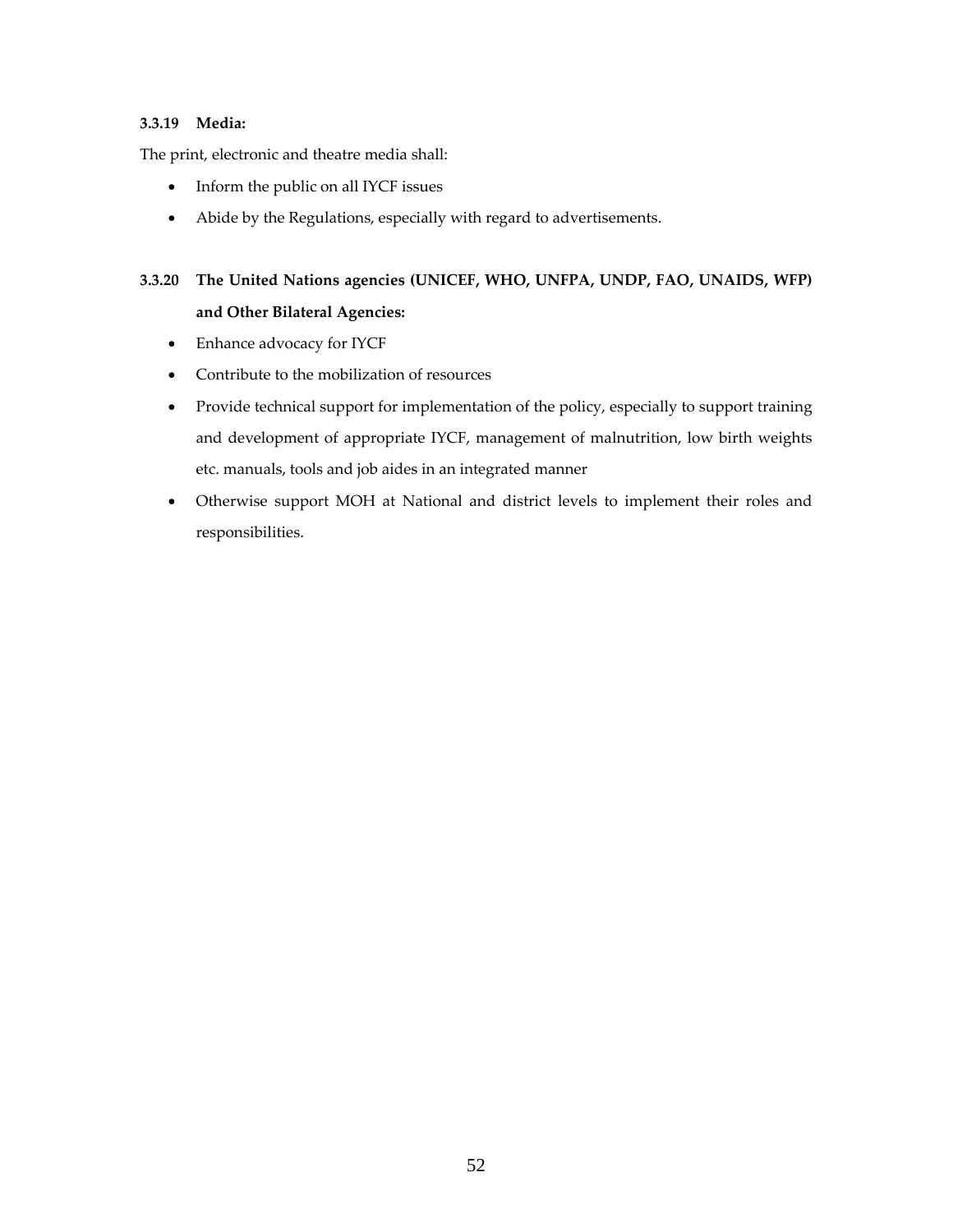# **REFERENCES**

- 1. Bertolli J, St Louis ME, Simonds RJ et al. 1996. Estimating the timing of mother-to-child transmission of human immunodeficiency virus in breastfeeding in Kinshasa, Zaire*. J Infect Dis 174*[4]: 722‐726.
- 2. Bredberg‐Raden, U. Urassa, E. Grankvist, O. Massawe, A. Lyamuya, E. Kawo, G. Msemo, G. Kazimoto, T. Mgone, J. Mbena, E. Karlsson, K. Mhalu, F. Biberfeld, G. 1995. Early diagnosis of HIV‐1 infection in infants. *Clinical and Diagnostic Virology* 4163‐173.
- 3. Cartoux, M., ET al., Acceptability of interventions to reduce mother‐to‐child transmission of HIV‐1 in West Africa. J Acquir Immune Defic Syndr Hum Retrovirol, 1996. 12(3): p.290‐2
- 4. Coutsoudis A, Pillay K, Spooner E et al. 1999. Influence of Infant-feeding patterns on early mother-to-child transmission of HIV-1 in Durban, South Africa: A prospective cohort study. *Lancet* 354: 471‐476.
- 5. Dabis F. et al, 1999, 6 month efficacy, tolerance and acceptability of a short course regimen of oral zidovudine to reduce vertical transmission of HIV in breastfed children in Cote D'Ivore and Burkina Faso: a double blind placebo controlled multicentre trial. *Lancet* 353: 786‐792.
- 6. Dunn DT, Newell ML, Ades AE et al. 1992. Risk of human immunodeficiency virus type 1 transmission through breastfeeding. *Lancet* 340: 585‐588.
- 7. Ekpini, E et al, 1997, Late post natal mother-to-child transmission of HIV-1 in Abidjan, Cote dʹIvoire, *Lancet* 349:1054‐9
- 8. Emergency Nutrition Network 2001. Practical steps to Ensure Appropriate Infant and Young Child Feeding in Emergencies
- 9. Guay, L.A., et al., Detection of human immunodeficiency virus type 1 (HIV-1) DNA and p24 antigen in breast milk of HIV‐1‐infected Ugandan women and vertical transmission. Pediatrics, 1996. 98(3Pt 1): p. 438‐44.
- 10. Guay LA, Musoke P, Fleming T et al. 1999. Intrapartum and neonatal single‐dose nevirapine compared with zidovudine for prevention of mother‐to‐child transmission of HIV‐1 in Kampala, Uganda: HIVNET 012 randomized trial. *Lancet* 354: 795‐804.
- 11. Karlsson K, Massawe A, Urassa E et al. 1997. Late postnatal transmission of human immunodeficiency virus type 1 infection from mothers to infants in Dar‐es ‐Salaam, Tanzania. *Pediatr Infect J* 16[10]:963‐967.
- 12. Kreiss XX, 1997 Breastfeeding and Vertical Transmission of HIV‐1, *Acta Paediatr Suppl* 421, 113‐7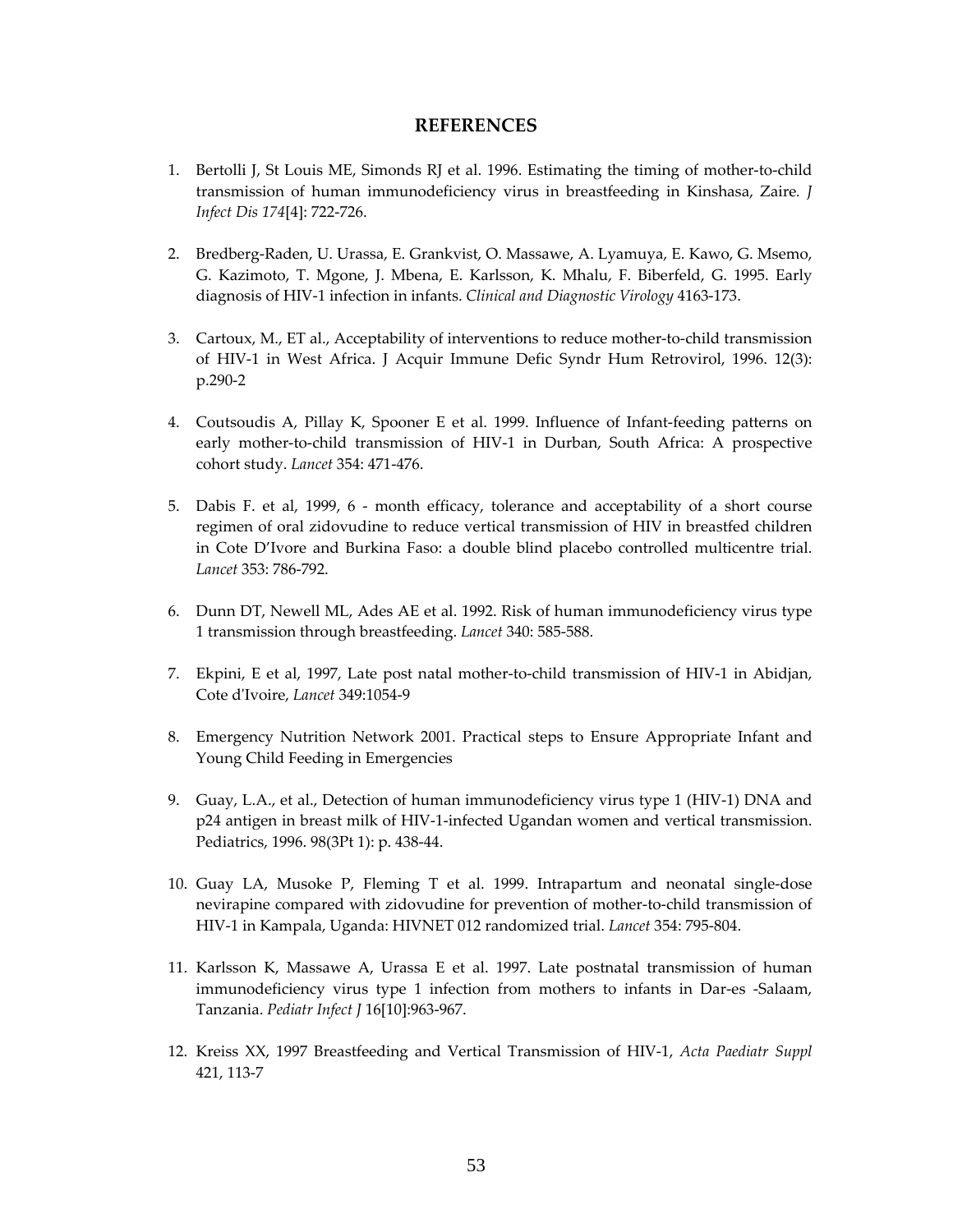- 13. Latham MC. 1999. Breastfeeding reduces morbidity\_\_the risk of HIV transmission requires risk assessment\_\_ not a shift to formula feed. *BMJ* 318: 1303‐1304.
- 14. Latham MC and Preble EA. 2000. Appropriate feeding methods for infants of HIV‐ infected mothers in Sub‐Saharan Africa. *BMJ* 320: 1656‐1660.
- 15. Lepage P, Spira R, Kalibala S et al. 1998. Care of human immunodeficiency virus‐infected children in developing countries. *Pediatr Infect Dis J* 17: 581‐586.
- 16. Lepage P, Msellati P, Hitimana DG, et al. 1996. Growth of HIV‐1 infected and uninfected children: A prospective cohort study in Kigali, Rwanda, 1988‐1993. *Pediatr Infect Dis J* 15: 479‐485.
- 17. Lawrence R, 1994. Breastfeeding: a guide for the medical profession. Mosby
- 18. Leroy V, Newell ML, Dabis F et al. 1998. International multicentre pooled analysis of late postnatal mother‐to‐child transmission of HIV‐1 infection. Ghent International Working Group on Mother‐To‐Child transmission of HIV. *Lancet* 352[9128]:597‐600.
- 19. Mansergh G, Haddix AC, Stekettee RW et al. 1996. Cost-effectiveness of short-course Zidovudine to prevent perinatal HIVtype 1 infection in Sub‐Saharan African Developing Setting. *JAMA* 276[2]:132‐138.
- 20. Marseille E, Khan JG, Mmiro F et al. 1999. Cost-effectiveness of single-dose nevirapine regimen for mothers and babies to decrease vertical HIV‐1 transmission in sub‐Saharan Africa. *Lancet* 354: 803‐809.
- 21. Maternity Protection Convention No. 183. 2000. Geneva, International Labour Organisation, http://ilolex.ilo.ch:1567/cgi‐lex/convde.pl?C183.
- 22. Ministry of Agriculture, Animal Industry and Fisheries/Ministry of Health.2003.The Uganda Food and Nutrition Policy.
- 23. Ministry of Health, 1992, The state of breastfeeding in Uganda: Practices and promotion.
- 24. Ministry of Health, 1993, Integrated CDD/ARI and Breastfeeding Household Health Survey.
- 25. Ministry of Health, 1994, Breastfeeding in Uganda: Beliefs and Practices.
- 26. Ministry of Health, 1998, Formative Research and Complementary Feeding Practices.
- 27. Ministry of Health.1999. Ministry of Health: National Health Policy
- 28. Ministry of Health. 2005 **The** National Policy Guidelines and Service Standards for Reproductive Health Services.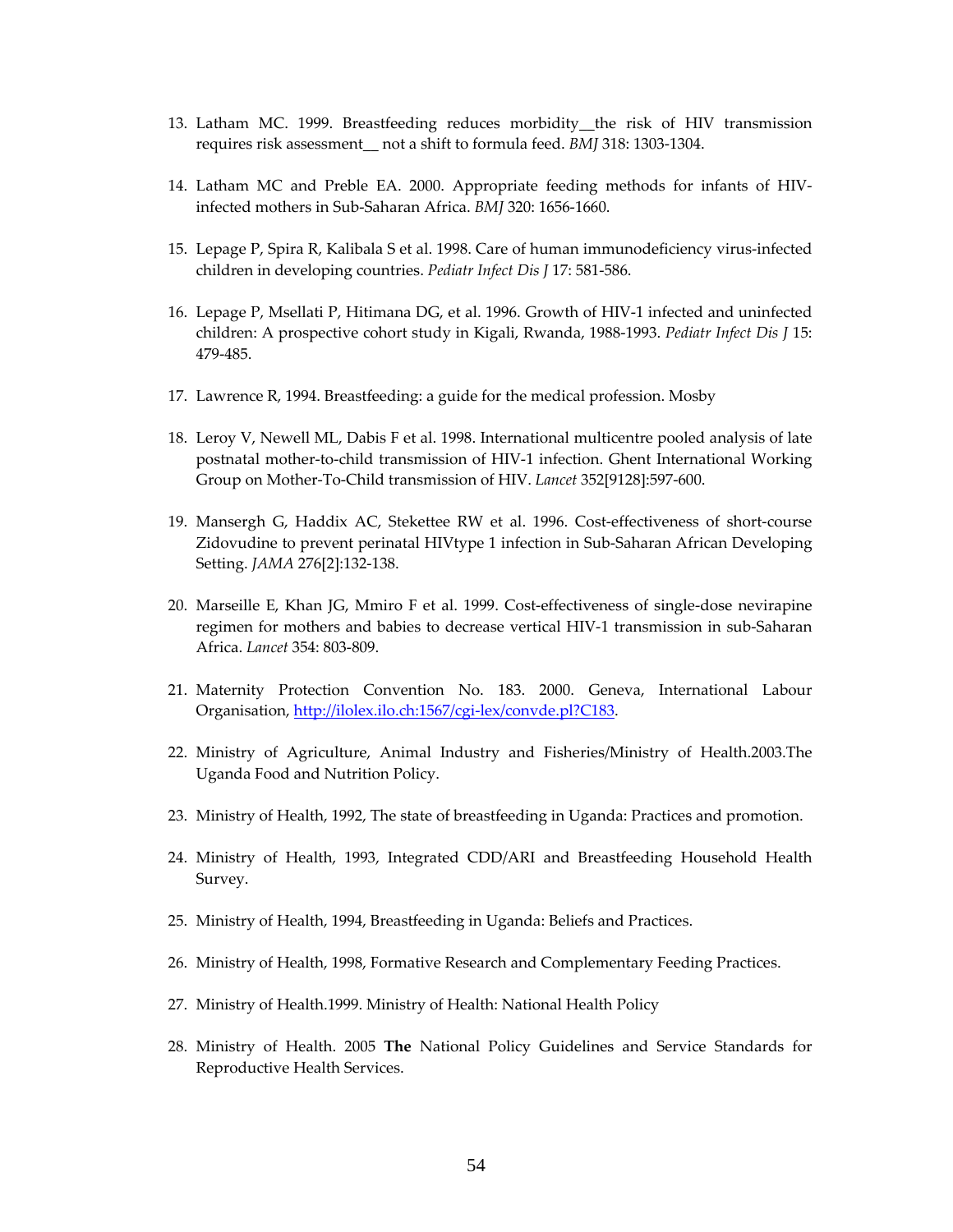- 29. Ministry of Health. 2005. Report on the Assessment of Infant and Young Child Feeding Practices, Policies, Targets and Programme in Uganda.
- 30. Ministry of Health.2005. The Food Safety (Marketing of Infant and Young Child Foods) Regulations
- 31. Ministry of Health. 2006. External BFHI Assessment Certifies 15 Health Facilities Baby‐ Friendly in Uganda.
- 32. Ministry of Health, 2005. Infant and Young Child Feeding Counselling: A Training Course
- 33. Ministry of Health, 2005. Infant and Young Child Feeding Counselling Flipchart
- 34. Ministry of Health, 2006. Early HIV Diagnosis and Care for Infants. Guidelines for Health Workers.
- 35. Ministry of Health, 2006. Policy Guidelines for Prevention of Mother‐to‐Child Transmission of HIV.
- 36. Ministry of Health, 2006. Programme for Early Diagnosis of HIV Among Infants and Young Children.
- 37. Ministry of Health, 2005. The Management of Severe Malnutrition in Uganda. Guidelines on specific needs of Therapeutic Feeding Centres.
- 38. Mugerwa RD, Marum LH, Serwadda D. 1996. Human immunodeficiency virus and AIDS in Uganda. *East Afr. Med J* 73 (1):20‐26.
- 39. Mulder DW, Nunn A, Kamali A and Kengeya‐Kayondo JF. 1996. Postnatal incidence of HIV-1 infection among children in a rural Ugandan population: No evidence for transmission other than mother‐to‐child. *Trop Med Int.Health* 1[1]:81‐85.
- 40. Nduati R, John G, Ngacha DA et al. 2000b. Effect of breastfeeding and formula feeding on the transmission of HIV‐1: A randomized clinical trial. *JAMA* 283[9]: 1167‐1174.
- 41. Newell ML, 1998, Mechanisms and timing of mother to child transmission of HIV‐1 *AIDS* 12: 831‐837
- 42. Report of a Consensus Workshop, S. Italy, Early diagnosis of HIV infection in infants. J. *AIDS* 1992; 5: 1169‐78.
- 43. Rogers MF, Ou C, Kibourne B, et al. Advances and problems in the diagnosis of human immunodeficiency virus infection infants. *Pediatr Infect Dis J*. 1991; 10:523‐31.
- 44. Semba RD, Kumwenda N, Hoover DR et al. 1999a. Human immunodeficiency virus load in breast milk, mastitis, and mother‐to‐child transmission of human immunodeficiency virus type 1. *J Infect Dis* 180:93‐98.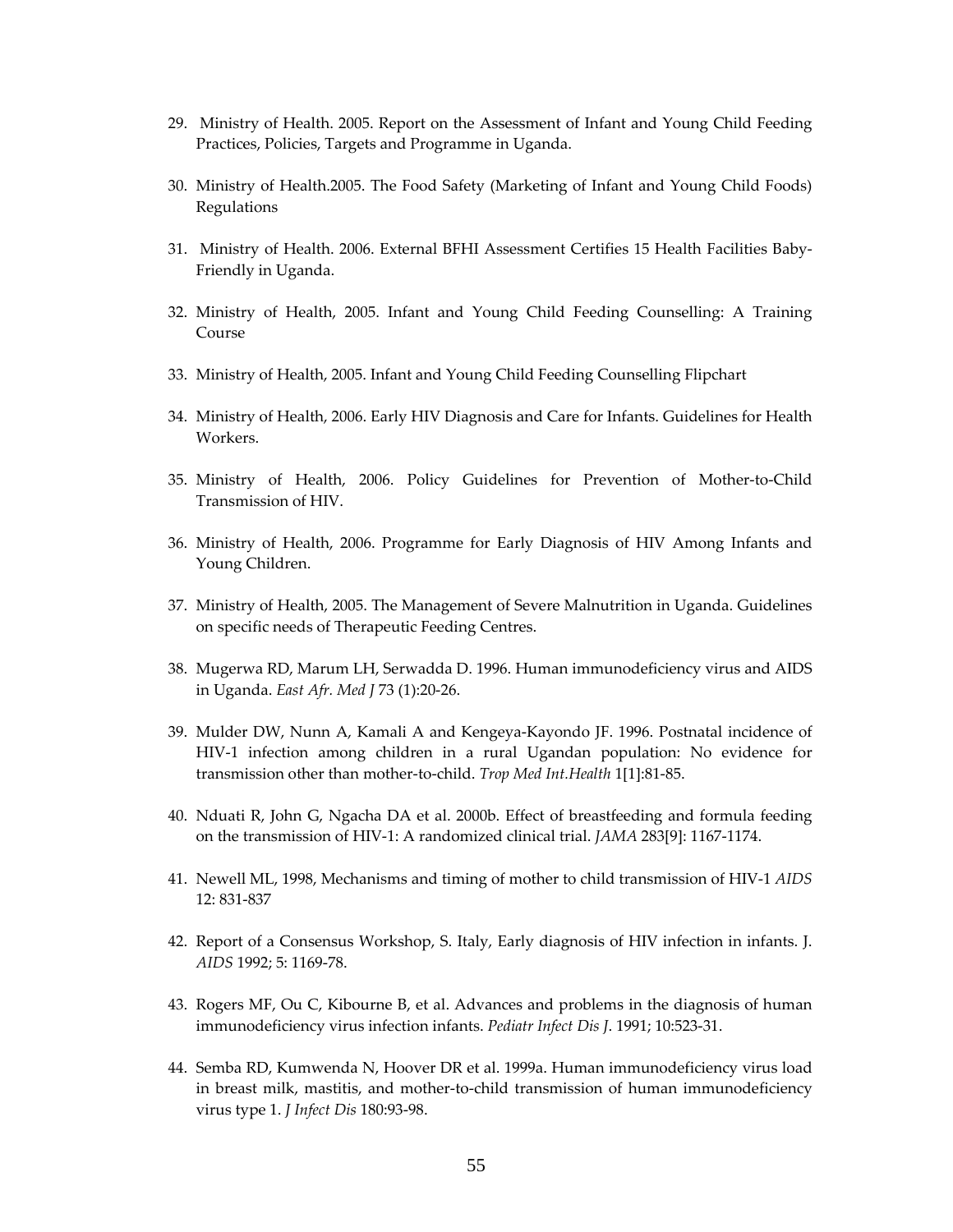- 45. Shaffer N, Chuachoowong R, Mock PA et al. 1999. Short‐course zidovudine for perinatal HIV‐1 in Bangkok, Thailand: A randomized controlled trial. *Lancet* 353:773‐780.
- 46. Spira R, Lepage P, MsellatiP et al. 1999. Natural history of HIV‐1 infection in children: A five‐year prospective study in Rwanda. *Pediatrics* 104[5]:1‐9.
- 47. Simonon, A, 1994, An assessment of the timing of mother to child transmission of human immunodeficiency virus type 1 by means of polymerase chain reaction, *J Acqu Immune Defic Syndr*, 7(9) 952‐7
- 48. STD/AIDS Control Programme Ministry of Health. 2001. HIV/AIDS Surveillance Report.
- 49. The Working Group on Mother‐To‐Child Transmission of HIV. 1995. Rates of mother‐to‐ child transmission of HIV‐1 in Africa, America and Europe: Results from 13 perinatal studies. *J Acquir Immune Defic Syndr Hum Retrovirol* 8:506‐510.
- 50. Topouzis D and Hemrich G. 1996. *The socio‐economic impact of HIV/AIDS on rural families in Uganda.* UNDP Discussion Paper No.6
- 51. Uganda Bureau of Statistics. The Uganda Demographic and Health Survey. 2000/1.
- 52. Uganda Bureau of Statistics. The Uganda Demographic and Health Survey. 2006.
- 53. UNAIDS. 1999. Report on the global HIV/AIDS epidemic. Geneva: UNAIDS.
- 54. UNAIDS. 2000. Prevention of Mother‐To‐Child Transmission of HIV Meeting: Draft Recommendations for Scaling‐up interventions in pilot countries. Gabarone, Botswana. 27‐31 March.
- 55. UNAIDS. 2000. *Report on the global HIV/AIDS epidemic*. Geneva: UNAIDS.
- 56. UNAIDS/WHO. AIDS Epidemic Update: December 2000..
- 57. UNAIDS, WHO and UNICEF. 1997. *HIV and infant feeding*. A policy statement developed collaboratively by UNAIDS, WHO and UNICEF.
- 58. UNHCR, UNICEF, WFP, WHO. 2005. Food and Nutrition Needs in Emergencies.
- 59. UNICEF/UNAIDS/WHO. 1998. *HIV and Infant Feeding: A Review of HIV Transmission through breast‐feeding.* WHO/FRH/NUT/98.3; UNAIDS/98.5
- 60. UNICEF, UNAIDS and WHO. 1998c. *HIV and infant feeding: A review of the literature*. WHO/FRH/NUT/CHD/98.2; UNAIDS/98.4; UNICEF/PD/NUT/[J]98.2
- 61. UNICEF, UNAIDS, WHO, UNFPA. 2003. *HIV and infant feeding: Guidelines for decision‐ makers.*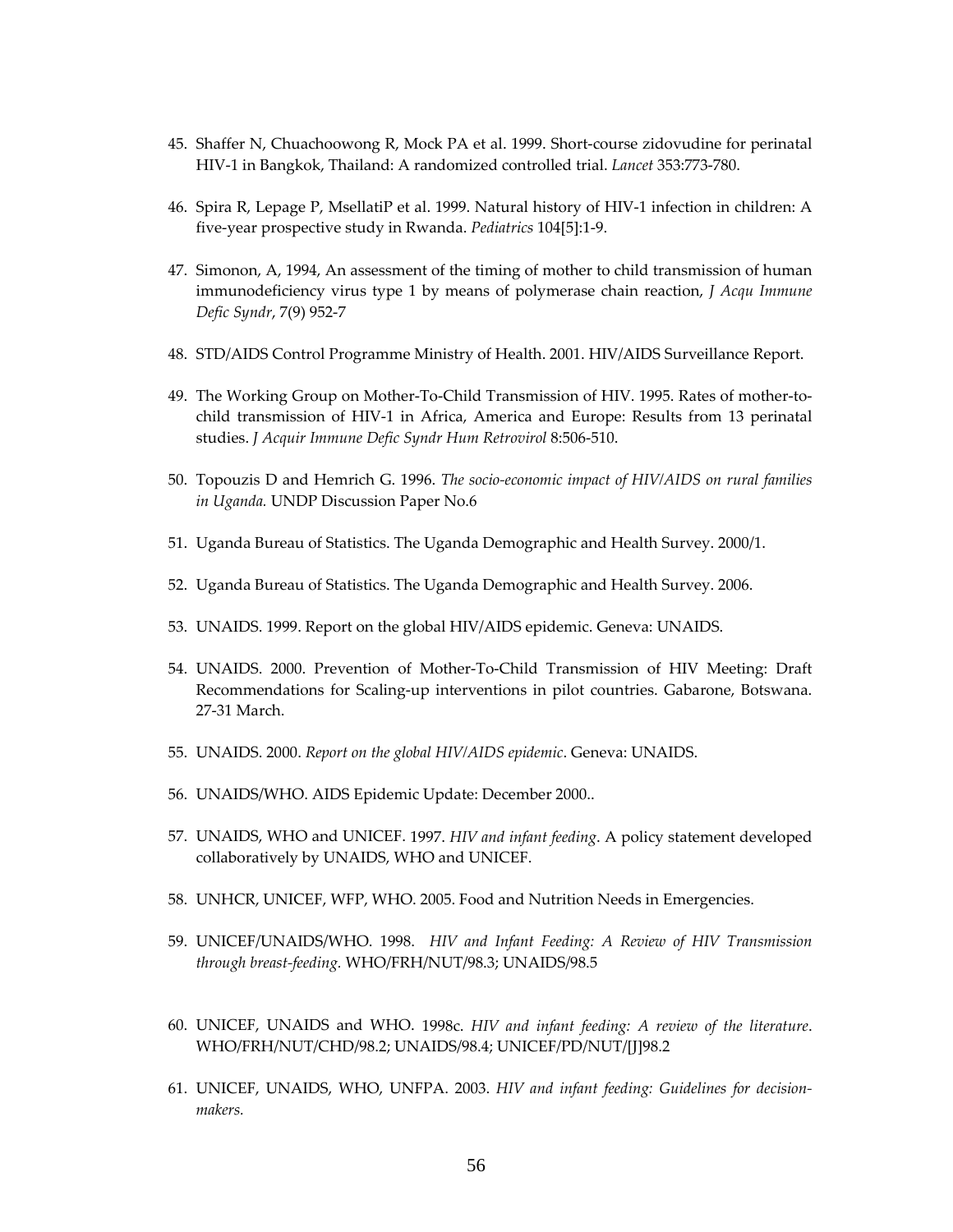- 62. UNICEF, UNAIDS, WHO, UNFPA. 2003. *HIV and infant feeding: A guide for health‐care managers and supervisors.*
- 63. United Nations. Millennium Development Goals. http://www.un.org/millenniumgoals/
- 64. United Nations. A World fit for Children: General Assembly Twenty‐seventh Special Session on Children. http://www.unicef.org/specialsession/wffc/
- 65. Van de Perre P, Simonon A, Msellati P et al. 1991. Postnatal transmission of human immunodeficiency virus type 1 from mother to child: A prospective cohort study in Kigali, Rwanda. *New Engl J Med* 325:593‐598.
- 66. Van de Perre P, Hitimana DG, Simonon A et al. 1992. Postnatal transmission of HIV‐1 associated with breast abscess. *Lancet* 339:1490‐1491.
- 67. Victoria CG, Smith PG, Vaughan JP et al. 1987. Evidence for protection by breast-feeding against deaths from infectious diseases in Brazil. *Lancet* 2[8554]: 319‐322.
- 68. WHO.198I. International Code of Marketing of Breast‐milk Substitutes. Geneva, World Health Organisation
- 69. WHO/UNAIDS/UNICEF.1998. Technical Consultation on HIV and Infant Feeding: Implementation of Guidelines; Report of a meeting. Geneva.20‐22 April.
- 70. WHO .2000. *New Data on the Prevention of Mother‐To‐Child Transmission of HIV and their Policy Implications: Conclusions and recommendations, WHO Technical Consultation on behalf of the UNFPA/UNICEF/WHO/UNAIDS Inter‐Agency Task team on Mother‐To‐Child Transmission of HIV*. Geneva.11‐13 October.
- 71. WHO. 2000. *Adaptation of the IMCI guidelines to take into account a high prevalence of HIV infection among children.* Draft report of a consultative meeting, Durban, South Africa, August 16‐18.
- 72. WHO. 2000. Effect of breastfeeding on infant and child mortality due to infectious diseases in less developed countries: A pooled analysis. *Lancet* 355:781‐785.
- 73. WHO. 2000. *Uganda: Epidemiological Fact Sheet on HIV/AIDS and Sexually Transmitted Infections.* Update.
- 74. WHO. 2001. *Effect of Breastfeeding on Mortality among HIV‐Infected Women.* WHO Statement. 7 June.
- 75. WHO/UNICEF. 1989. Protecting, Promoting and Supporting Breastfeeding: the special role of maternity services. A Joint WHO/UNICEF Statement. Geneva, WHO.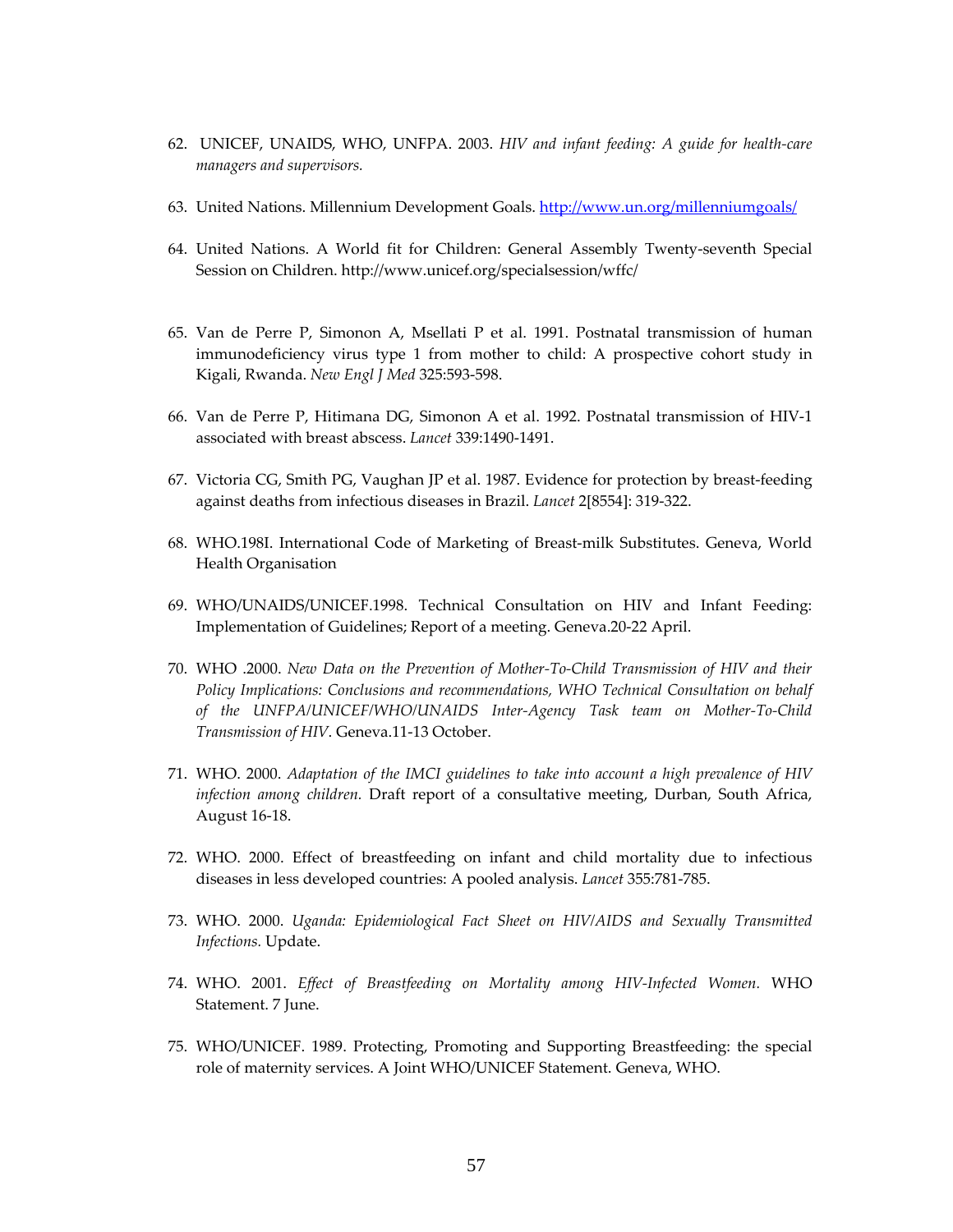- 76. WHO/UNICEF. Innocenti Declaration on the Protection, Promotion and Support of Breastfeeding. http://www.unicef.org/programme/breastfeeding/innocenti/htm
- 77. WHO/UNICEF/UNAIDS. 1999*. Statement on Current Status of WHO/UNAIDS/UNICEF Policy Guidelines.* Geneva. 4 September.
- 78. WHO. 2001. *The Optimal Duration of Exclusive Breastfeeding. Report of an Expert Consultation. WHO/NHD/01.08; WHO/FCH/01.23 WHO*
- 79. WHO. 2003 Global Strategy for Infant and Young Child Feeding. Geneva, World Health Organisation, and WHA 55.25 Infant and Young Child Nutrition.
- 80. WHO/UNICEF/UNFPA/UNAIDS/World Bank/UNHCR/WFP/IAEA/FAO. 2003. HIV and Infant Feeding: Framework for Priority Action. Geneva, World Health Organisation.
- 81. WHO/UNICEF/USAID HIV and Infant Feeding Counselling Tools
- 82. WHO HIV and Infant Feeding Technical Consultation held on behalf of the IATT on Prevention of HIV Infections in Pregnant Women, Mothers and their Infants. Geneva October 25-27, 2006. See http://www.who.int/child-adolescent-health/NUTRITION/HIV infant.htm
- 83. Yoeng Joo Kean, Annelies Allain et al .2001. Breaking The Rules, Stretching The Rules: Evidence of Violations of the International Code of Marketing of Breastmilk Substitutes and subsequent Resolutions. IBFAN/ICDC. Penang‐Malaysia. May.
- 84. Zijenah L, Mbizvo MT, Kasule J et al. 1998. Mortality in the first 2 years among infants born to human immunodeficiency virus‐infected women in Harare, Zimbabwe. *J Infect Dis* 178[1]: 109‐113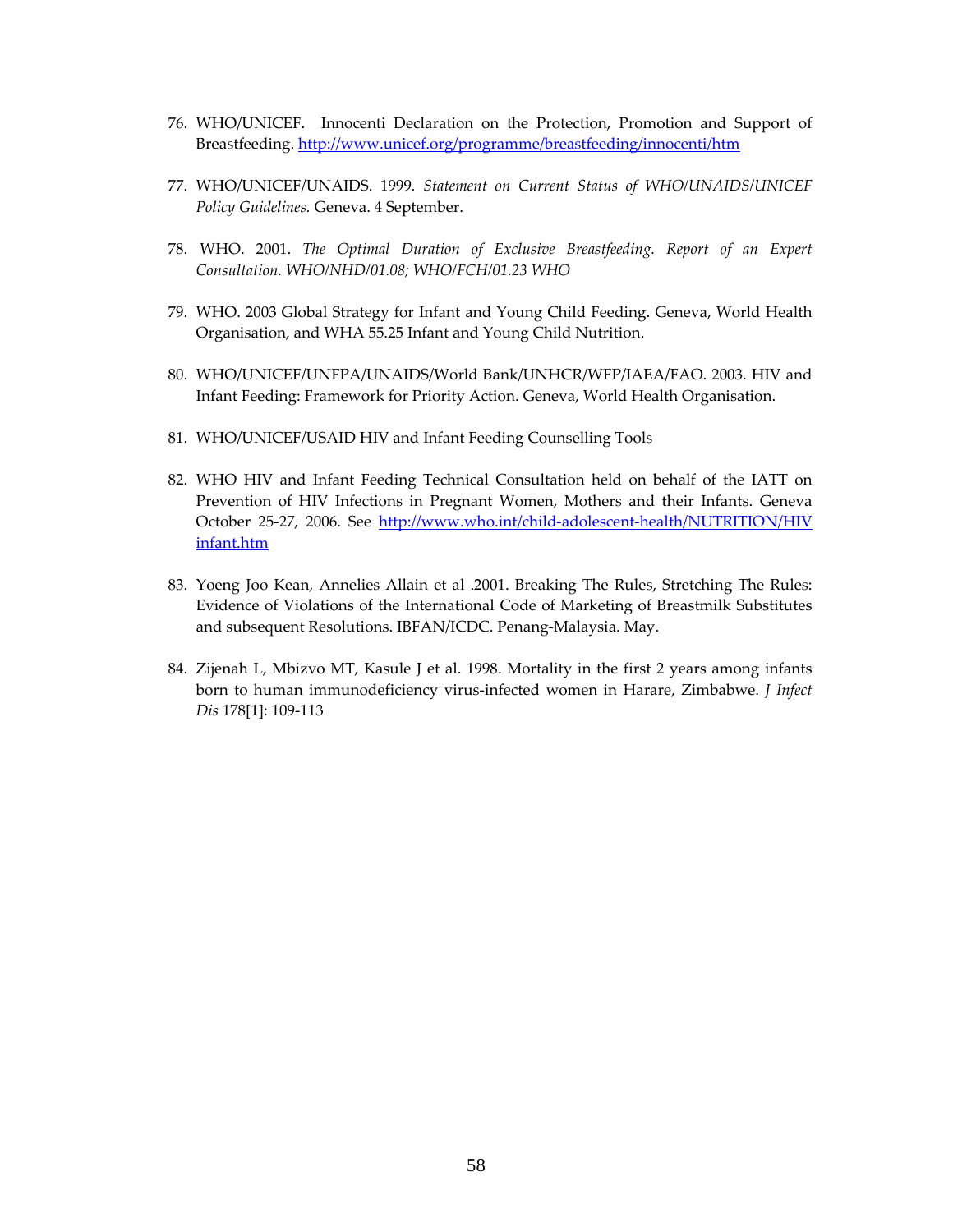# **ANNEXES**

# **Annex 1: Cup Feeding**

# *Why cup feeding is safer than bottle feeding:*

- Cups are easy to clean with soap and water, if boiling is not possible. Cups are less likely than bottles to be carried around for a long time, giving bacteria time to breed.
- A cup cannot be left beside a baby, for the baby to feed himself. The person who feeds a baby by cup has to hold the baby and look at him, and give him some of the contact that he needs.
- A cup does not interfere with suckling at the breast.
- A cup enables a baby to control his own intake.

# *Why cup feeding is usually better than feeding with a spoon and cup:*

- Spoon feeding takes longer than cup feeding.
- You need three hands to spoon feed: to hold the baby, the cup of milk and the spoon. Mothers often find it difficult, especially at night.
- Some mothers give up spoon feeding before the baby has had enough. Some spoon fed babies do not gain weight well.
- Mothers are more likely to continue with cup feeding.
- However, spoon feeding is safe if a mother prefers it, and if she gives the baby enough. Also, if a baby is very ill, for example with difficult breathing, it is sometimes easier to feed him with a spoon for a short time.

#### *About the volume of breast milk:*

If a mother is expressing more than her baby needs:

Let her express the second half of the milk from each breast into a different container. Let her offer the second half of the EBM first. Her baby gets more hind milk, which helps him to get the extra energy that he needs. This helps a baby to grow better.

If a mother can only express very small volumes at first: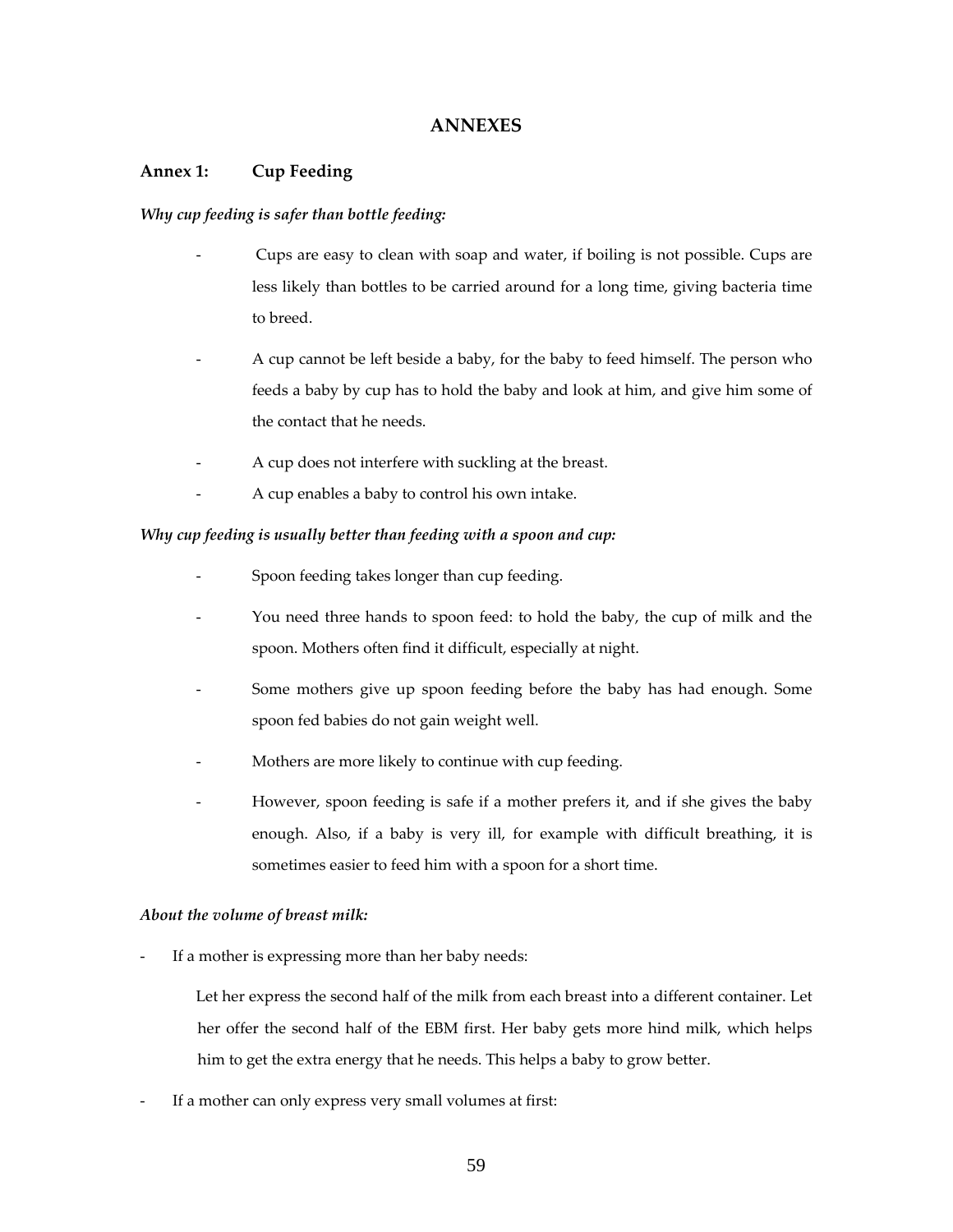Give whatever she can produce to her baby. Even very small amounts help to prevent infection. Help the mother to feel that this small amount is valuable. This helps her confidence, and will help her to produce more milk.

# *Practical steps to feed a baby by cup*

- Hold the baby sitting upright or semi upright on your lap
- Hold the small cup of milk to the baby's lips
- Tip the cup so that the milk just reaches the baby's lips
- The cup rests lightly on the baby's lower lip, and the edges of the cup touch the outer part of the babyʹs upper lip
- The baby becomes alert, and opens his mouth and eyes
	- o A LBW baby starts to take the milk into his mouth with his tongue
	- o A full term or older baby sucks the milk, spilling some of it
- DO NOT POUR the milk into the baby's mouth. Just hold the cup to his lips and let him take it himself
- When the baby has had enough, s/he closes her/his mouth and will not take any more. If s/he has not taken the calculated amount, s/he may take more next time, or you may need to feed her/him more often
- Measure her/his intake over 24 hours not just at each feed.



**Feeding a baby by cup**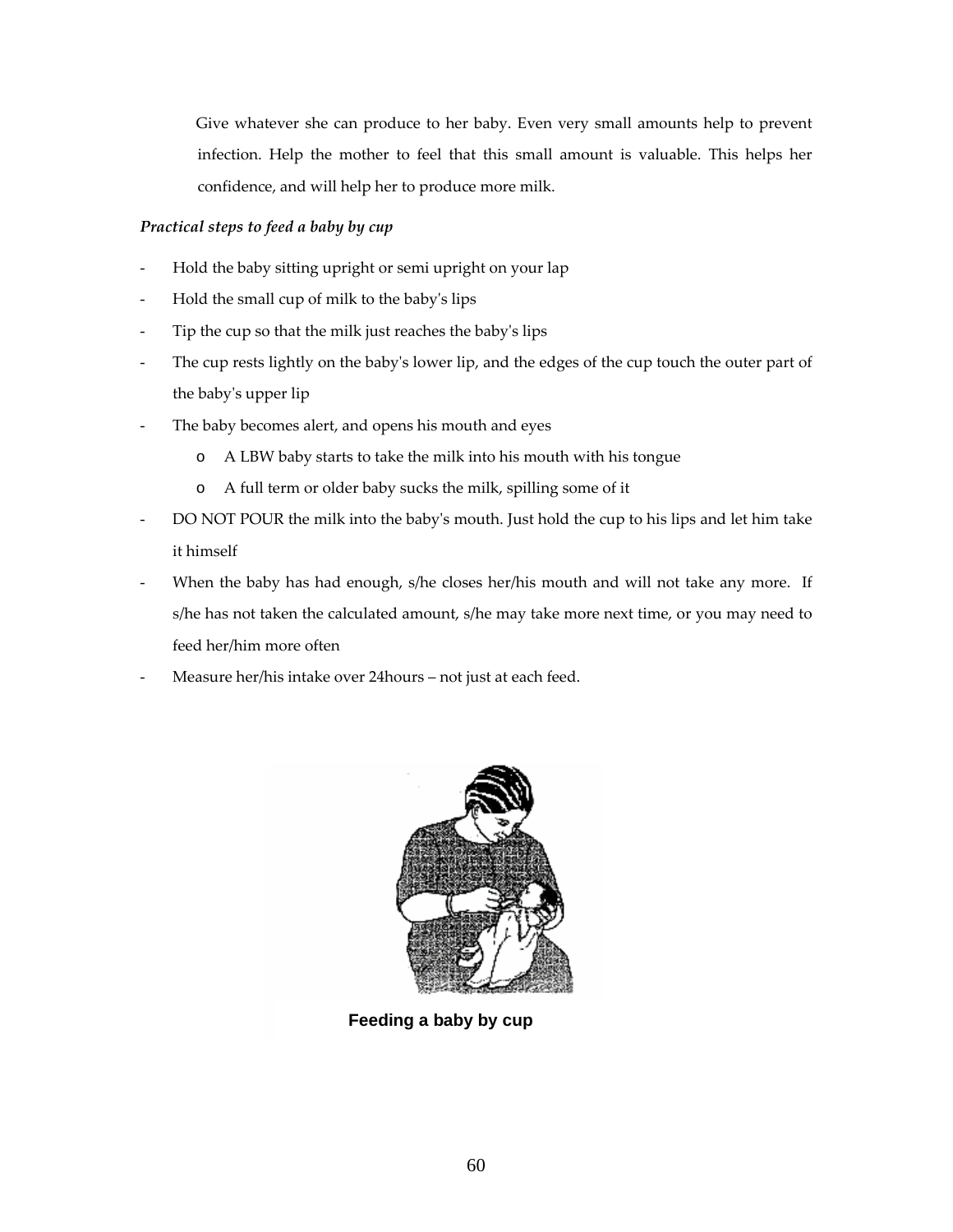# **Annex 2: Hand Expression of Breastmilk**

# *Why Hand expression is recommended*

- Hand expression is the most useful way to express milk. It needs no appliance, so a woman can do it anywhere, at any time
- It is easy to hand express when the breasts are soft. It is more difficult when the breasts are engorged and tender. So teach a mother how to express her milk in the first or second day after delivery. Do not wait until the third day, when her breasts are full
- **Key point:** *A woman should express her own breast milk.* The breasts are easily hurt if another person tries. If you are showing a woman how to express, show her on your own body as much as possible, while she copies you. If you need to touch her to show her exactly where to press her breast, be very gentle.

# *How to prepare a container for the expressed breast milk*

- Choose a cup, glass, jug or jar with a wide mouth
- Wash the cup in soap and water (She can do this the day before)
- Pour boiling water into the cup, and leave it for a few minutes. Boiling water will kill most of the germs
- When ready to express milk, pour the water out of the cup.

# *How to express breast milk by hand*

Teach a mother to do this herself. Do not express her milk for her. Touch her only to show her what to *do, and be gentle. Teach her to:*

- Wash her hands thoroughly
- Sit or stand comfortably, and hold the container near her breast
- Put her thumb on her breast ABOVE the nipple and areola, and her first finger on the breast BELOW the nipple and areola, opposite the thumb. She supports the breast with her other fingers (see Figure below)
- Press her thumb and first finger slightly inwards towards the chest wall. She should avoid pressing too far or she may block the milk ducts
- Press her breast behind the nipple and areola between her finger and thumb. She must press on the lactiferous sinuses beneath the areola Sometimes in a lactating breast it is possible to feel the sinuses. They are like pads, or peanuts. If she can feel them, she can press on them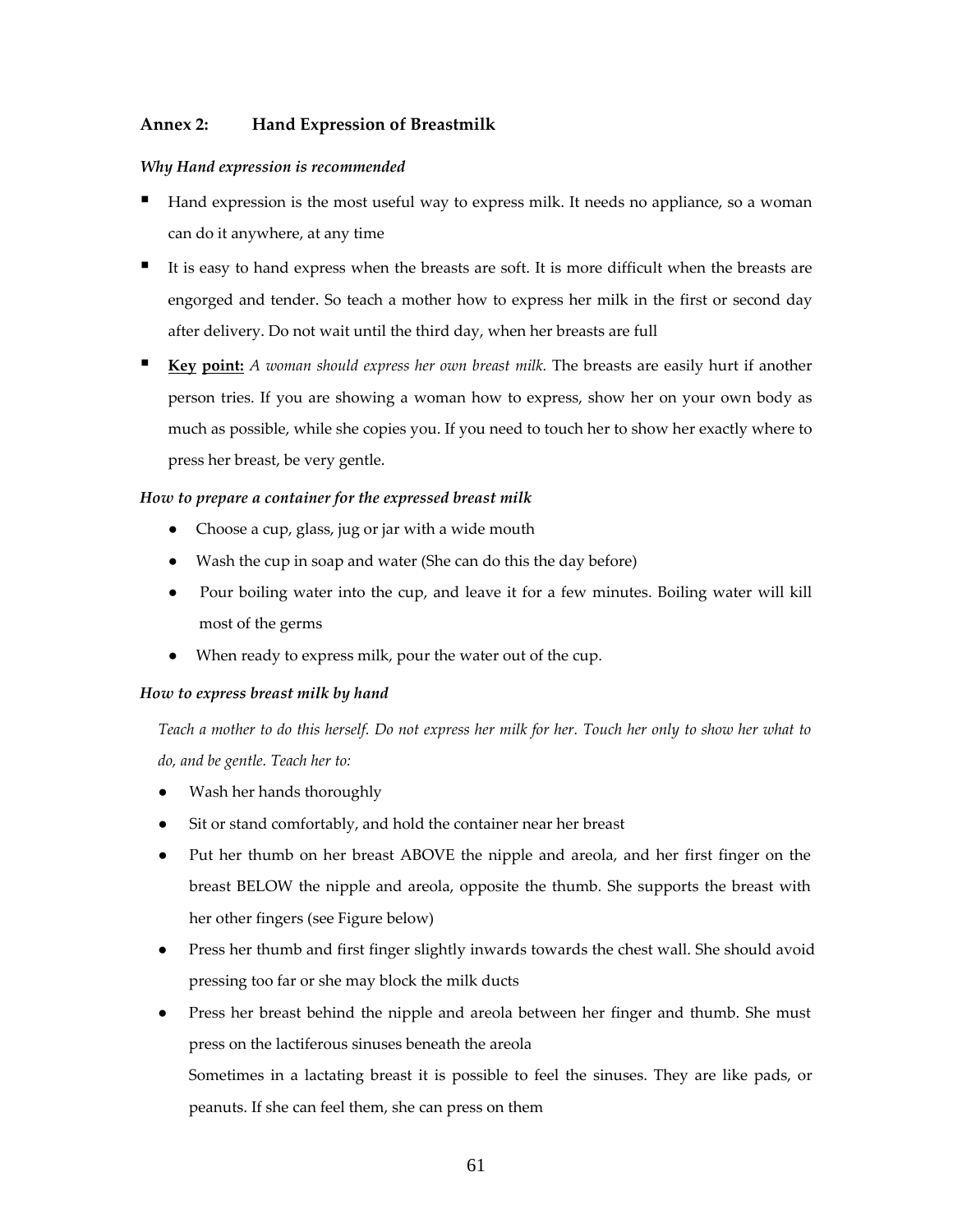● Press and release, press and release

This should not hurt ‐ if it hurts, the technique is wrong

At first no milk may come, but after pressing a few times, milk starts to drip out. It may flow in streams if the oxytocin reflex is active

Press the areola in the same way from the SIDES, to make sure that milk is expressed from all segments of the breast

- Avoid rubbing or sliding her fingers along the skin. The movement of the fingers should be more like rolling
- Avoid squeezing the nipple itself. Pressing or pulling the nipple cannot express the milk. It is the same as the baby sucking only the nipple
- Express one breast for at least 3 5 minutes until the flow slows; then express the other side; and then repeat both sides. She can use either hand for either breast, or change when they tire
- Explain that to express breastmilk adequately takes 20 ‐ 30 minutes, especially in the first few days when only a little milk may be produced. It is important not to try to express in a shorter time.

#### *How to express breastmilk (Figure)*

- a. Place finger and thumb each side of the areola and press inwards towards the chest wall
- b. Press behind the nipple and areola between your finger and thumb
- c. Press from the sides to empty all segments.

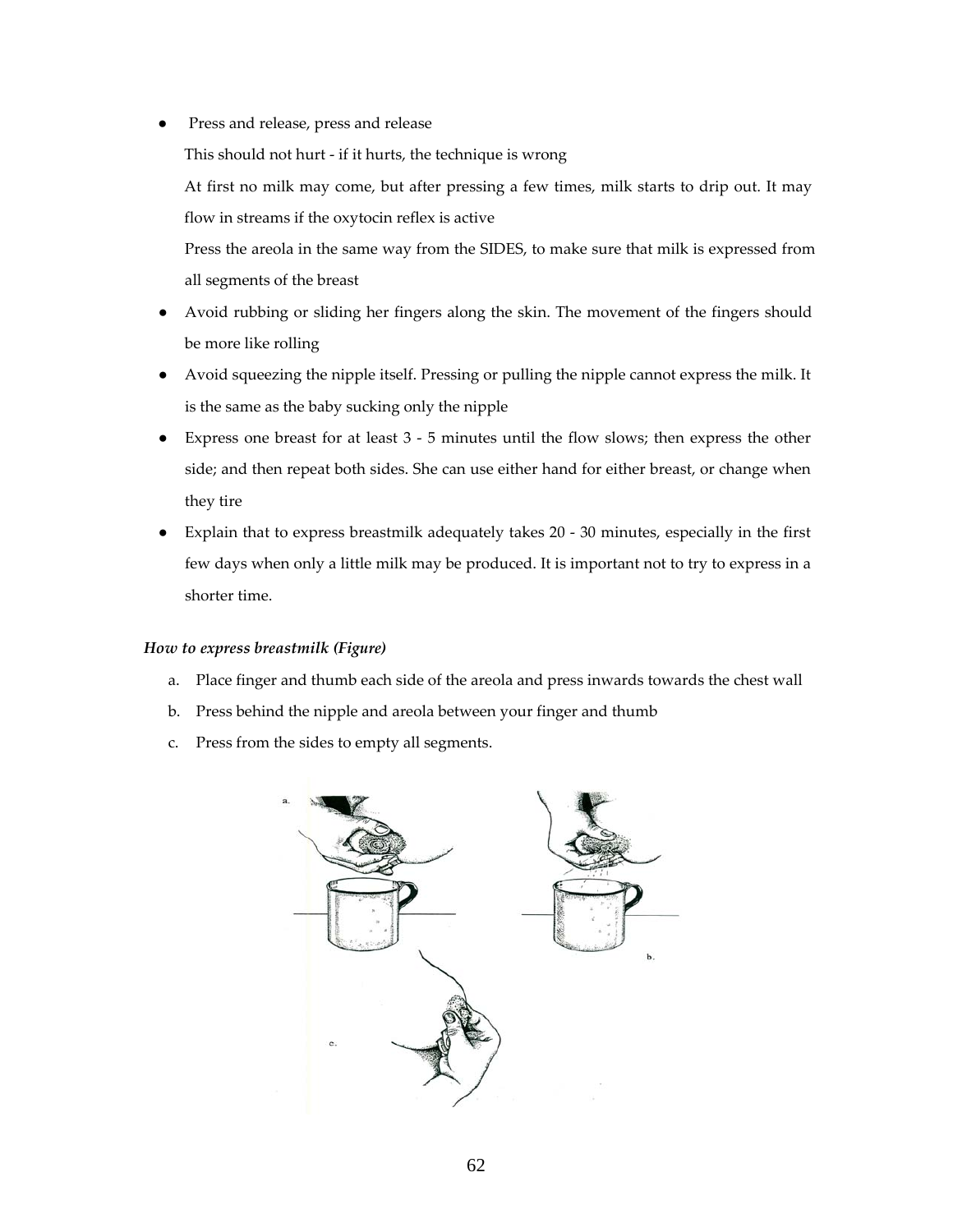# **Annex 3: BFHI Requirements**

| 1. | Have a written breastfeeding policy that is routinely communicated to all health care staff.                                                                                                                                                                                                |
|----|---------------------------------------------------------------------------------------------------------------------------------------------------------------------------------------------------------------------------------------------------------------------------------------------|
| 2. | Train all health care staff in skills necessary to implement the policy.                                                                                                                                                                                                                    |
| З. | Inform all pregnant women about the benefits and management of breastfeeding; Mother to<br>Child Transmission of HIV; Benefits of HIV Voluntary Counselling and Testing; Infant Feeding<br>options for HIV positive women (ensure that infant feeding options are not discussed in groups). |
| 4. | Help mothers initiate breastfeeding within a half-hour of birth; establish a feeding option                                                                                                                                                                                                 |
|    | chosen by an HIV positive mother and encourage HIV positive women who opt to breastfeed                                                                                                                                                                                                     |
|    | to do so exclusively for the first $3 - 6$ months                                                                                                                                                                                                                                           |
|    | 5. Show mothers how to breastfeed and how to maintain lactation even if they are separated from                                                                                                                                                                                             |
|    | their infants; for HIV positive mothers who have decided not to breastfeed show them how to                                                                                                                                                                                                 |
|    | prepare appropriate replacement feed of their choice.                                                                                                                                                                                                                                       |
| 6. | Give newborn infants no food or drink other than breast milk, unless medically indicated for                                                                                                                                                                                                |
|    | example infants born to HIV positive mothers who opt not to breastfeed                                                                                                                                                                                                                      |
|    | 7. Practice rooming-in – allow mothers and infants to remain together $-24$ hours a day. HIV                                                                                                                                                                                                |
|    | positive mothers who decide not to breastfeed be allowed to room in/bed in without                                                                                                                                                                                                          |
|    | breastfeeding                                                                                                                                                                                                                                                                               |
| 8. | Encourage breastfeeding on demand                                                                                                                                                                                                                                                           |
| 9. | Do not give artificial teats or pacifiers (also called dummies or soothers) to infants and young                                                                                                                                                                                            |
|    | children.                                                                                                                                                                                                                                                                                   |
|    | 10. Ensure that all new born babies delivered in Health Facilities or clinics receive BCG and Polio                                                                                                                                                                                         |
|    | "O" vaccine before discharge                                                                                                                                                                                                                                                                |
|    | 11. Ensure that all mothers who deliver in Health Facilities or clinics receive 200,000 IU of Vitamin                                                                                                                                                                                       |
|    | A Capsule before discharge. Non-breastfed infants should receive 50,000IU of Vitamin A                                                                                                                                                                                                      |
|    | before discharge                                                                                                                                                                                                                                                                            |
|    | 12. Issue a correctly filled in Child Health Card for each new born to the mother before discharge                                                                                                                                                                                          |
|    | from the maternity ward                                                                                                                                                                                                                                                                     |
|    | 13. Foster the establishment of Community Based Support Groups for optimal Infant and Young                                                                                                                                                                                                 |
|    | Child Feeding and refer mothers to them on discharge from the Health Facility.                                                                                                                                                                                                              |
|    | 14. Support Infant Feeding in the context of HIV                                                                                                                                                                                                                                            |
|    | 15. Comply with The Food Safety (Marketing of Infant and Young child Foods) Regulations 2005                                                                                                                                                                                                |
|    |                                                                                                                                                                                                                                                                                             |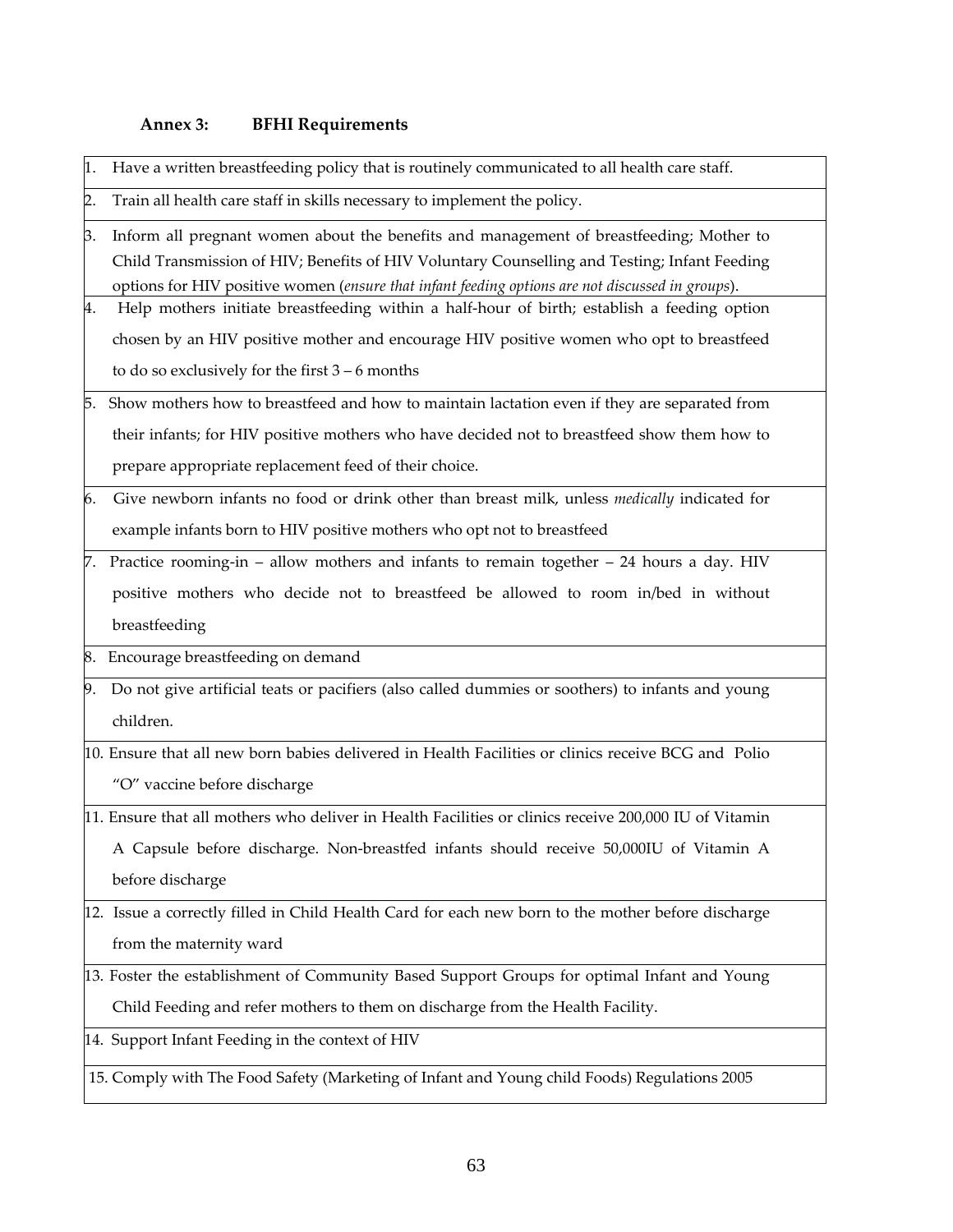# **Annex 4: Summary of the Regulations**

# **SUMMARY OF THE MAIN PROVISIONS OF THE FOOD SAFETY (MARKETING OF INFANT AND YOUNG CHILD FOODS) REGULATIONS 2005**

- o No advertising of breast milk substitutes and other products to the public.
- o No free samples to mothers.
- o No promotion in the health service.
- o No company personnel to advise mothers.
- o No gifts or personal samples to health workers.
- o No pictures of infants or other pictures idealizing artificial feeding, on the labels of the products.
- o Information to health workers should be scientific and factual.
- o Information on artificial feeding, including that on labels, should explain the benefits of breastfeeding and the costs and dangers associated with artificial feeding.
- o Unsuitable products, such as sweetened condensed milk, should not be promoted for babies.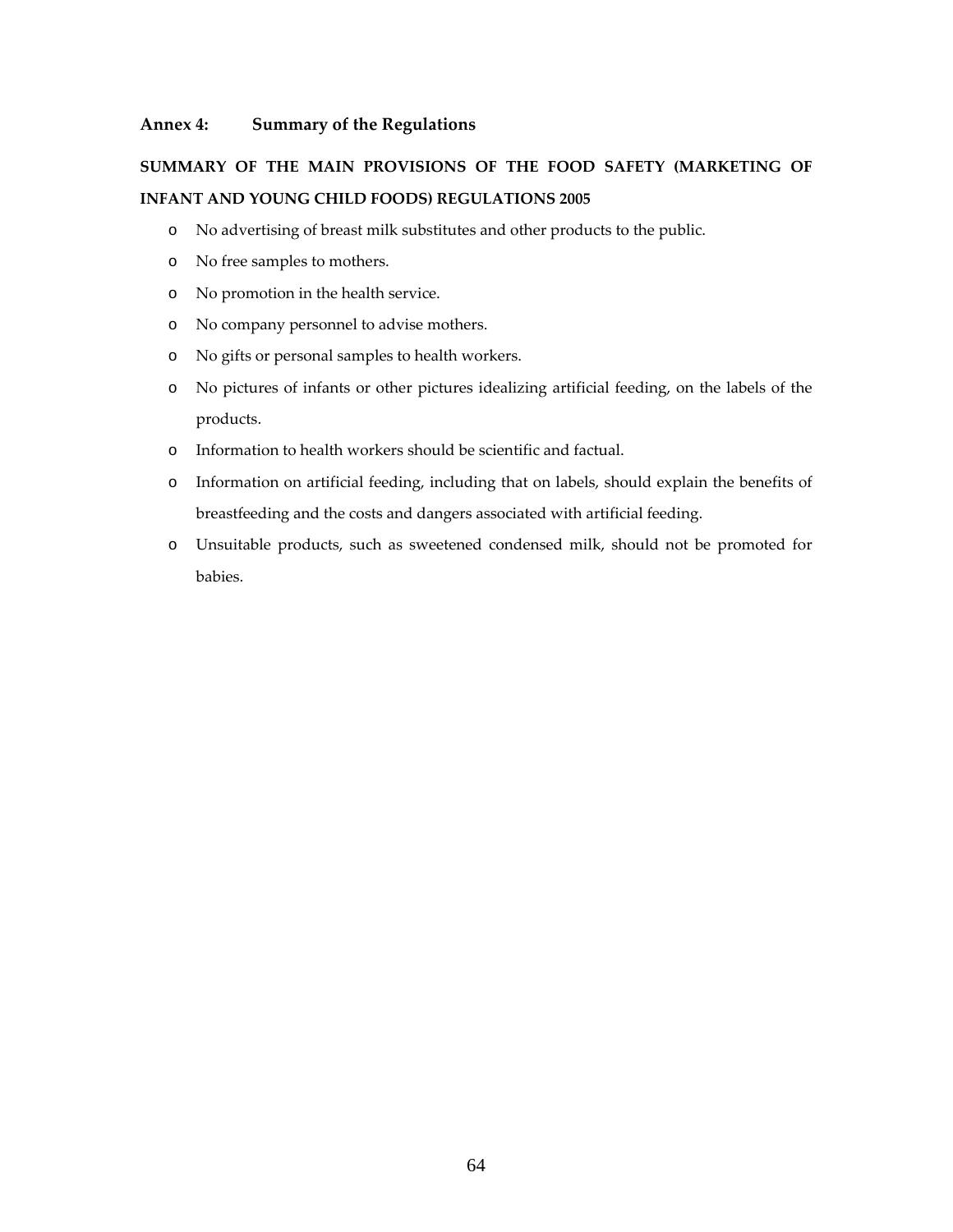# **Annex 5: Maternity Protection Convention**

# *Rights of Working Women to Maternity Protection (MP)*

- There is an increasing trend of women's entrance into the formal labour force;
- Women are concentrated in a relatively narrow range of female occupations. Examples are: clerical, manufacturing, service industries and self employment. These jobs command low wages and few rewards
- This increase is due to:
	- ‐ Worsening economic situations
	- ‐ Changes in Government Policies e.g. restructuring and retrenchment
	- National and international political situation e.g. wars which take away men from families
	- ‐ Restructuring of private companies
- The Labour laws have not been fully updated to accommodate the increased women participation and their changing situation. These laws were enacted at the time when women were not very active participants in the labour markets because of culture and low level of education.
- Most Labour laws and Codes are not gender sensitive for example:
	- ‐ Women are discriminated against at recruitment or promotion.
	- ‐ No equality of opportunity within the workplaces
- Labour laws are supposed to create an enabling environment for working women

# **Maternity Protection:**

- Maternity Protection means protecting the jobs and welfare of working pregnant women, working mothers and their babies, irrespective of their work places.
- Maternity Protection provides the support which women need to help them to harmonize their productive and reproductive lives in a satisfactory way

#### *Importance of Maternity Protection:*

- More and more women are spending their child bearing years in active employment
- Many of them are sole bread winners for their families and they cannot afford to lose income when they give birth
- It is the only way that women can be sure that they take time off their work to give birth and care for their infants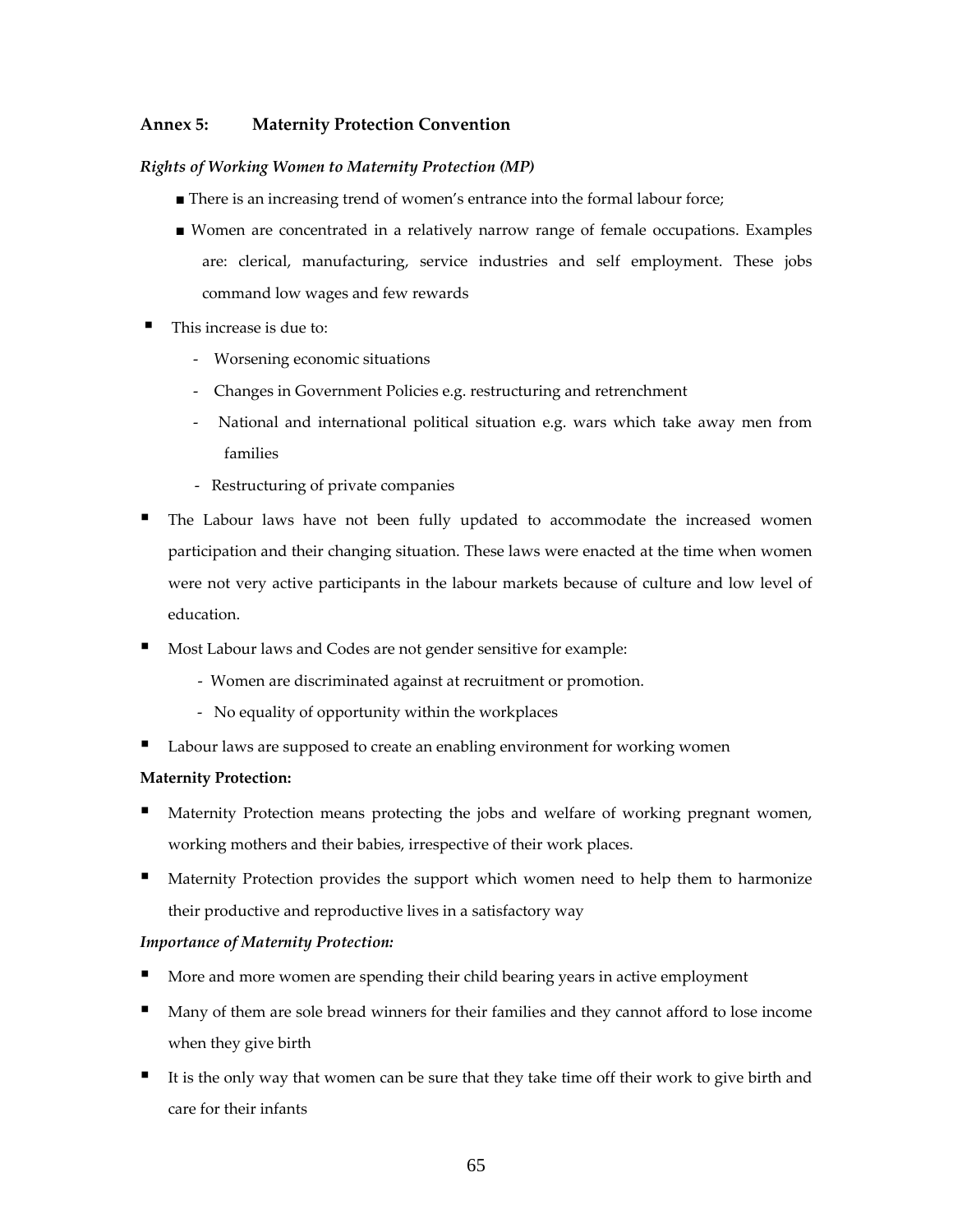It is therefore important to have adequate National Legislation to ensure that employers give women the necessary paid leave and job security

# *Elements of Maternity Protection:*

- Right to maternity leave
- Right to cash and medical benefits
- Right to social security
- Right to non discrimination
- Right to job security during prescribed periods

# *Current Conventions related to Maternity Protection*

- The International Labour Organization (ILO) adopted the revised MPC 183 and Recommendation 191 in June 2000
- Whereas an ILO Convention is an International Standard which is binding upon all member States once it is ratified, a Recommendation provides guidelines for National Legislation which is enforceable at country level.

# *Key elements of Convention 183 for women:*

- The new Conventions and Recommendations provides several improvements on the previous instruments which include:
- All women are included without any discrimination
- An increase in the minimum length of maternity leave from 12 to 14 weeks
- Six weeks compulsory leave after birth, or according to National law and practice
- **Protection of pregnant and lactating women against hazardous occupations**
- A woman has the right to one or more daily paid breaks for breastfeeding or a daily reduction of working hours
- The right to return to the same job or equivalent after leave has expired
- Non discrimination on the basis of maternity
- Non‐liability of the individual employer to solely bear the costs
- Recommendation 191 advocates:
	- An increase in the length of maternity leave from 14 to 18 weeks;
	- Facilities for breastfeeding at or near the workplace
	- ‐ Adoptive parents have the right to maternity leave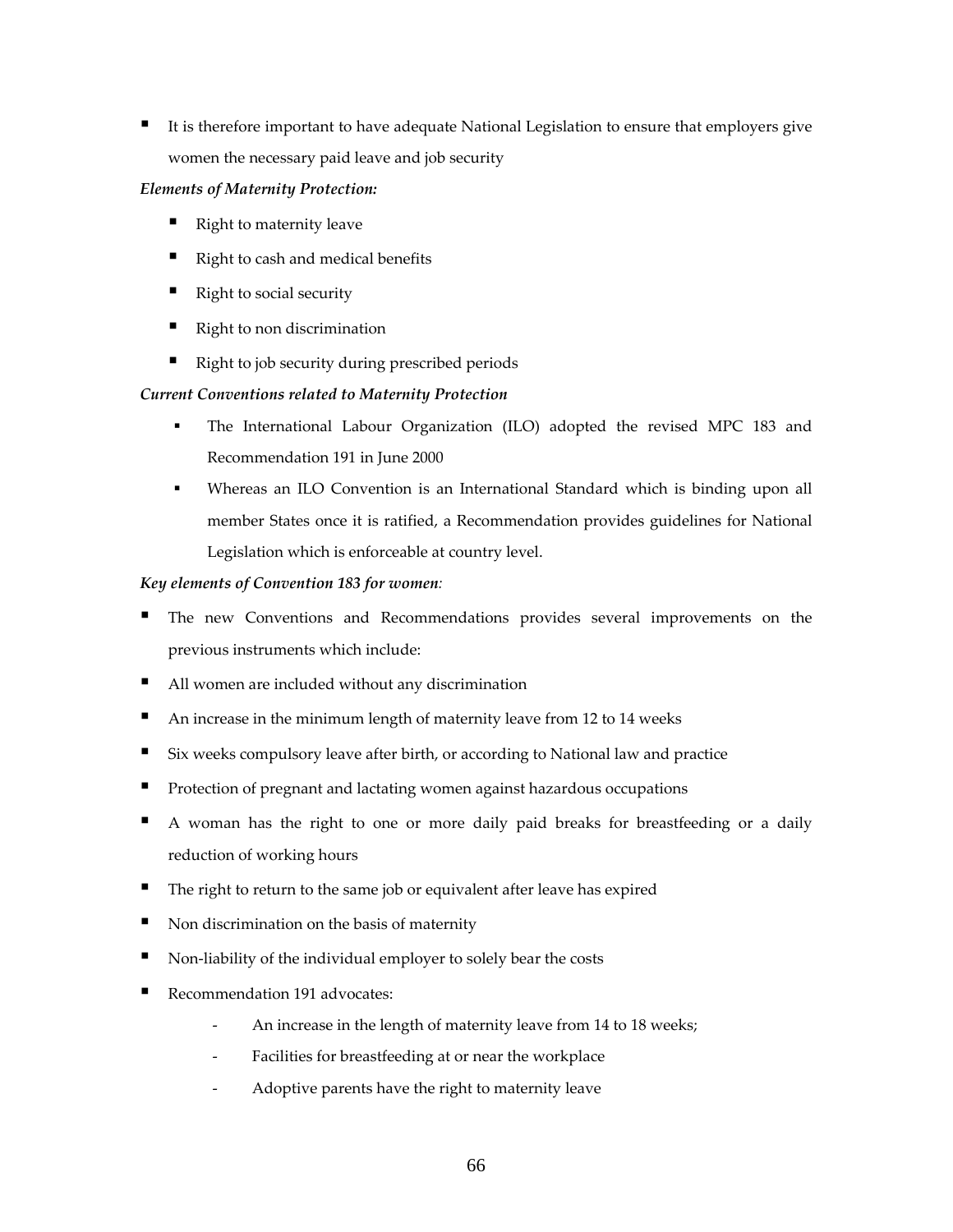# **Annex 6: Practical Steps to Ensure Appropriate Infant and Young Child Feeding In Emergencies**

- **1. Ensure that action is based on an adequate understanding of the factors affecting infant feeding practices in the specific situation.**
- A rapid assessment should be carried out immediately at the onset of the emergency, including information on pre‐crisis infant feeding practices and the impact of prevailing conditions on infant and on the ability of mothers to breastfeed and care for children. Where possible, information should be accessed on demographics and numbers of infants, orphans, etc.
- A second stage emergency assessment should be carried out in conjunction with implementation of early relief activities. It should include mobilization of the affected population to participate in problem identification, solution and support; assess resource requirements; and identify mechanisms to actively involve local international partners. The prevalence of malnutrition among infants younger than 6 months should be assessed by their inclusion in nutrition surveys.

# **2. Create a mechanism for coordinating and monitoring infant feeding activities.**

- A lead agency should be nominated to manage infant feeding issues. A framework for action should be agreed upon.
- Representatives of national and international agencies involved in food aid, social services and health/nutrition should meet regularly in a specific forum to address infant feeding issues.
- Monitoring of interventions includes: (1) mortality/morbidity of infants; (2) provision of infant feeding support; (3) procurement, distribution and use of breastmilk substitutes or complementary foods; and (4) quality of infant foods supplied and/ or used by the affected population.
- Include infant feeding issues in initial screening for new arrivals. Information collection on number of infants and unaccompanied infants and infant feeding practices.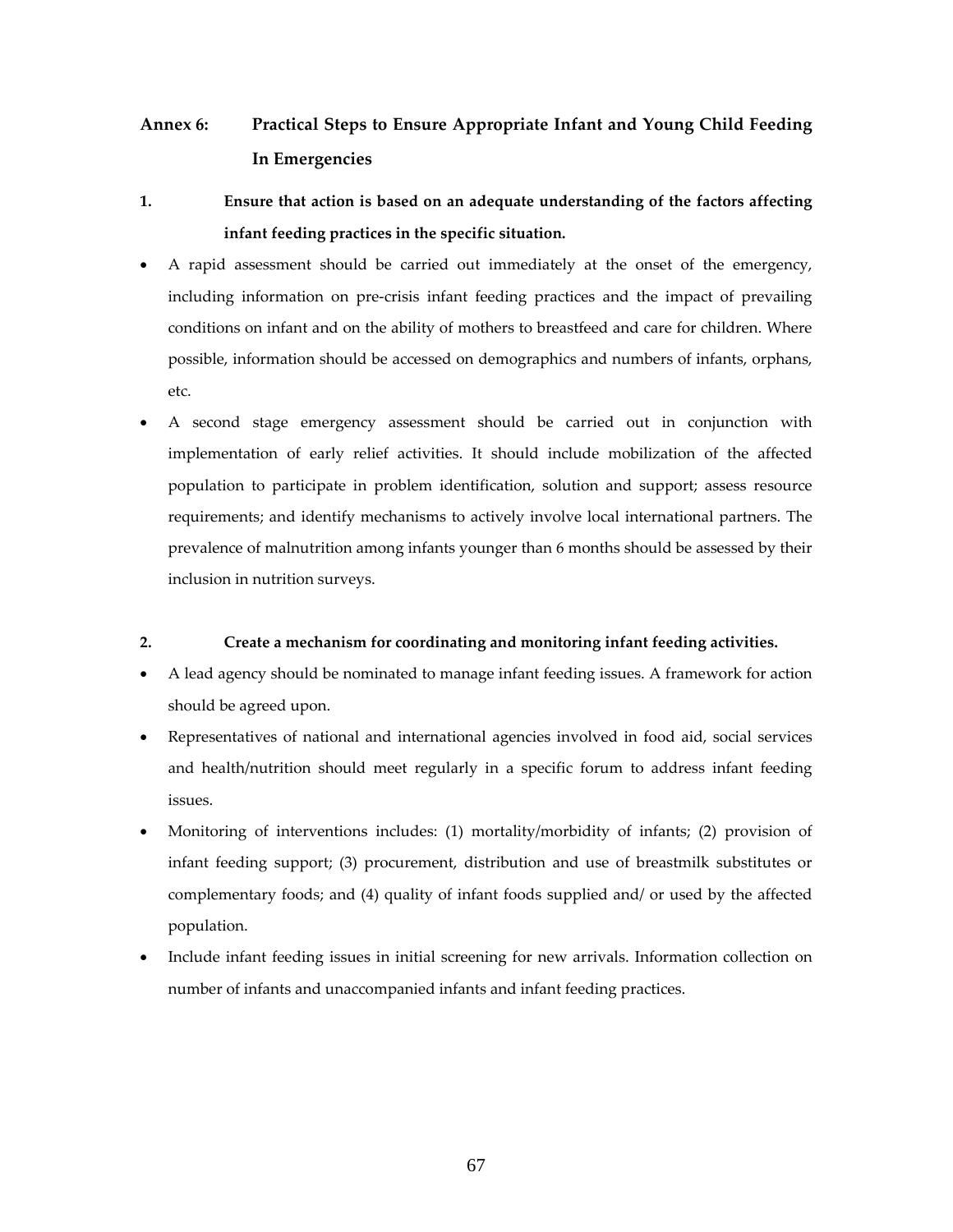# **3. Eliminate practices that undermine breastfeeding.**

- Donations of infant formula and other breastmilk substitutes (BMS) should be systematically refused (i.e. any requirements for BMS should be met by purchasing of supplies).
- Dried milk powder should NEVER be distributed as part of a general ration programme because of the risk that it will be used as a BMS. Rather, it should be mixed with other food (such as blended foods) or provided under strictly supervised wet feeding conditions.
- Bottles and teats should never be accepted or distributed; cups should be used instead.
- Where UHT (Long-life Milk) is distributed, it should be clearly labeled with an appropriate health message.

# **4. Recognize the special needs of women feeding infants.**

- Effective referral systems (e.g. registration, health/nutrition services) should be established at the outset.
- Where appropriate, provide secluded shelter areas for breastfeeding, including rest areas in transit centres.
- Where appropriate, facilitate and prioritize access to food aid, water, etc., for women with infants and young children.
- Provide additional fortified food supplement for pregnant and lactating women and young children.
- Integrate support services for breastfeeding and infant feeding issues into health services, growth monitoring services, unaccompanied children centres and nutrition rehabilitation centres ( supplementary and therapeutic).

# **5. Minimize the dangers in feeding to infants and their families**

Certain criteria are met where BMS is provided:

- Infant is assessed by a qualified nutrition or health worker to verify need.
- BMS is distributed and targeted only to infants who have an established requirement.
- The supply is continued as long as the child needs it\*.
- The labels must be in a language that the mother understands and must adhere to specific labeling requirements of the International Code of Marketing of Breastmilk Substitutes. This can be achieved by re‐labeling brand products or purchasing generically labeled products that display no company logos or advertisements.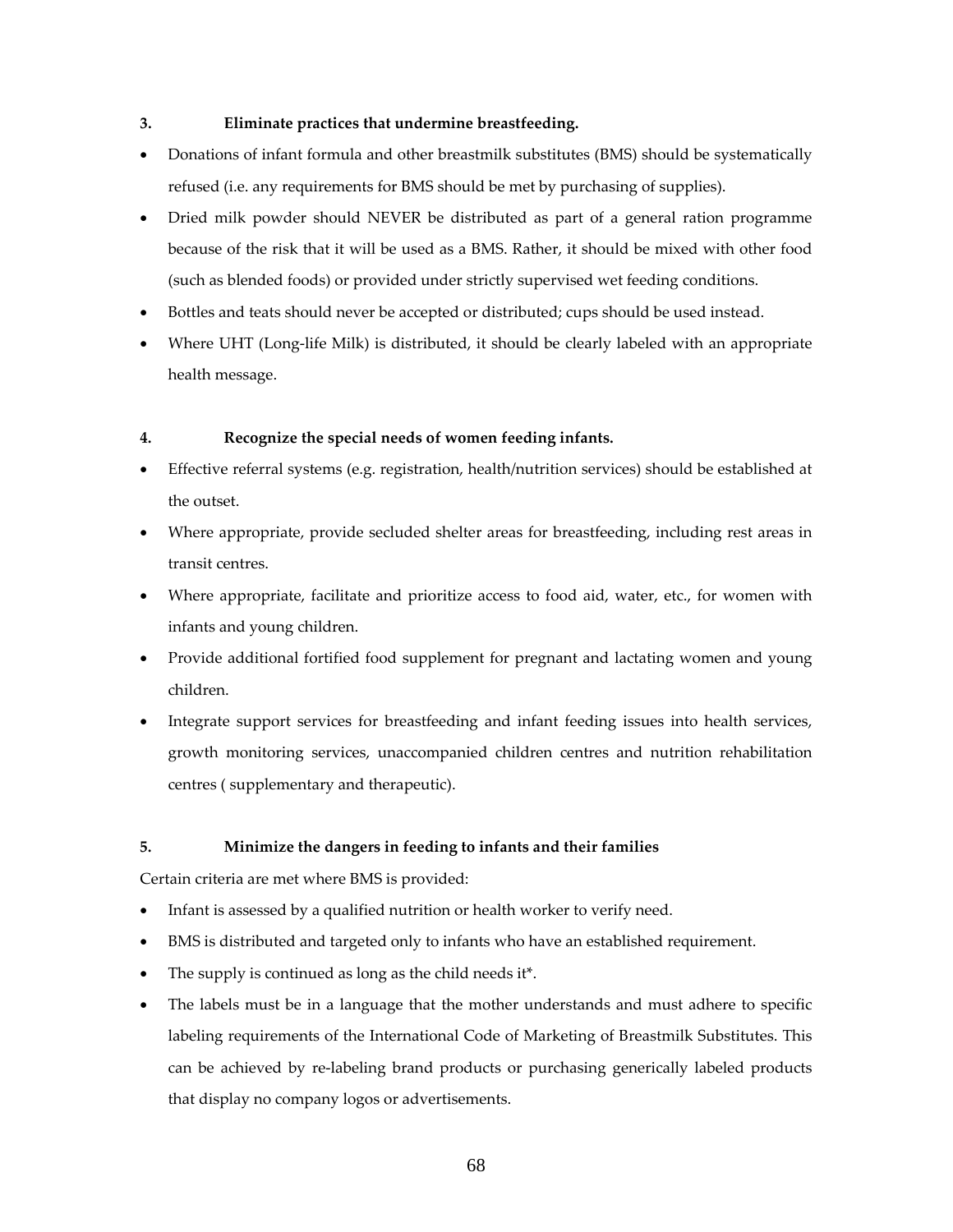- The delivery of BMS to the mother is accompanied by practical information on how to safely prepare the milk (e.g. how to cup feed, how to sterilize).
- There is no display of brand name products.
- BMS are prepared in accordance with the relevant Codex Alimentarius standards.
- Any facility supporting mothers who are unable to breast-feed should provide separate facilities for mothers who are breastfeeding and those who are using BMS.
- Procurement of small amounts of generic BMS (by designated agency) should be made available for specific cases in need.

# **6. Increase awareness and knowledge about the benefits of breastfeeding among all stakeholders in the emergency situation.**

- Expertise should be available as resource for emergency agency staff to gain a better understanding of good practices in infant feeding and to assist agencies in developing strategies to develop good practice.
- Ensure that expertise (preferably national) is available to train health workers and community-based staff in breastfeeding and infant feeding issues to ensure that consistent and well informed advise is given.
- Breastfeeding promotion via health workers and via radio and other media.
- An infant's nutritional needs will be met during the first six months of life with an average daily ration of approximately 110g or 3.3 kg per month, of bona fide infant formula.